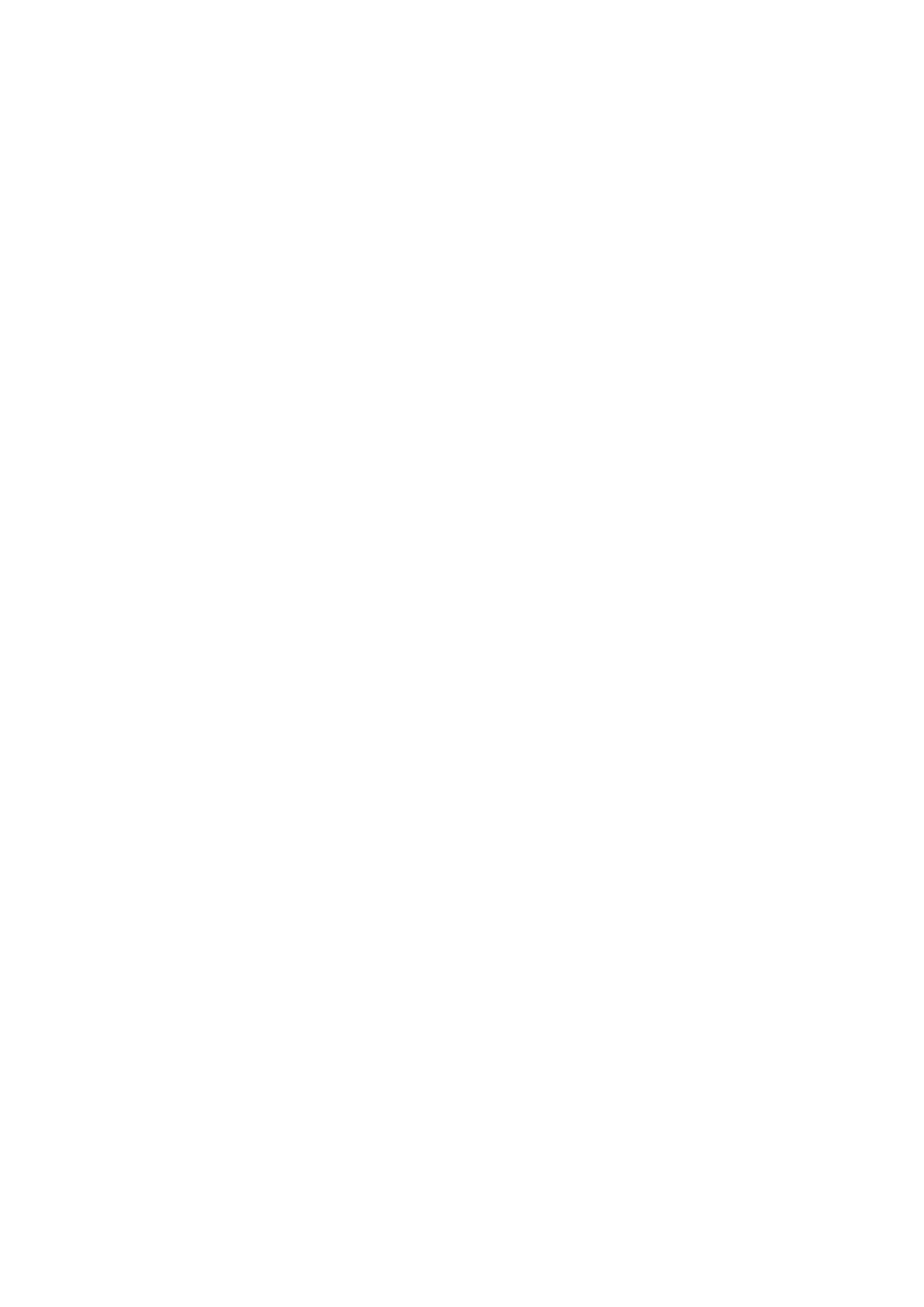#### **ACKNOWLEDGEMENTS**

I would like to thank my supervisor, Professor Diego Calvanese, and Benjamin Cogrel. They have both served as invaluable advisors and tutors throughout the work of this thesis.

I also want to thank my classmates. Our "Fellowship of the data" kept studying fun and on track during the COVID-19 pandemic, and through the strict Italian lockdown.

And last but not least I would like to thank my loving partner and family for supporting me during this time.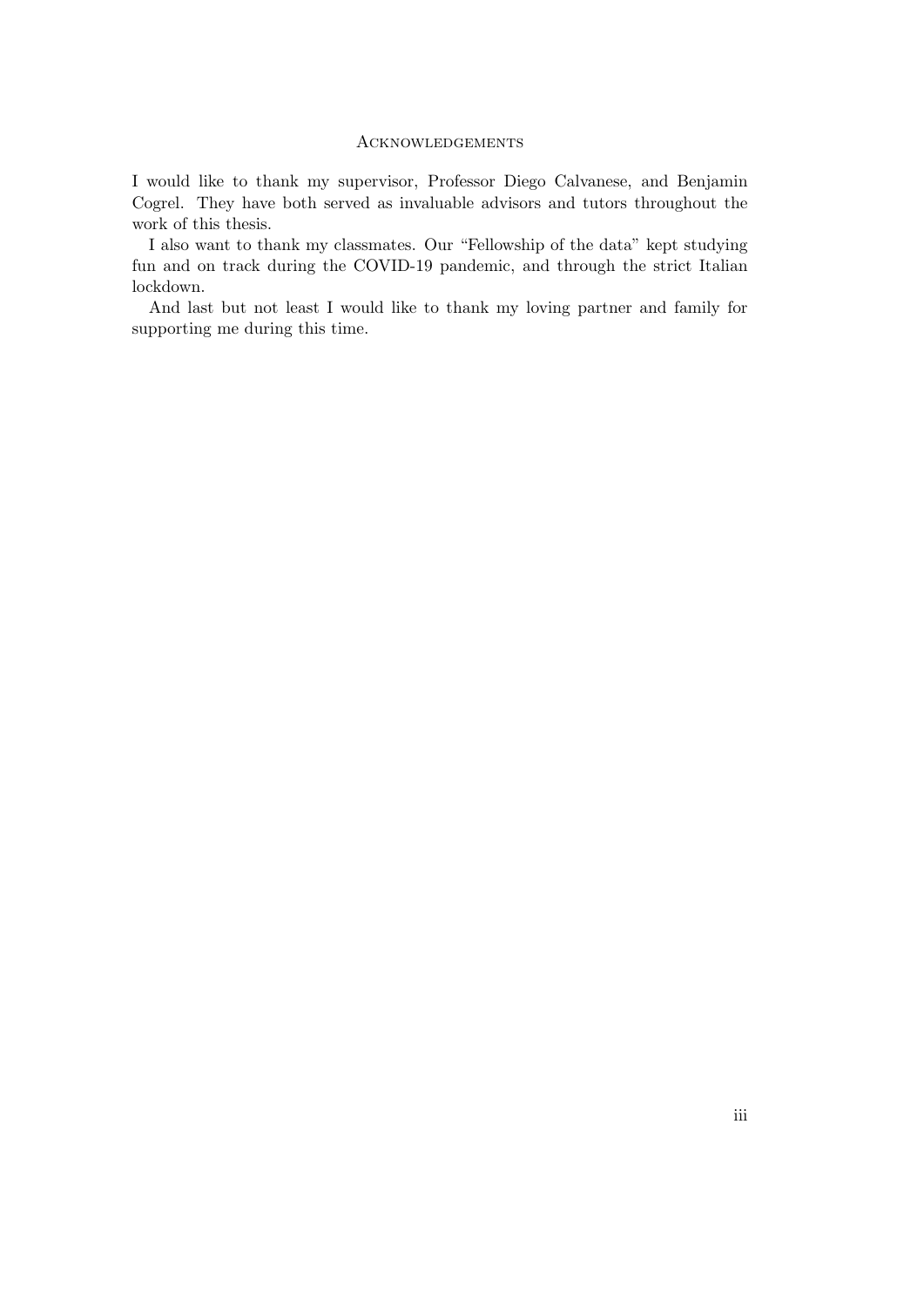#### **ABSTRACT**

This thesis concerns an extension to Virtual Knowledge Graph (VKG) systems, a state of the art technique of data integration. These systems perform data integration through the mapping of relational data sources to a virtual knowledge graph. The graph is often expressed using the W3C standard of Resource Description Framework (RDF), in this case the graph contains data in the form of triples, also known as facts.

RDF-star is a proposed extension to RDF that enables the annotation of RDF triples. It allows for a further layer of contextual data that until now has been difficult to implement using standard RDF. As RDF-star is a current field of research with few publications to its name this thesis contains a description of the proposal.

We investigate how to extend VKG systems with RDF-star support in order to enhance their support for contextual data. To this end we identify the mapping as the VKG component most crucial to extend. This is the component that specifies how to generate the virtual knowledge graph from the data contained in the data sources.

In order to extend the mapping we propose an extension to the W3C standard mapping language R2RML that we call R2RML-star. This allows for generating RDF-star data from relational data sources, enhancing the system's virtual knowledge graph with all the benefits of RDF-star in regard to contextual data handling.

We detail all the ways a VKG system must be extended in order to handle our proposed extension. This includes support for querying the generated RDF-star data, which is done through the use of SPARQL-star, an extension of the W3C standard query language for RDF data, SPARQL.

As a proof-of-concept we implement our proposed changes in the state of the art VKG system Ontop. We describe in detail the challenges this posed and how we overcame them, hoping to serve as inspiration for further development in this field.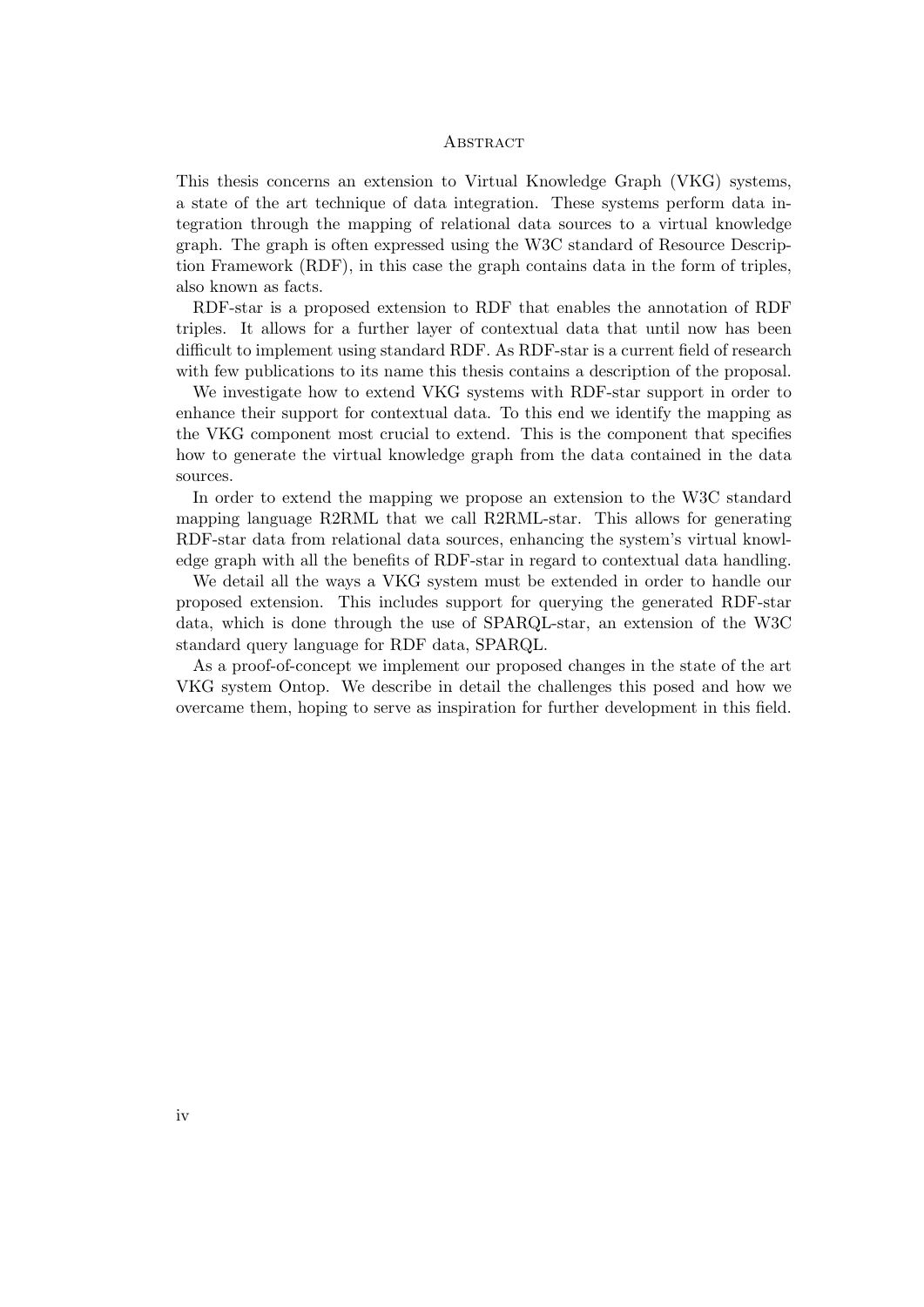# **Contents**

| $\mathbf{1}$ |     | Introduction                                                                 | $\mathbf{1}$   |
|--------------|-----|------------------------------------------------------------------------------|----------------|
|              | 1.1 | Virtual Knowledge Graphs                                                     | $\mathbf{1}$   |
|              |     | 1.1.1<br>The problem of contextual data $\ldots \ldots \ldots \ldots \ldots$ | $\overline{2}$ |
|              |     | 1.1.2                                                                        | 3              |
|              |     | 1.1.3<br>Goals                                                               | 3              |
|              | 1.2 |                                                                              | 3              |
|              |     | 1.2.1                                                                        | 3              |
|              |     | Extending VKG systems with RDF-star support<br>1.2.2                         | $\overline{4}$ |
|              |     | Extending Ontop with RDF-star support<br>1.2.3                               | $\overline{5}$ |
|              | 1.3 |                                                                              | $\overline{5}$ |
| $\bf{2}$     |     | <b>Background</b>                                                            | $\overline{7}$ |
|              | 2.1 |                                                                              | $\overline{7}$ |
|              | 2.2 |                                                                              | 8              |
|              | 2.3 |                                                                              | 8              |
|              |     | 2.3.1                                                                        | 8              |
|              |     | 2.3.2                                                                        | 10             |
|              |     | 2.3.3                                                                        | 10             |
|              | 2.4 |                                                                              | 11             |
|              | 2.5 |                                                                              | 12             |
|              |     | 2.5.1                                                                        | 13             |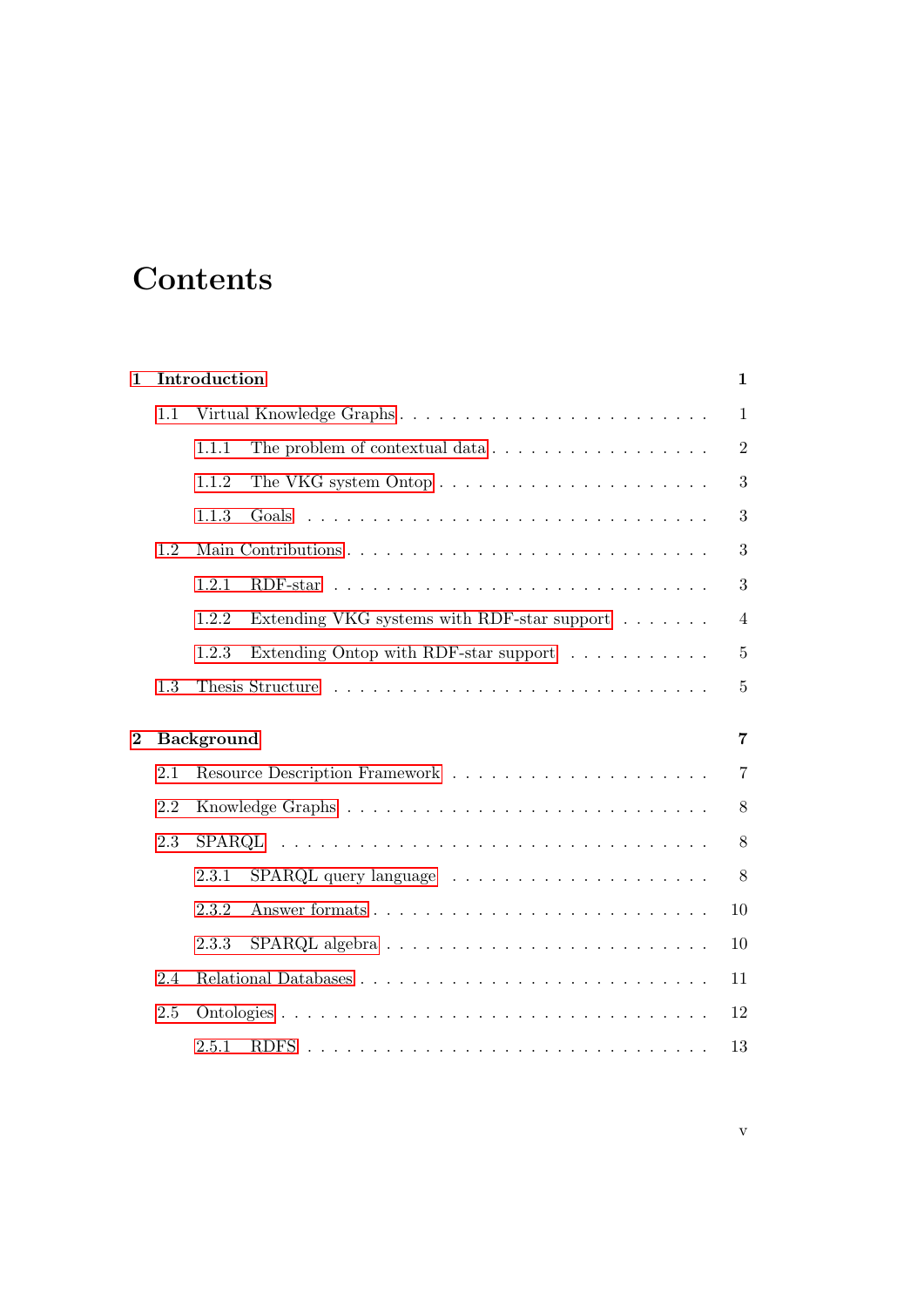|                |     | 2.5.2           |                                                                | 13     |
|----------------|-----|-----------------|----------------------------------------------------------------|--------|
|                |     | 2.5.3           |                                                                | 15     |
|                | 2.6 |                 | Virtual Knowledge Graphs                                       | 16     |
|                |     | 2.6.1           |                                                                | 16     |
|                |     | 2.6.2           |                                                                | 18     |
|                |     | 2.6.3           |                                                                | 19     |
|                |     |                 |                                                                |        |
| 3              |     | <b>RDF-star</b> |                                                                | 23     |
|                | 3.1 |                 |                                                                | 23     |
|                | 3.2 |                 |                                                                | 24     |
|                | 3.3 |                 |                                                                | 26     |
|                |     | 3.3.1           |                                                                | 26     |
|                |     | 3.3.2           | $TriG-star, N-Triples-star, N-Quads-star \ldots \ldots \ldots$ | 27     |
|                | 3.4 |                 |                                                                | 27     |
|                |     | 3.4.1           |                                                                | 28     |
|                |     | 3.4.2           |                                                                | 29     |
|                |     | 3.4.3           |                                                                | 29     |
|                |     |                 |                                                                |        |
| $\overline{4}$ |     |                 | Investigating RDF-star Support in VKG Systems                  | 31     |
|                | 4.1 |                 |                                                                | 31     |
|                |     |                 | 4.1.1 R2RML extension                                          | $32\,$ |
|                | 4.2 |                 |                                                                | 34     |
|                |     | 4.2.1           |                                                                | 34     |
|                |     | 4.2.2           |                                                                | 34     |
|                |     | 4.2.3           | Extending query unfolding                                      | $35\,$ |
|                |     | 4.2.4           |                                                                | 36     |
|                |     | 4.2.5           | Adding support for new functions and operators                 | 37     |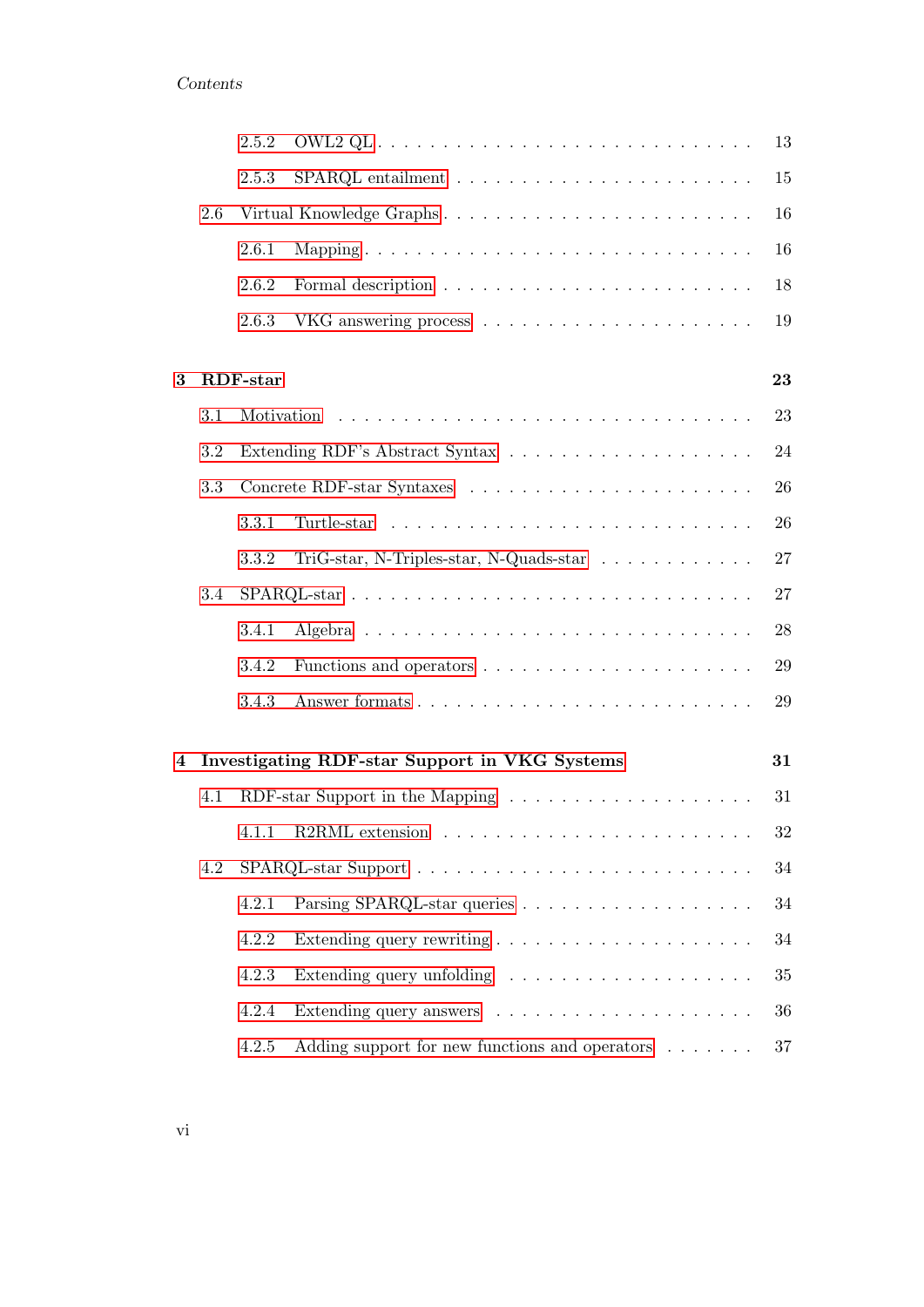|   | 4.3     | 37                  |                                                                           |        |  |
|---|---------|---------------------|---------------------------------------------------------------------------|--------|--|
|   |         | 4.3.1               | The data integration scenario $\ldots \ldots \ldots \ldots \ldots \ldots$ | 37     |  |
|   |         | 4.3.2               |                                                                           | 37     |  |
|   |         | 4.3.3               |                                                                           | $39\,$ |  |
| 5 |         |                     | <b>Implementing RDF-star Support for Ontop</b>                            | 41     |  |
|   | 5.1     |                     |                                                                           | 41     |  |
|   |         | 5.1.1               | RDF4J's parsing of SPARQL-star queries                                    | 41     |  |
|   | 5.2     |                     |                                                                           | 42     |  |
|   |         | 5.2.1               |                                                                           | 43     |  |
|   | 5.3     |                     | Rewriting SPARQL-star Queries in Ontop                                    | 45     |  |
|   | 5.4     |                     | Unfolding SPARQL-star Queries in Ontop                                    | $45\,$ |  |
|   |         | 5.4.1               |                                                                           | 46     |  |
|   |         | 5.4.2               | Translation from R2RML-star to $IQ \ldots \ldots \ldots \ldots$           | 47     |  |
|   |         | 5.4.3               | Conversion from intensional to extensional data node                      | 50     |  |
|   | $5.5\,$ |                     | Supporting SPARQL-star Answers in Ontop                                   | $52\,$ |  |
|   | 5.6     |                     | Supporting SPARQL-star Functions and Operators                            | $52\,$ |  |
| 6 |         | Conclusion          |                                                                           | 53     |  |
|   | 6.1     |                     |                                                                           | 53     |  |
|   |         | 6.1.1               |                                                                           | 53     |  |
|   |         | 6.1.2               |                                                                           | 53     |  |
|   | 6.2     |                     |                                                                           | 54     |  |
|   |         | 6.2.1               |                                                                           | 54     |  |
|   |         | 6.2.2               |                                                                           | 54     |  |
|   |         | Reference List      |                                                                           | 55     |  |
|   |         | <b>Reading List</b> |                                                                           | 59     |  |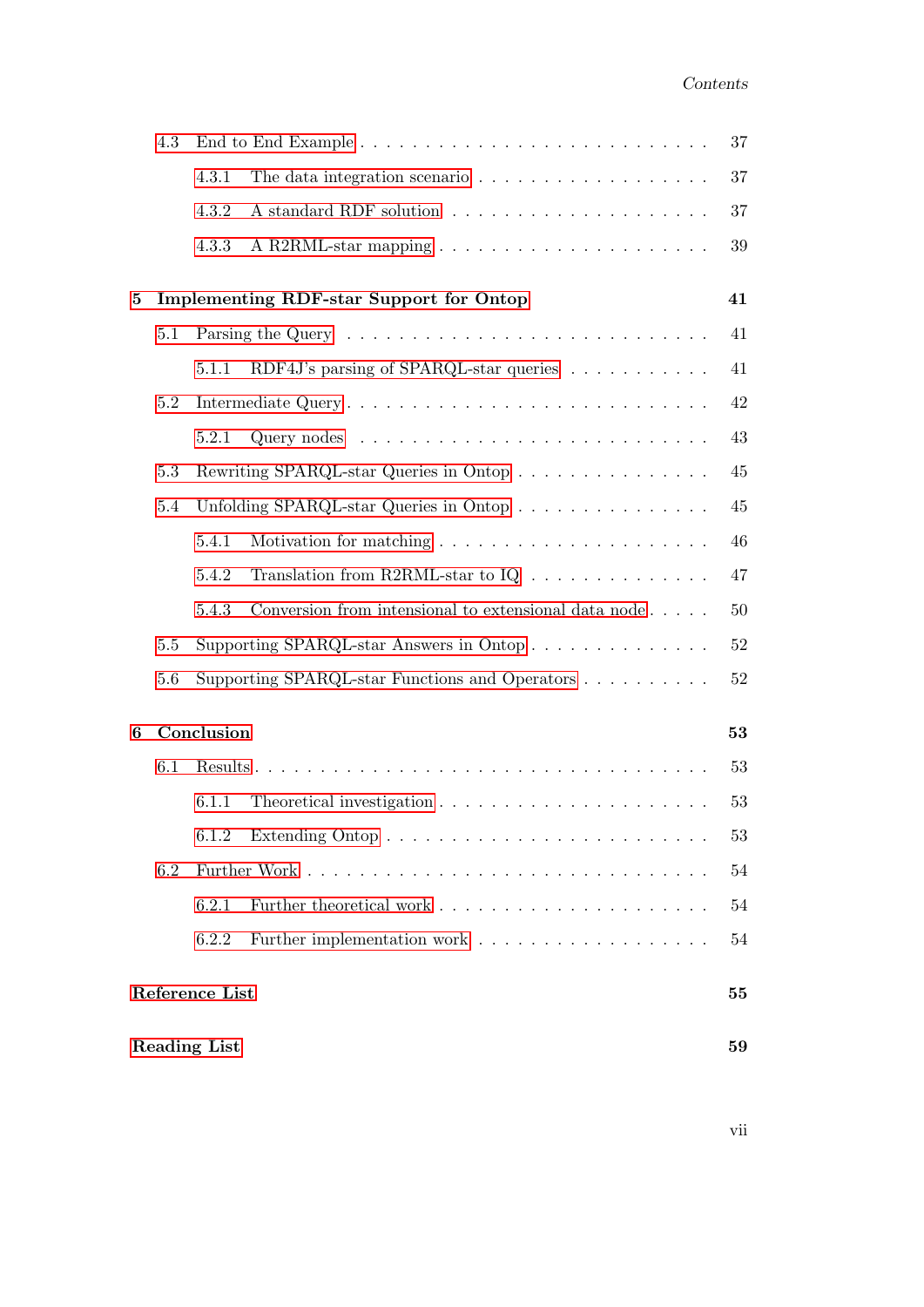## Contents

| Appendices |  |
|------------|--|
|            |  |
|            |  |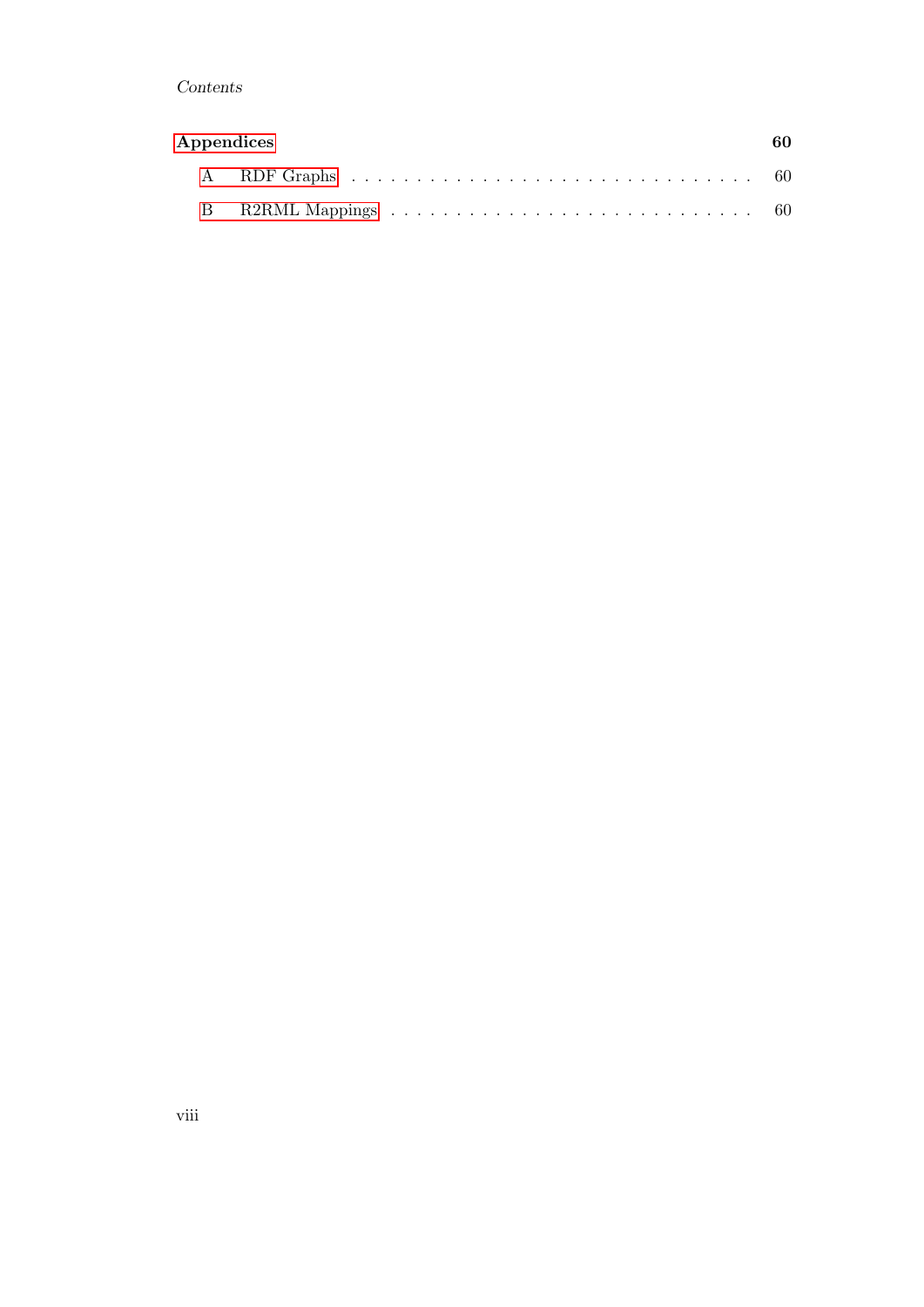## <span id="page-8-0"></span>1 Introduction

In this chapter we introduce the reader to the thesis. We present the thesis' background, goals, and main contributions to research. At the end of this chapter we present an overview of the thesis' structure.

## <span id="page-8-1"></span>1.1 Virtual Knowledge Graphs

This section introduces the background, problem statement, and goals of the thesis. The full background can be read in the first non-introductory part of our work, Chapter [2.](#page-14-0)

Our work builds on the popular Virtual Knowledge Graph (VKG) approach to data integration and it is therefore necessary to introduce this approach in order to describe the remainder of the thesis. Most common data integration techniques in use today follow an approach where the data must be materialised into a new database. This is the case for the data lake and data warehouse settings, which see widespread use in organizations today [\[19\]](#page-63-0).

Materialising the data sources into a new integrated repository comes with several drawbacks. For one, if the data sources change then they must once again be loaded into the integrated repository, which creates a risk of hosting outdated data if updates are not run frequently enough. Second, the materialisation duplicates data, which requires additional hardware resources. Alternatively the original data sources can be removed after integration, but this means the originals are lost. This is often not an option e.g. because of system or legal constraints. It also requires that the integrator has the relevant access to the data sources and permission to modify them, which is not always the case [\[1,](#page-62-1) [19\]](#page-63-0)

A virtual approach to data integration leaves the data sources as they are and does not create a new one. Instead, an application runs as a middle layer between the data sources and the end user, allowing user posed queries to be executed over all the data sources and return integrated answers [\[19\]](#page-63-0). The Virtual Knowledge Graph approach is, as the name implies, one such virtual solution.

Using the VKG approach, data sources are integrated into a virtual graph database, a Knowledge Graph, that is queried by the end user using a graph query language. A mapping describes how data in the data sources are mapped to elements in the knowledge graph. Optionally an ontology is used to give ontological information and enrich query answers.

While running, the VKG system takes a user posed query and, if possible, *rewrites* it with regard to the supplied ontology in order to capture more answers. The query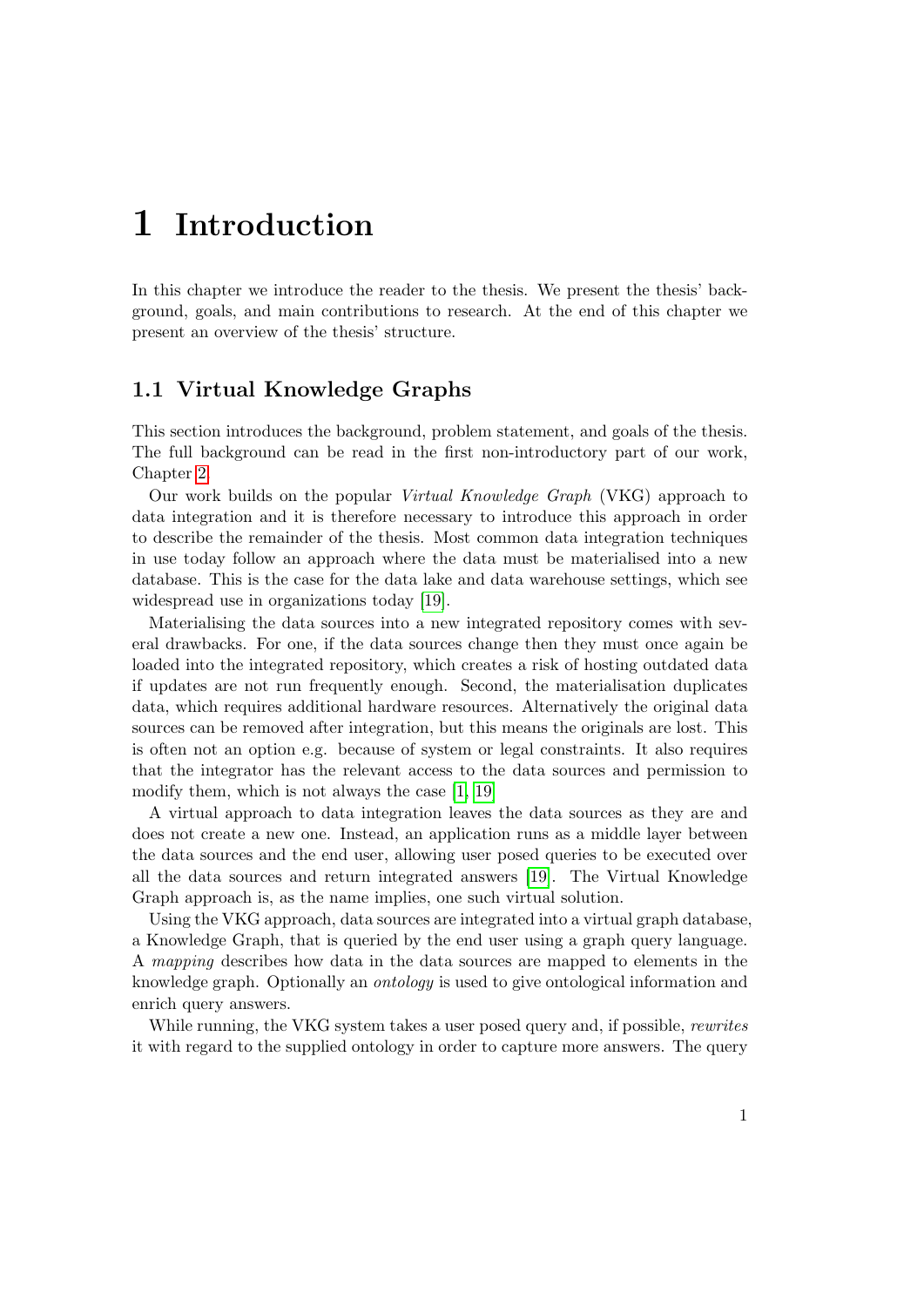#### 1 Introduction

is then unfolded with regard to the given mappings and is then ready to be executed over the data sources in their respective query languages. After the answers have been retrieved, they are compiled and returned to the user. From the end user's perspective, they are just querying a graph. The actual functioning of the virtual approach is hidden from them.

#### <span id="page-9-0"></span>1.1.1 The problem of contextual data

The VKG approach suffers from an issue regarding contextual data. The knowledge graph itself is often expressed using the W3C standard language of Resource De-scription Framework, or RDF for short<sup>[1](#page-9-1)</sup>. In this language one data point is expressed as a triple of subject, predicate, and object. We call such a triple a fact.

The problem arises when we want to comment our data, or when we want to add context by annotating the facts. In standard RDF this is already supported but through a very cumbersome technique known as RDF reification [\[27\]](#page-64-0). This technique does not work well for the VKG approach, as we show in Section [3.1.](#page-30-1) Other techniques have been suggested to deal with the metadata issue including the use of singleton properties and named graphs. As shown by Hartig, these techniques have their own shortcomings and do not on their own solve the contextual data issue, motivating the development of a new solution [\[27\]](#page-64-0).

RDF-star is such a solution, developed by Hartig and a W3C Community Working Group under his lead [\[15,](#page-63-1) [27\]](#page-64-0). It extends the RDF standard and allows embedding a full RDF-triple in the subject or object position of another triple. We detail the RDF-star extension and work related to it in Chapter [3.](#page-30-0) Let us proceed with an example to clear things up.

Example 1.1 We wish to express the fact that Lukas Sundqvist is a student of the Free University of Bozen-Bolzano. This can be represented by the triple:

(:people/LukasSundqvist, :studentOf, :institutions/UniBZ)

Here the subject of the triple is an object representing Mr Sundqvist, coincidentally the author of this thesis. The predicate is the property : student Of, and the object is an object representing the university.

Imagine now that we want to annotate this fact with some context, for example its source. As I just wrote this triple down in the thesis I'll use myself as source. Using a concrete RDF-star syntax, the annotated triple could be expressed as:

```
<< :people/LukasSundqvist :studentOf :institutions/UniBZ >>
  :source :people/LukasSundqvist .
```
Here the original triple is embedded or quoted inside a root triple where it plays the role of subject.  $\diamondsuit$ 

Improving the support for contextual data in RDF can have a great impact on VKG systems using RDF to express their knowledge graph. In a data integration scenario,

<span id="page-9-1"></span> $1$ https://www.w3.org/RDF/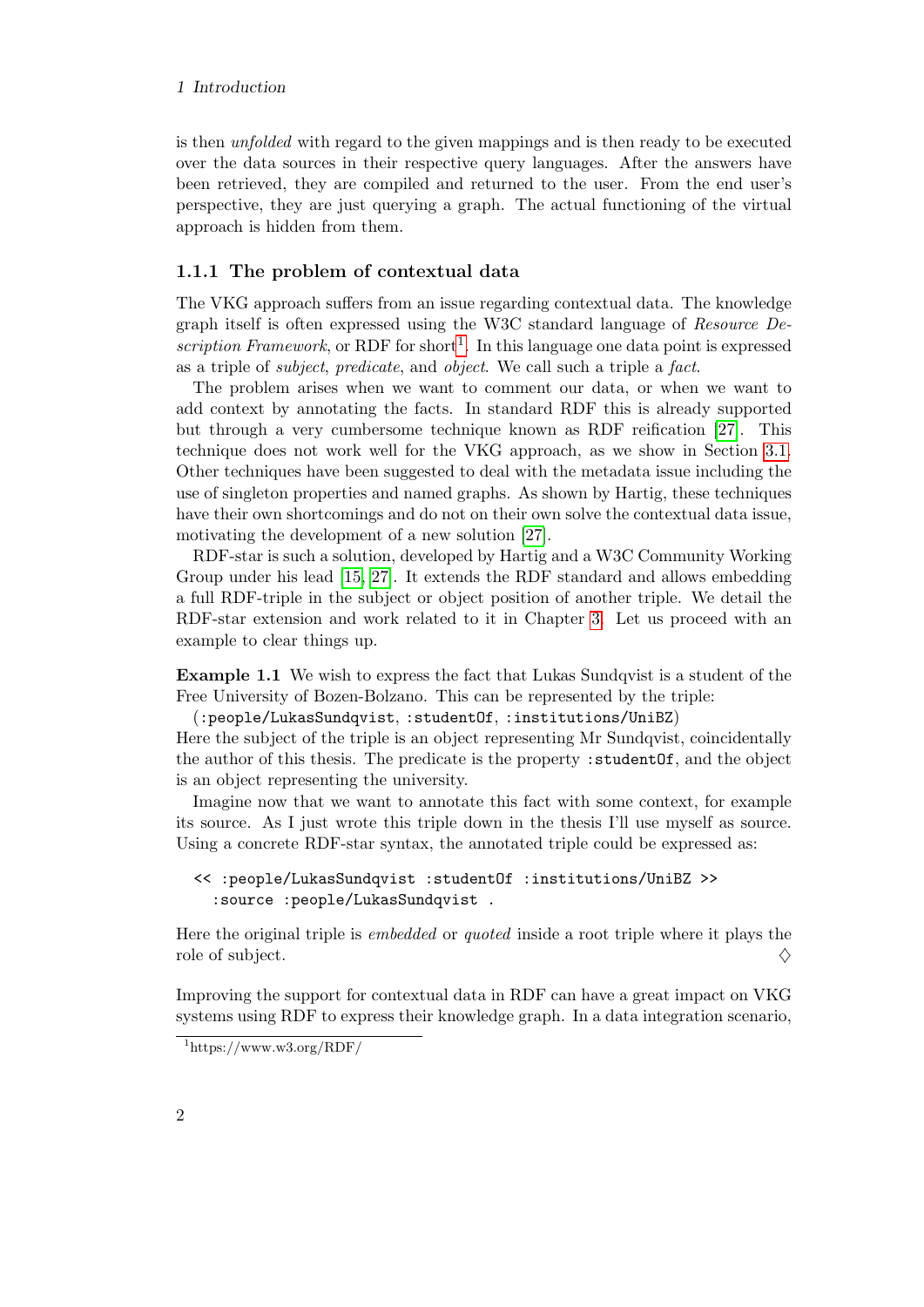contextual data plays an important role, for instance as in the example above one can annotate triples with a source property to indicate from which data source they were generated.

## <span id="page-10-0"></span>1.1.2 The VKG system Ontop

Ontop<sup>[2](#page-10-4)</sup> is a actively developed state of the art VKG system  $[1, 2]$  $[1, 2]$ . It is an open source project developed by researchers and Ontopic<sup>[3](#page-10-5)</sup>, a company offshoot of the Free University of Bozen-Bolzano. Ontop currently lacks any support for RDF-star, like all current VKG systems, but plays a large role in this thesis as proof of concept of our work.

The system uses W3C standards for all the parts of the VKG approach. RDF for the knowledge graph, R2RML for the mapping, and OWL2 QL and RDFS as ontology languages. This means that extending these standards to allow RDF-star to play a role in VKG systems allows us to also practically implement and extend Ontop.

R2RML is the W3C standard language for mapping data from relational databases to graphs, and one of the mapping languages supported by Ontop. It allows for mapping relational data to an RDF graph. The mapping itself consists of a set of mapping assertions, and each such assertion is split up into two parts: a source part that is a SQL query, and a target part consisting of triple templates showing how to generate RDF facts from the source data delivered through the SQL query. To our knowledge there is no research yet into extending this language to support the generation of RDF-star data.

## <span id="page-10-1"></span>1.1.3 Goals

Following from our description of the current state of the art in this field, there are three main goals of this thesis. The first is to give a complete description of RDF-star, the second is to investigate how to extend VKG systems with RDF-star support from a theoretical point of view, and the third is to implement this support in the VKG system Ontop.

## <span id="page-10-2"></span>1.2 Main Contributions

In this section we outline our main contributions to research.

## <span id="page-10-3"></span>1.2.1 RDF-star

The first main chapter details the current state of RDF-star. In it we expand on the motivation behind RDF-star followed by a description of RDF-star and related extensions to other standards.

<span id="page-10-5"></span><span id="page-10-4"></span><sup>2</sup>https://ontop-vkg.org/ <sup>3</sup>https://ontopic.ai/en/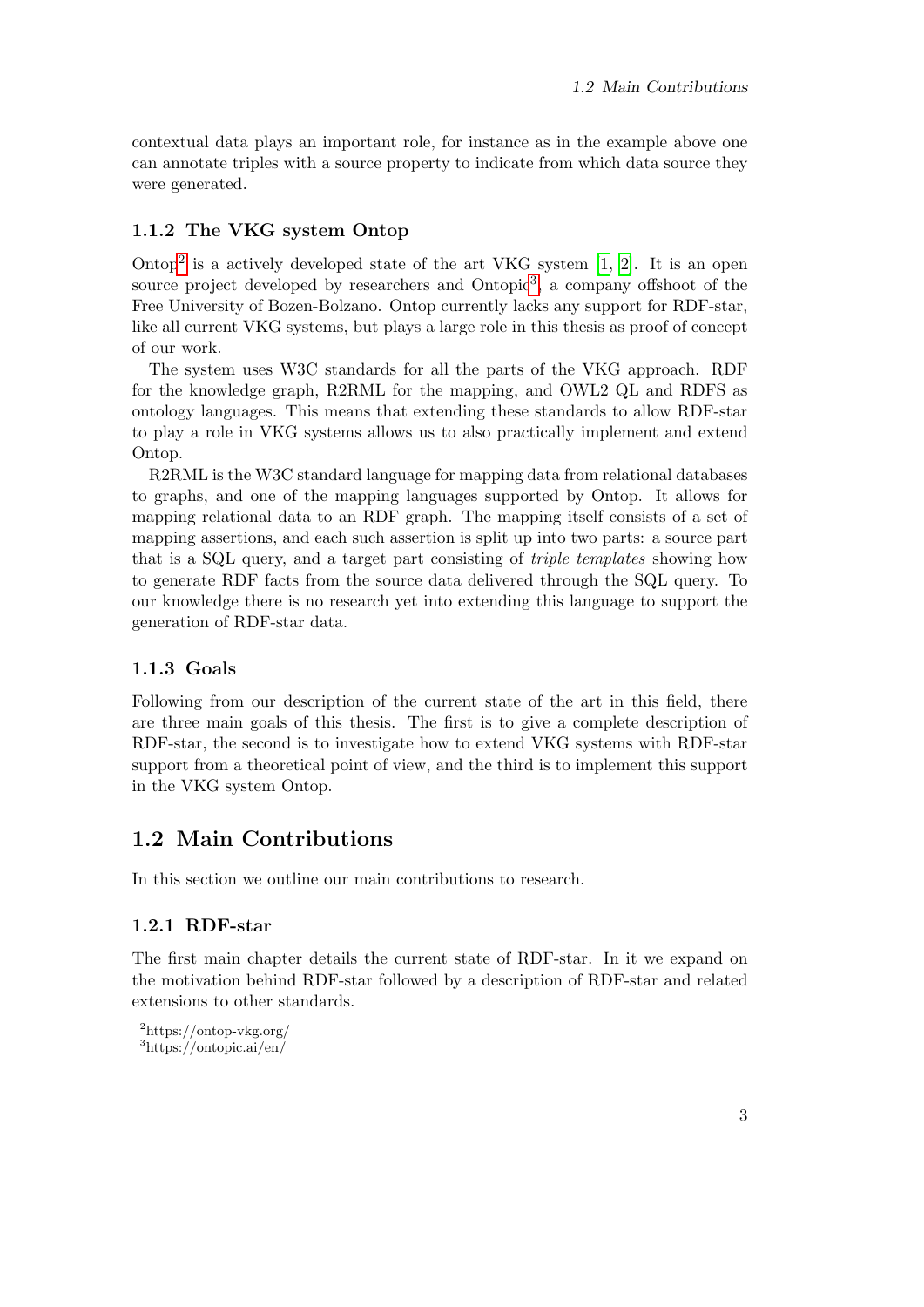#### 1 Introduction

We first describe RDF-star's abstract syntax as an extension of RDF's abstract syntax, followed by extensions to the concrete RDF syntaxes such as Turtle and N-Triples. We then present a section on SPARQL-star, the accompanying extension to the standard graph query language for RDF graphs, SPARQL. We touch on details of SPARQL-star and how it differs from SPARQL such as its changed basic definitions, its algebra, new functions and operators, and new answer formats.

#### <span id="page-11-0"></span>1.2.2 Extending VKG systems with RDF-star support

The second main chapter contains our investigation into adding RDF-star support to VKG systems. We deduce which is the most important VKG component to extend, namely the mapping, and do so by extending the W3C standard language for mappings, R2RML. The first step is to expand the concept of mapping in the VKG context such that it allows for the generation of RDF-star triples, we do so by introducing the concept of triple-star template.

In a similar manner to how RDF-star extends RDF, we propose to extend R2RML by means of extending the target part of the mapping. Our extension necessarily breaks the R2RML standard, and mappings written in the language of our extension will not function in an unsupported system. This is actually a desirable property as it brings attention to the user that something is wrong and does not result in silent errors.

By means of a new vocabulary, the R2RML concepts of TripleMap and TermType are extended. We suggest a new RDF-star TermType that allows the user to describe in the mapping a template for generating RDF-star triples. The new mapping language, which we call  $R2RML-star$ , is designed to ensure that only valid RDFstar triples are created from the new type of template.

The new mapping language has effects on the query processing of the VKG system. The main parts of processing are the query rewriting and unfolding processes, and we detail how they are affected by the introduction of R2RML-star and how VKG systems are extended to handle this new functionality.

We describe how to extend VKG systems to support the accompanying standard of SPARQL-star. As a VKG system is a query answering system, the query language should support the knowledge graph's data model. If the graph is populated with RDF-star data, SPARQL-star support is required to correctly query it. Strictly speaking a VKG system can have various degrees of SPARQL-star support, having limited support limits the types of answers the end user can receive to their query. This is also detailed in the chapter.

In our view, a VKG system that supports SPARQL-star and R2RML-star mappings has been extended with RDF-star support. It allows the system to populate the knowledge graph with RDF-star contextual data and allows for querying the graph.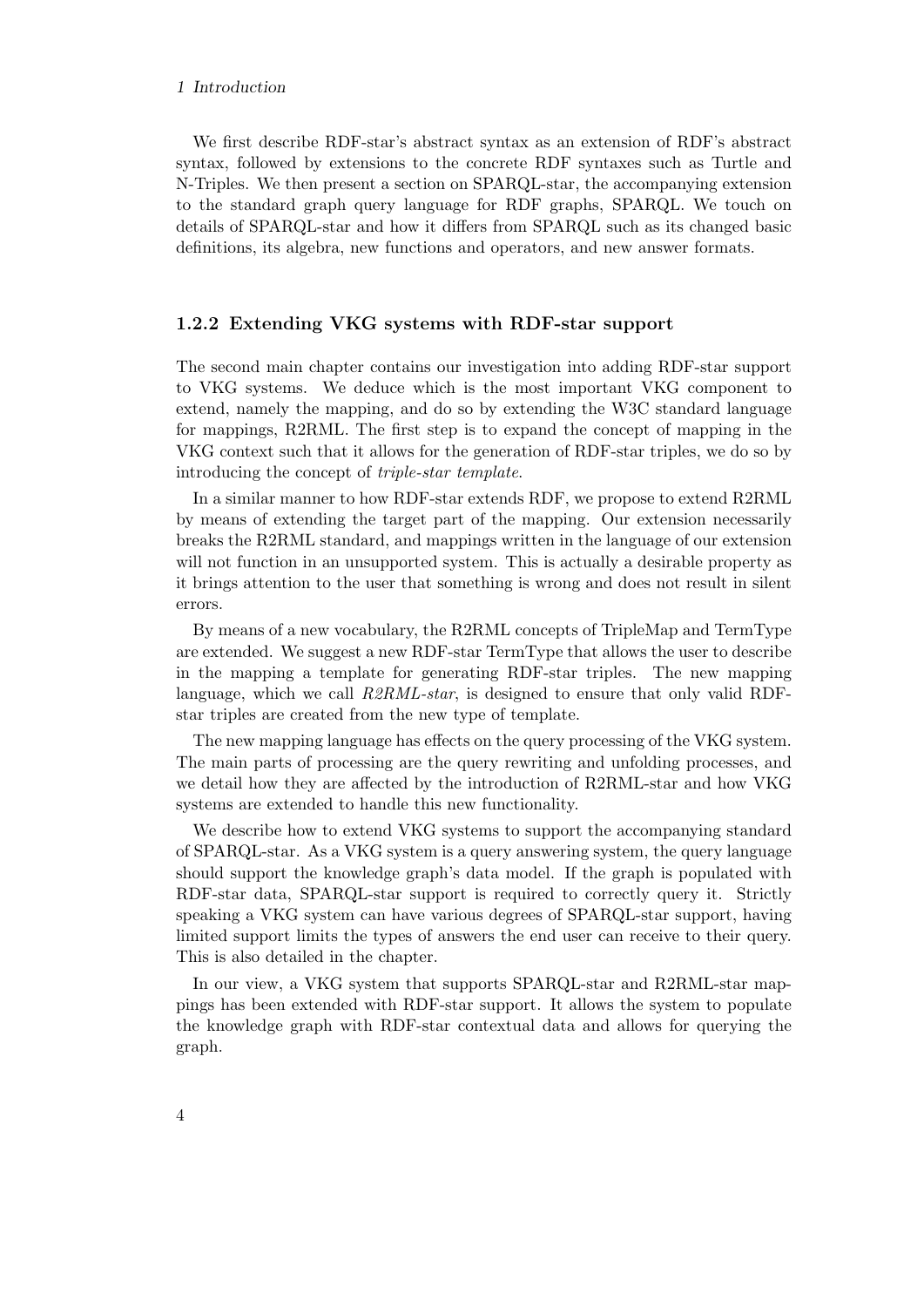#### <span id="page-12-0"></span>1.2.3 Extending Ontop with RDF-star support

Finally, much of the work done during this thesis has concerned a practical implementation of our suggested RDF-star extensions to the VKG system Ontop. This process is detailed in the third and last main chapter.

Based on our theoretical discussion on extending VKG systems, we detail how this was put in practice to implement the extensions in the open source Ontop project. Descriptions of Ontop's full query processing system are followed by a discussion on how to best change them to accommodate for the R2RML-star proposal. Internally in Ontop a query is represented with a tree like data structure called the Intermediate Query or IQ for short. The IQ is intended to bridge the gap between SPARQL and SQL queries and is the internal structure to which all query processing is applied. Much of our work has been focused on this data structure and how to extend its functionality so that rewriting and unfolding with regard to the R2RML-star proposal works as intended.

Through the discussion of this chapter we show that our implementation performs well and gives the expected results, this is verified through testing. The chapter is a valuable resource for learning about how to implement RDF-star support for other VKG systems, how to continue the work we have done on Ontop, or as a general developer's guide to Ontop for those interested in the systems internal workings.

## <span id="page-12-1"></span>1.3 Thesis Structure

Here follows an outline of the thesis to aid the reader to navigate its structure. The chapter you have just read is the introduction and it is followed by Chapter [2,](#page-14-0) the background chapter. In it we present to the reader the current state of research related to Virtual Knowledge Graphs. We present the relevant components of a VKG system, namely the ontology, mapping, knowledge graph, and graph query language. We also describe the relevant W3C standards including: RDF for the knowledge graph, R2RML for the mapping, RDFS and OWL2 QL for the ontology, and SPARQL for the query language.

The next three chapters make up the main chapters of the thesis. They begin with Chapter [3](#page-30-0) on RDF-star. We explain the motivation behind RDF-star, its abstract and concrete syntaxes, and SPARQL-star in detail.

Chapter [4,](#page-38-0) investigating RDF-star support in VKG systems, is where we propose our RDF-star extension to VKG systems. We define the concept of RDF-star mapping and put it into practice by defining an extension to the mapping language R2RML that we call R2RML-star. We go through integrating SPARQL-star and how a VKG system must be adapted through all the stages of query processing to handle both SPARQL-star and R2RML-star mappings. We end on an example, showing the usage of our proposed extension.

In Chapter [5,](#page-48-0) dealing with the implementation of RDF-star support, we describe how we implemented this extension in the open source project Ontop. This includes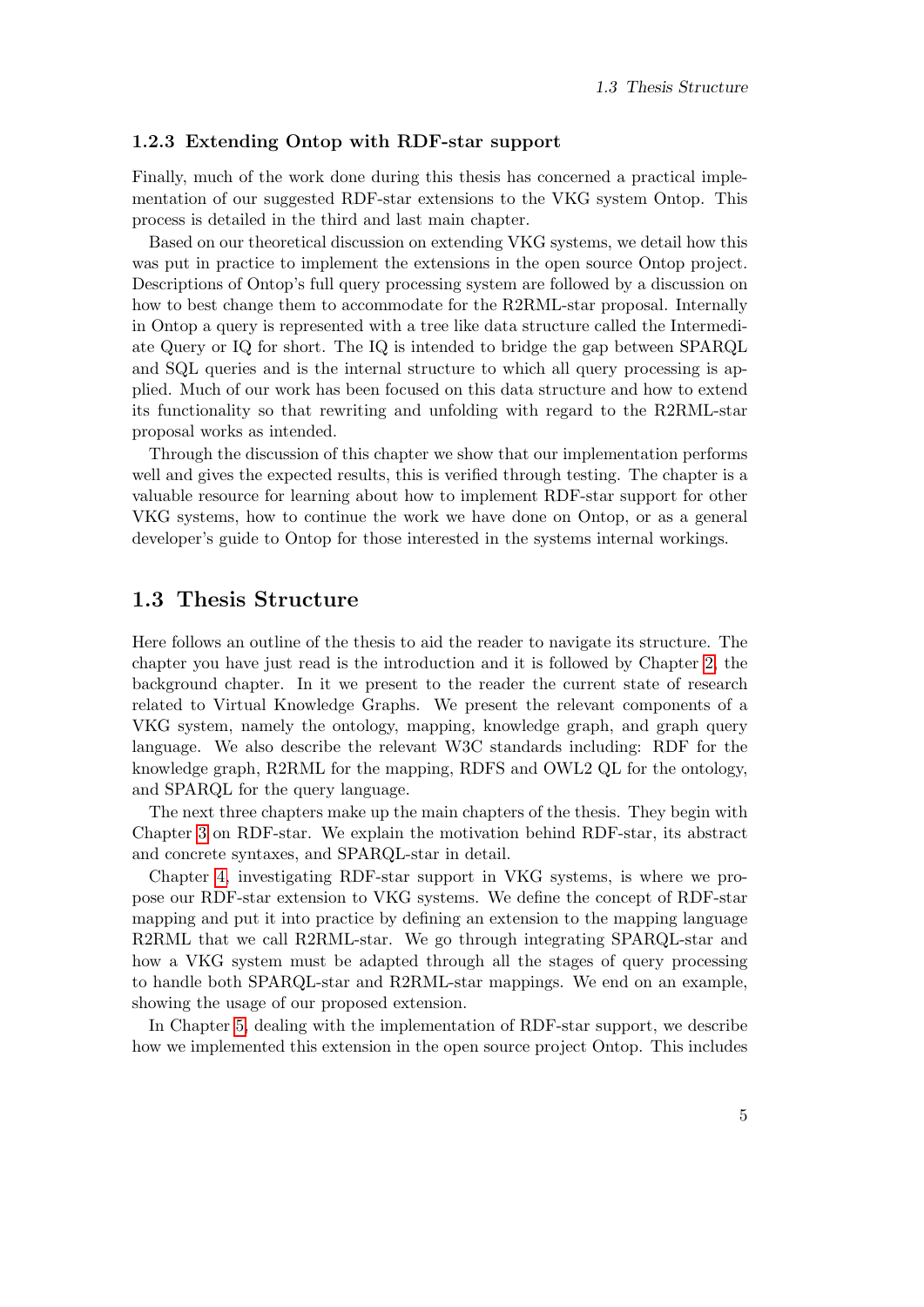#### 1 Introduction

details on the internal workings of Ontop and how functionality was added in order to handle SPARQL-star and R2RML-star mappings.

The last chapter is the conclusion, Chapter [6.](#page-60-0) Here our results are summarised and we discuss further work to be done in the field. Our references and appendices are then found at the end of the thesis. The appendices contain the full versions of RDF graphs and R2RML mappings used as examples throughout the thesis.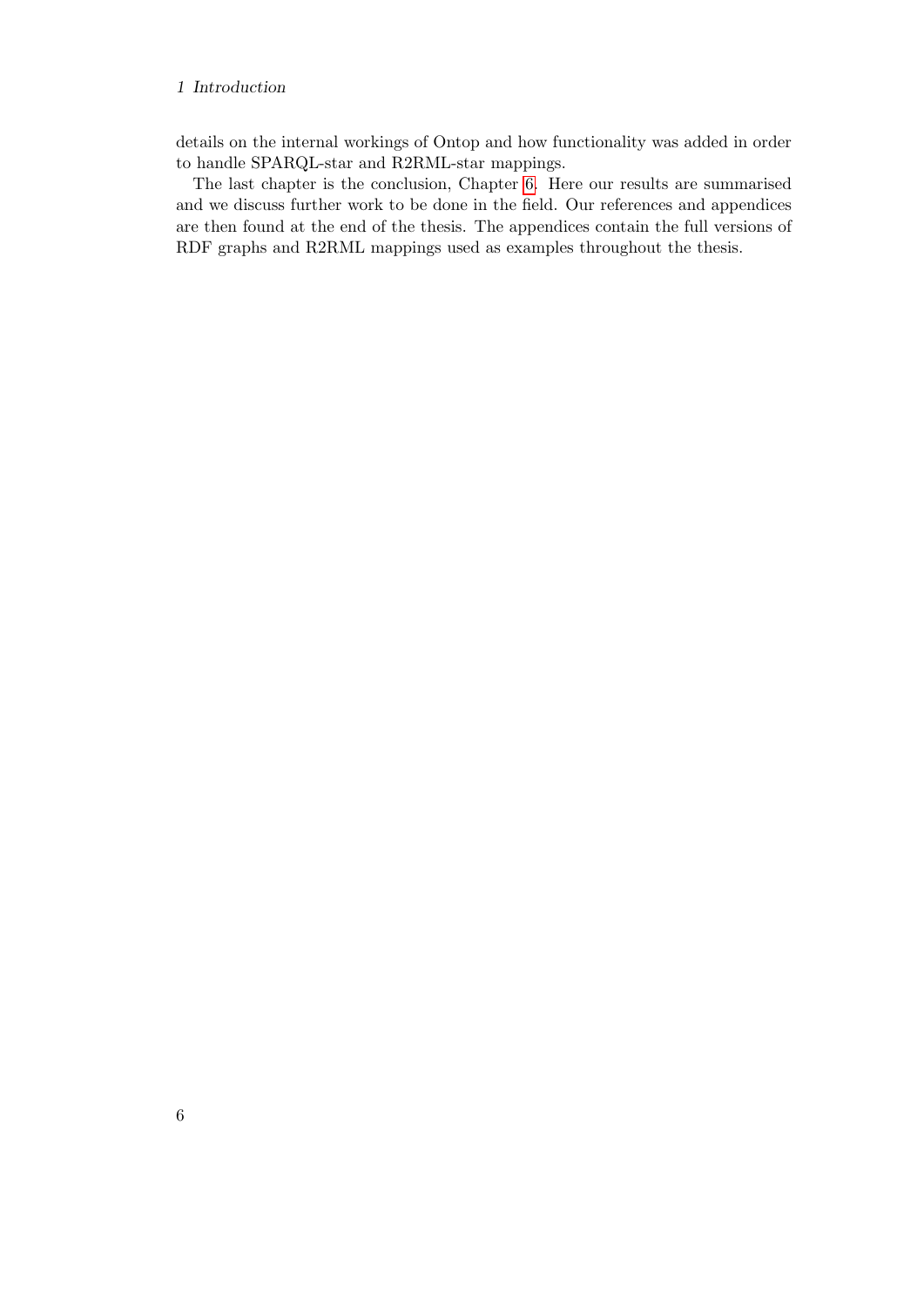## <span id="page-14-0"></span>2 Background

In this section prerequisite knowledge is presented to the reader. Readers that are familiar with one or more of these subjects can freely skip sections.

The main prerequisite knowledge required for this thesis is an understanding of the Virtual Knowledge Graph (VKG) approach to data integration. To this end, we first explain all the components of a VKG system: the knowledge graph, query language, ontology and mapping; before finally explaining the system itself. We assume that the reader is familiar with basic notions of Computer Science, e.g. as taught in a Bachelor's degree in Computer science.

## <span id="page-14-1"></span>2.1 Resource Description Framework

The Resource Description Framework (RDF) is a framework to describe information on the web, standardized through a collection of W3C recommendations [\[4\]](#page-62-3). It is the data model underlying the Semantic Web and the VKG approach to data integration [\[1\]](#page-62-1).

The basic building blocks of this data model are known as RDF terms. An RDF term is either an IRI, blank node, or literal. An IRI is a Unicode string with certain restrictions used to uniquely identify a resource on the web. An IRI looks very much like a URL. Blank nodes are local identifiers used in concrete RDF syntaxes if an identifier is unknown. Literals are values such as strings or integers that do not need to be uniquely identified [\[4\]](#page-62-3).

An RDF triple consists of three components (subject, predicate, object). Seeing the subject and object as two nodes, the predicate forms a directed labeled edge from subject to object. Hence, a set of triples represents a directed edge-labeled graph [\[4\]](#page-62-3).

<span id="page-14-3"></span>**Definition 2.1** Assume that  $\mathcal I$  is the set of IRIs,  $\mathcal B$  the set of blank nodes, and  $\mathcal L$ the set of literals. An *RDF triple* is a tuple  $(s, p, o)$ , consisting of a subject  $s \in \mathcal{I} \cup \mathcal{B}$ , a predicate  $p \in \mathcal{I}$ , and an object  $o \in \mathcal{I} \cup \mathcal{B} \cup \mathcal{L}$  [\[4\]](#page-62-3).

Definition 2.2 A set of RDF triples is an RDF graph [\[4\]](#page-62-3).

When writing RDF graphs, a concrete syntax is needed. For this background chapter, the Turtle syntax is always used unless another syntax is specified [\[14\]](#page-63-2). For further information on RDF it is recommended to read the RDF specification [\[4\]](#page-62-3).

<span id="page-14-2"></span>Example 2.3 Consider the IRIs: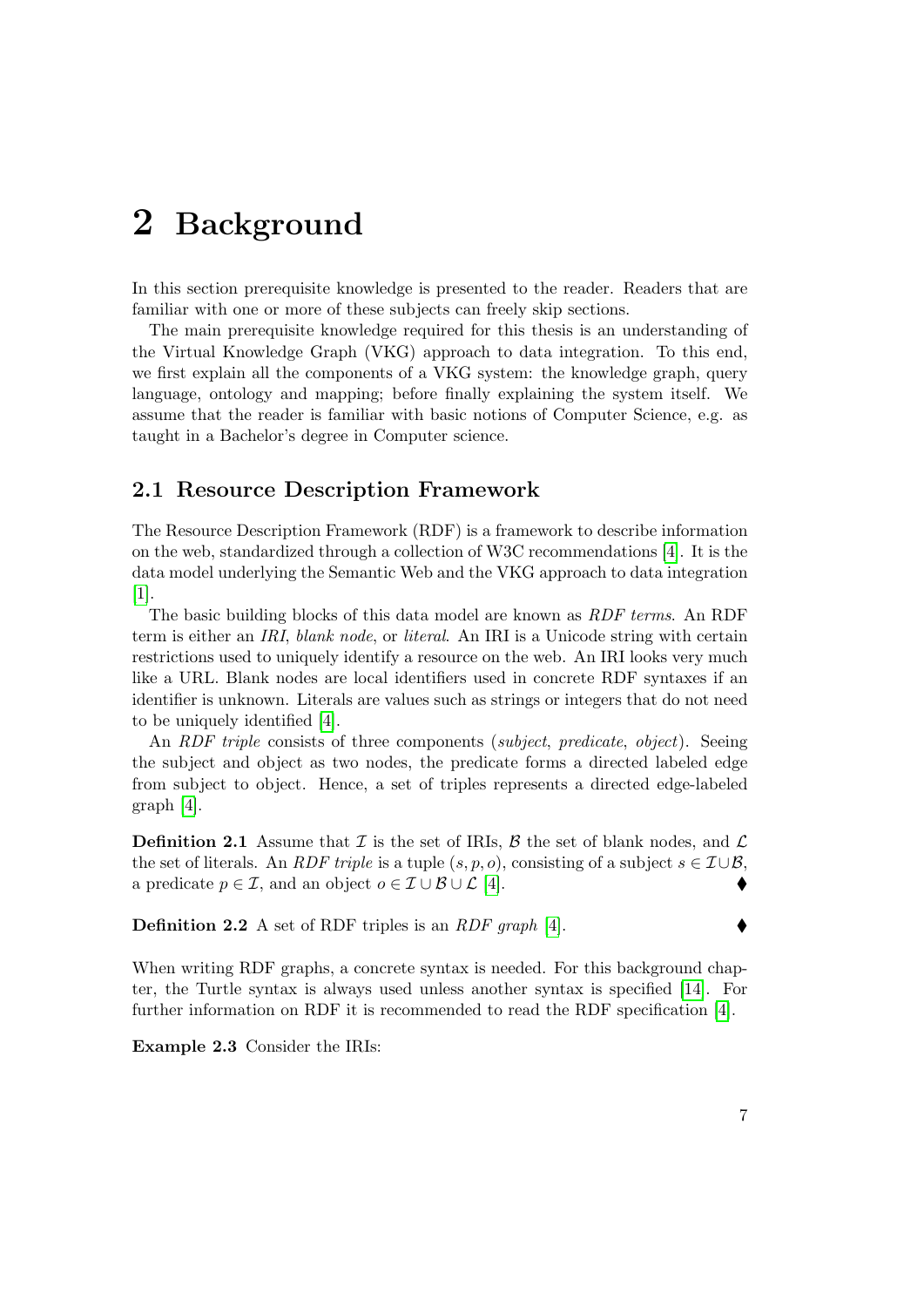- $i_1 = \text{http://thesis.org/data/Lukas%20Sundqvist}$
- $i_2 = \text{http://thesis.org/knows}$
- $i_3 =$  http://thesis.org/age

Along with the blank node  $b_1$  and the literal  $l = 28$ . Then  $(i_1, i_2, b_1)$  and  $(b_1, i_3, l)$ both form RDF triples. Together they form an RDF graph describing that the author of this thesis knows someone who's age is 28.  $\Diamond$ 

## <span id="page-15-0"></span>2.2 Knowledge Graphs

Knowledge graphs have been vaguely defined by academics, practitioners, and companies for several years, which makes it difficult to pin down an exact definition. Färber et al. define knowledge graphs (KGs) simply as any graph written in the language of the Resource Description Framework (RDF) [\[18,](#page-63-3) p.1]. Ehrlinger on the other hand defines a KG as a system that "acquires and integrates information into an ontology and applies a reasoner to derive new knowledge." [\[17\]](#page-63-4). This second definition could nearly describe the entire VKG approach to data integration.

The difficulty of formally defining a knowledge graph is testament to the complexity of the term, nevertheless they deserve a proper definition. We will use as base the definition by Färber et al. and are inspired by the work of Ehrlinger  $[17, 18]$  $[17, 18]$  in defining KGs within the scope of this thesis.

Definition 2.4 A Knowledge Graph is an RDF Graph describing objects of a particular domain and how they relate to each other.

Even though KGs are never materialized in the VKG approach, they play a major role as this is the shape of the final data presented to the end user for querying. This leads us to the query language that the end user of a VKG system uses to retrieve data.

## <span id="page-15-1"></span>2.3 SPARQL

SPARQL is a standard used for querying RDF data, similar to the more familiar SQL used to query relational data. It is formalized in a W3C recommendation that forms the basis of this section, and the interested reader can look there for more information [\[5\]](#page-62-4). SPARQL is used to query an RDF dataset, which consists of one or more RDF graphs. One of these is the unnamed default graph and the others are named by IRIs [\[6\]](#page-62-5).

#### <span id="page-15-2"></span>2.3.1 SPARQL query language

The SPARQL query language is used to write queries posed to RDF datasets. Each query starts with two important parts, at the top are prefix declarations allowing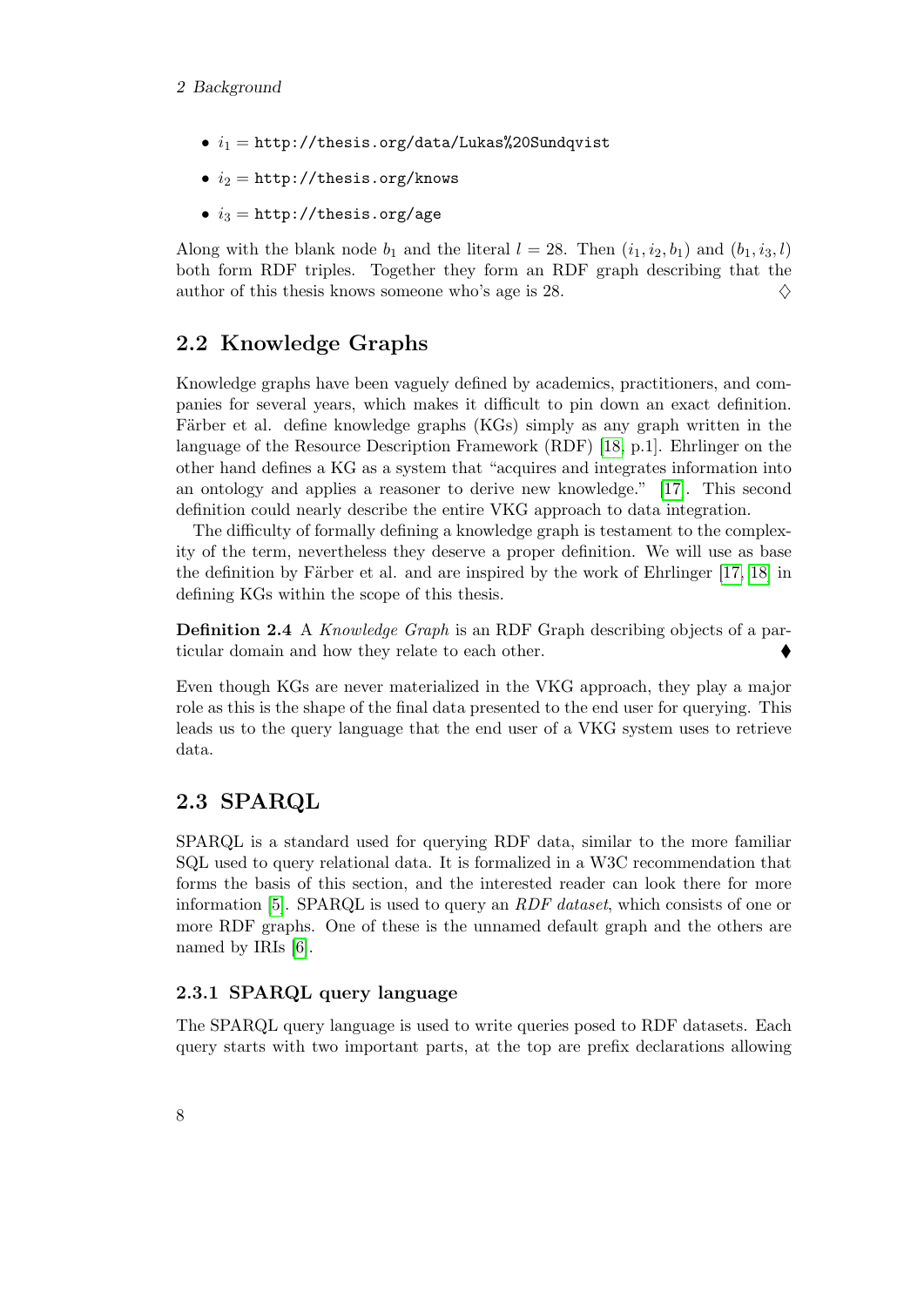terser syntax, and the second part sets the query form. SPARQL has four query forms which are:

- SELECT : Returns all or some of the variables bound.
- CONSTRUCT : Returns a new RDF graph based on a specified pattern.
- ASK : Returns a boolean indicating whether the query found a match or not.
- DESCRIBE : Returns an RDF graph describing the resources found [\[6\]](#page-62-5).

Of these, the original, most used, and most important form is the SELECT query and that is the one we will be focusing on in this thesis. This form is roughly analogous to a SQL SELECT query and returns results in one of a number of answer formats, which will be further discussed in Section [2.3.2.](#page-17-0) A SELECT query returns all or a subset of variables bound during the pattern matching stage of executing the query.

The third part of the query is the WHERE clause, from where pattern matching is performed. This clause is analogous to a SQL WHERE clause with the main difference being that we are querying RDF data in the form of a graph in place of a relational database. Everything contained within the WHERE clause forms a group graph pattern that the dataset being queried has to fit in order to return results. The simplest group graph patterns are called *basic graph patterns* and they are made up only of *triple patterns*. Triple patterns consist of RDF terms and *SPARQL query* variables which get bound if part of the queried graph matches the pattern [\[6\]](#page-62-5). This is illustrated in Example [2.7.](#page-16-0) We will formally define most of these terms now, for further reading, see the SPARQL standard [\[5\]](#page-62-4).

<span id="page-16-1"></span>**Definition 2.5** Let  $\mathcal{I}$  be the set of IRIs,  $\mathcal{V}$  the set of SPARQL query variables, and  $\mathcal L$  the set of RDF literals. Then a *SPARQL triple pattern* is a tuple  $(s, p, o)$  with

 $s \in \mathcal{V} \cup \mathcal{I} \cup \mathcal{L}$ ,  $p \in \mathcal{V} \cup \mathcal{I}$ ,  $o \in \mathcal{V} \cup \mathcal{I} \cup \mathcal{L}$ .

Note that unlike the RDF standard, literals are allowed in the subject position [\[5\]](#page-62-4). $\blacklozenge$ 

<span id="page-16-2"></span>Definition 2.6 A set of SPARQL triple patterns is a SPARQL Basic Graph Pattern  $(BGP)$  [\[5\]](#page-62-4).

Group graph patterns can include more complex keywords such as OPTIONAL, JOIN, or FILTER, which complicates the semantics of the query. We refer the reader to the SPARQL standard for further information [\[5\]](#page-62-4). Following the WHERE clause is the fourth part of the query, containing familiar keywords analogous to their SQL counterparts, such as GROUP BY, ORDER BY, or LIMIT [\[6\]](#page-62-5).

<span id="page-16-0"></span>Example 2.7 Recall the RDF graph described in Example [2.3.](#page-14-2) Assume that it is the only and default graph forming our RDF dataset. Consider the SPARQL query: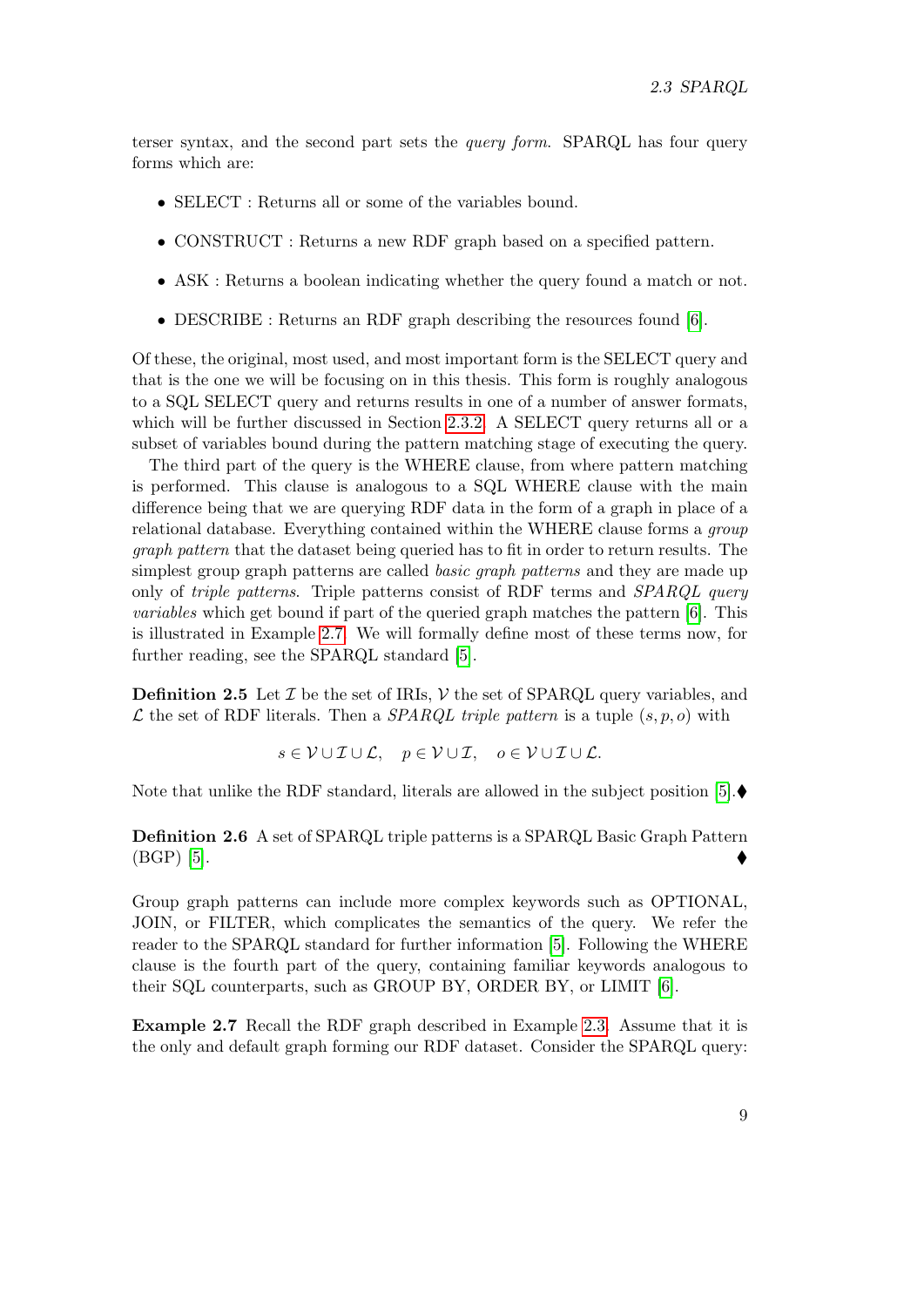#### 2 Background

```
PREFIX thesis: <http://thesis.org/>
SELECT ?person
WHERE {
  ?person thesis:knows _:b1.
  _:b1 thesis:age 27.}
```
Let us work through the query step by step. The PREFIX declaration allows us to save work writing the rest of the query. Wherever thesis: later appears it is replaced with the thesis IRI by the program executing the query. The SELECT clause signifies the query form and is followed by the variables that will be returned to the user. The WHERE clause specifies the group graph pattern to be matched, which in our case consists of two triples.

The triple patterns of the query match to the two triples of our RDF dataset binding the variable ?person. There is only one match and therefore only one result is returned: ?person is bound to http://thesis.org/data/Lukas%20Sundqvist. $\diamond$ 

## <span id="page-17-0"></span>2.3.2 Answer formats

The result of a SPARQL SELECT query is returned through one of several standardized formats representing mappings between the variables of the SELECT clause and the RDF-terms they have matched to [\[5\]](#page-62-4). These formats are:

- XML, the original format which is standardized in [\[7\]](#page-62-6).
- JSON, standardized in [\[8\]](#page-62-7)
- CSV and TSV, standardized in [\[10\]](#page-62-8).

## <span id="page-17-1"></span>2.3.3 SPARQL algebra

The grammar and syntax of a SPARQL query are designed for ease of use and for humans writing queries. A translation into a more formal SPARQL algebra is possible and defined by the SPARQL standard [\[5\]](#page-62-4). The definitions and algebra in this section are mainly sourced from the seminal work by Pérez, Arenas, and Gutierrez [\[26\]](#page-63-5). We describe only a simplified SPARQL algebra, which is needed to understand the work done in this thesis. For additional reading please see the SPARQL standard and the paper by Pérez et al  $[5, 26]$  $[5, 26]$ . To start, we define the notion of graph pattern expression.

**Definition 2.8** We define a *SPARQL graph pattern expression* recursively as follows [\[26\]](#page-63-5).

- A SPARQL triple pattern is a graph pattern expression.
- If  $P_1$  and  $P_2$  are graph pattern expressions, then  $(P_1 \text{ AND } P_2)$ ,  $(P_1$  OPTIONAL  $P_2$ ), and  $(P_1$  UNION  $P_2$ ), are all graph pattern expressions.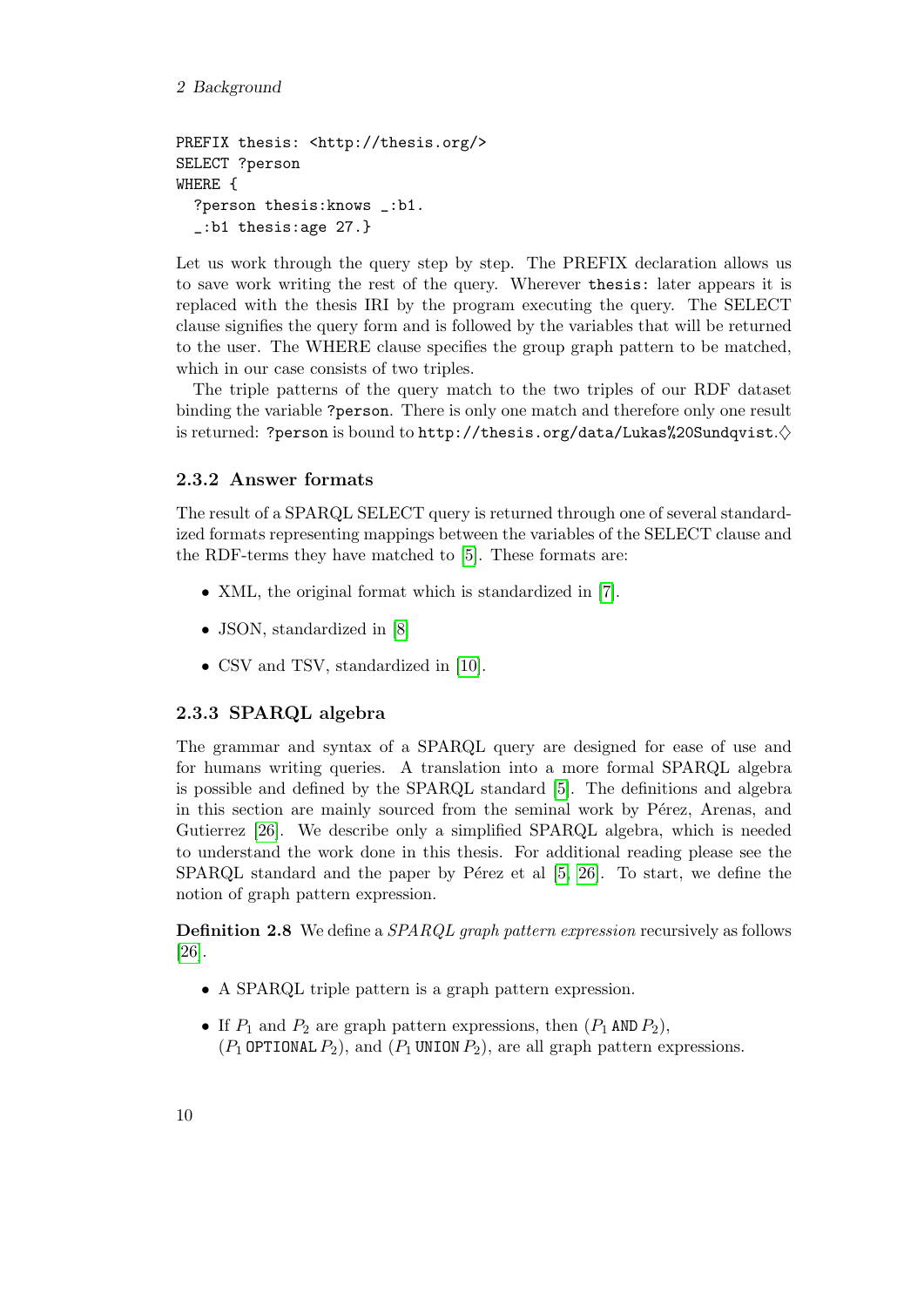• If P is a graph pattern expression and R is a SPARQL built-in condition, then  $(P$  FILTER R) is a graph pattern expression.

A SPARQL built-in condition is a boolean function such as equality, bound, or isIRI. For further information we refer the reader to Pérez et al. and the SPARQL standard [\[5,](#page-62-4) [26\]](#page-63-5).

<span id="page-18-2"></span>**Definition 2.9** A *SPARQL solution mapping* is a partial function  $\mu$  mapping query variables to RDF terms,  $\mu : \mathcal{V} \to \mathcal{I} \cup \mathcal{L} \cup \mathcal{B}$ , where  $\mathcal{B}$  is the set of blank nodes. The domain of  $\mu$  is called dom( $\mu$ ). We denote by  $u(t)$  the triple obtained through substituting the variables in the triple pattern  $t$  according to the solution mapping  $\mu$ . We say that  $\mu_1$  and  $\mu_2$  are *compatible* if  $x \in dom(\mu_1) \cap dom(\mu_2)$  implies that  $\mu_1(x) = \mu_2(x)$  [\[26\]](#page-63-5).

**Definition 2.10** Let  $\Omega_1$  and  $\Omega_2$  be sets of SPARQL solution mappings. The join, union, difference, and left join are defined as follows [\[26\]](#page-63-5).

- $\Omega_1 \bowtie \Omega_2 = {\mu_1 \cup \mu_2 \mid \mu_1 \in \Omega_1, \mu_2 \in \Omega_2 \text{ are compatible.}}.$
- $\Omega_1 \cup \Omega_2 = {\mu | \mu \in \Omega_1 \cup \Omega_2}.$
- $\Omega_1 \setminus \Omega_2 = {\mu | \forall \mu' \in \Omega_2, \mu \text{ and } \mu' \text{ are incompatible}}.$
- $\Omega_1 \boxtimes \Omega_2 = (\Omega_1 \boxtimes \Omega_2) \cup (\Omega_1 \setminus \Omega_2).$

**Definition 2.11** Let D be an RDF dataset, tp a triple pattern, and  $P_1$  and  $P_2$ graph pattern expressions. The *evaluation* of a graph pattern over D, call it  $\llbracket \cdot \rrbracket_D$ , is a function from the set of graph pattern expressions that returns a set of solution mappings. It is defined as follows [\[26\]](#page-63-5).

- $[tp]_D = {\mu | dom(\mu) = var(tp), \mu(tp) \in D}$ , with  $var(tp)$  being the set of variables occuring in tp.
- $[T_1 \text{ AND } T_2]_D = [T_1]_D \bowtie [T_2]_D.$
- $T_1$  OPTIONAL  $T_2$  $D = T_1 D \bowtie T_2 D$ .
- $[T_1$  UNION  $T_2$   $D = [T_1]_D \cup [T_2]_D$ .

## <span id="page-18-0"></span>2.4 Relational Databases

<span id="page-18-1"></span>Relational databases play an important role in this thesis but knowledge of them is assumed to be background knowledge to the reader. If this is not the case we recommend a classic book on database theory such as Abiteboul, Hull, and Vianu [\[21\]](#page-63-6). Nonetheless relational data normally makes up the data sources being integrated in the VKG approach and we will now set up an example that will be frequently used throughout the thesis.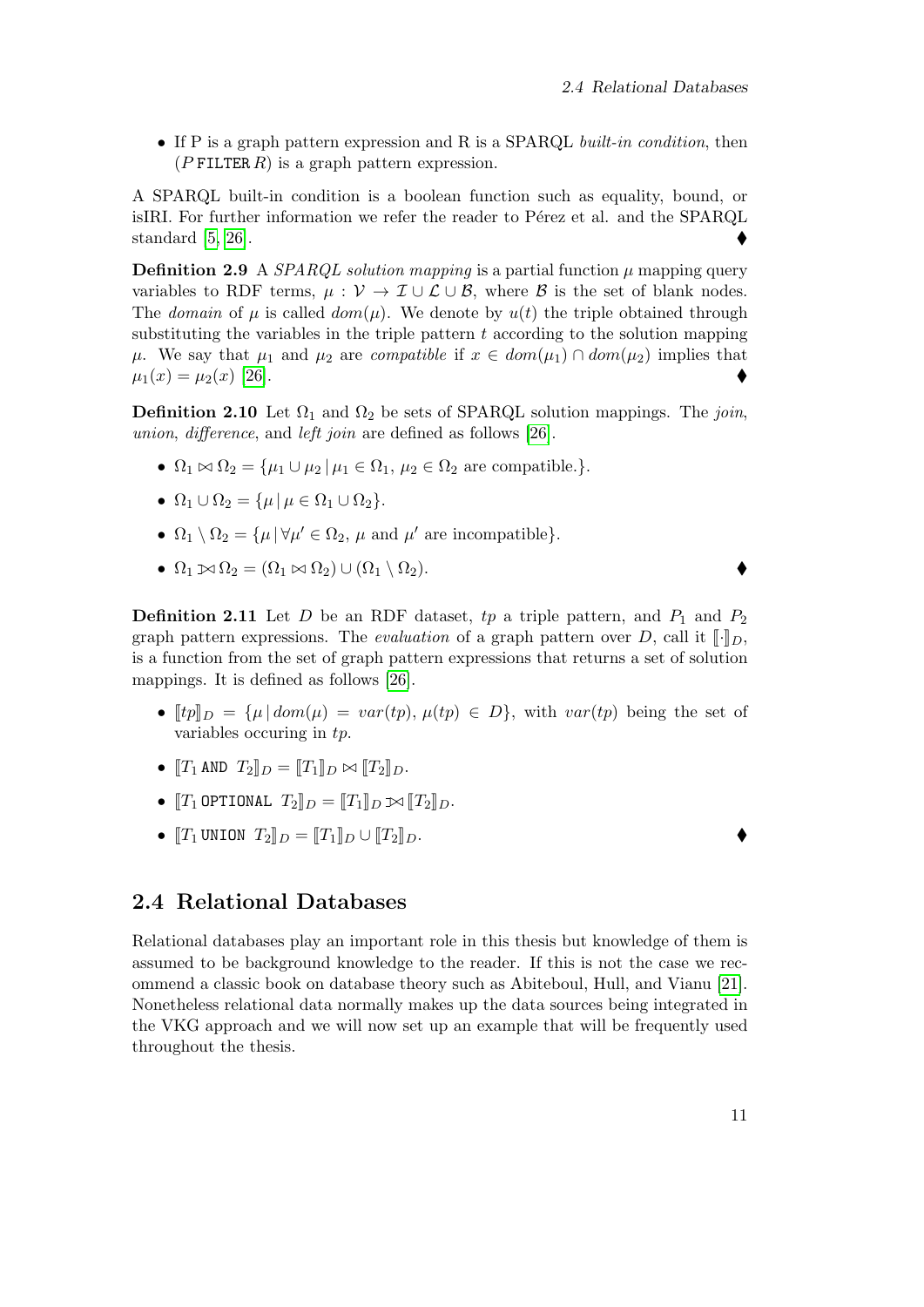#### <span id="page-19-1"></span>2 Background

| IMDB database            | imdbTable1 |       |
|--------------------------|------------|-------|
| Name                     | Year       | Score |
| The Shawshank Redemption | 1994       | 9.2   |
| The Godfather            | 1972       | 9.2   |
| Pulp Fiction             | 1994       | 8.9   |

<span id="page-19-2"></span>

| Table 2.1: Description of the first database, containing data sourced from the Internet Movie |  |  |  |
|-----------------------------------------------------------------------------------------------|--|--|--|
| Database.                                                                                     |  |  |  |

| Rotten Tomatoes database | RtTable 1   |        |
|--------------------------|-------------|--------|
| MovieName                | ReleaseYear | Rating |
| A Star is Born           | 2018        | 0.78   |
| A Star is Born           | 1937        | 0.79   |
| The Godfather            | 1972        | 0.98   |

Table 2.2: Description of the second database, containing data sourced from Rotten Tomatoes.

Example 2.12 Consider a movie theater holding information about movies in two different relational databases, each containing one table. The databases and the data stored therein are shown in Tables [2.1](#page-19-1) and [2.2.](#page-19-2) We note that the primary key is composed of the Name and Year (or MovieName and ReleaseYear) columns, as the name alone is not a unique identifier.

The problem of data integration in this specific case concerns integrating the two databases so that we can query them both at the same time.  $\Diamond$ 

## <span id="page-19-0"></span>2.5 Ontologies

The notion of *ontology* has its roots in philosophy, but we consider here the term as it is used in the field of Computer Science. In this field it represents the relevant notions in a domain or universe of interest, for example the domain of films which is our running example in this thesis.

Kaufmann (2012) defines an ontology as "a description of the entities in [a specific] domain, relationships between them, and any other known constraints." [\[19,](#page-63-0) p.325] and we will narrow this down further to define an ontology for the purpose of this thesis.

Specifically we consider ontologies that have their roots in the world of description logics. Such an ontology consists of an  $A$ -Box a T-Box, with the A and T representing assertions and terminology respectively. In the A-Box fit all those statements that describe individuals, while the T-Box contains all statements with general information about the domain. Using this language one splits an ontology in two sets of statements, assertions and terminology. For an example, imagine once again the Hollywood domain. The statement that Tom Hanks is an actor is an assertion and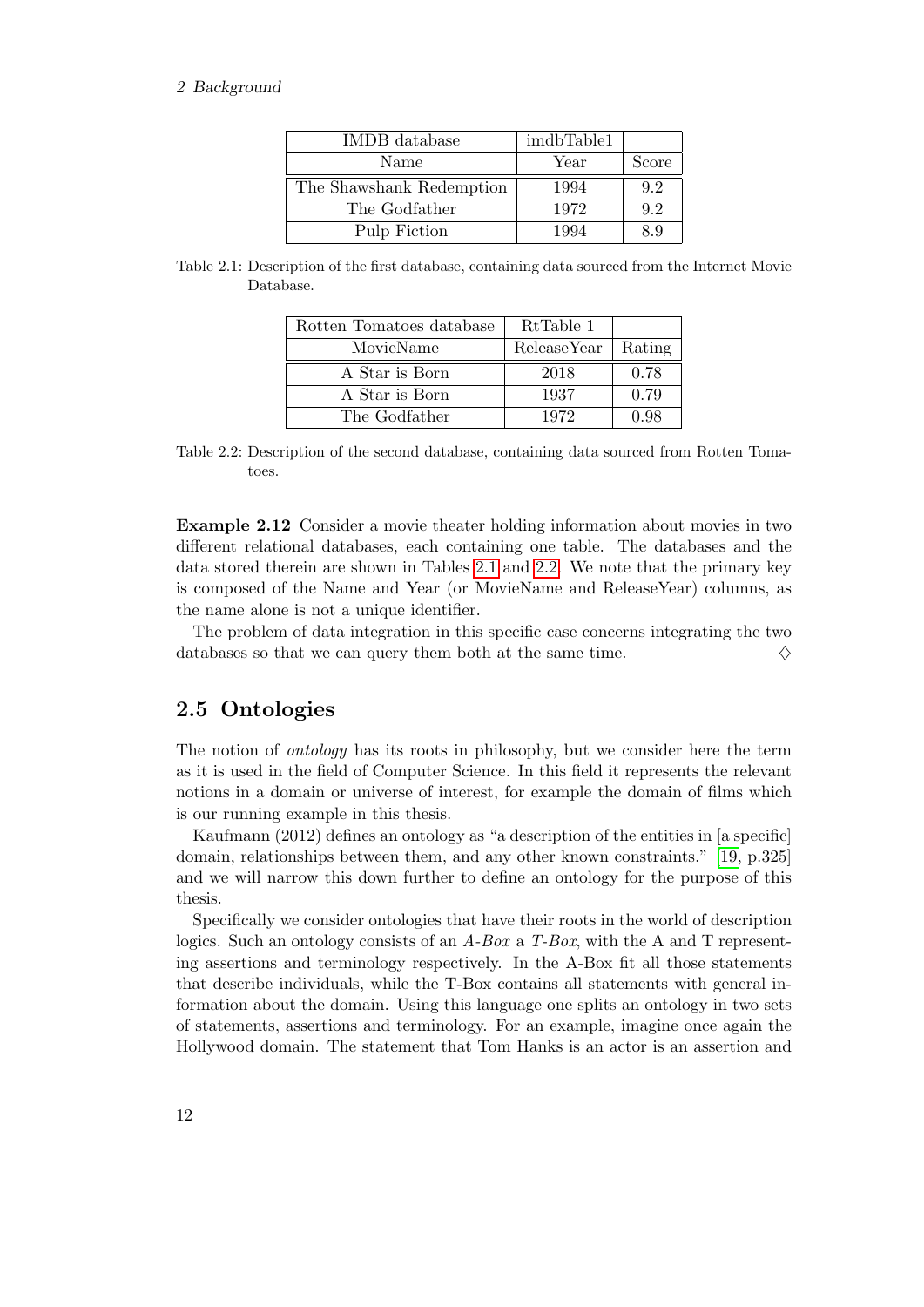belongs in the A-Box, while the statement that directors direct movies is part of the T-Box [\[20\]](#page-63-7).

When using the VKG approach for data integration, the ontology tends to only or mainly contain terminology, i.e. statements belonging to the T-Box. For the language describing the ontology, Ontop supports OWL2 QL or RDFS, both written in the form of an RDF graph [\[1,](#page-62-1) [22\]](#page-63-8).

Definition 2.13 An *ontology* is an RDF graph describing the terminology of a certain domain, meaning abstract entities, relationships between them, and any other known constraints. The ontology is written using one or both of the OWL2 QL and RDFS ontology languages.

#### <span id="page-20-0"></span>2.5.1 RDFS

RDF Schema or RDFS is a semantic extension of RDF, which can also be seen as a lightweight ontology language. For more detail see the W3C specification [\[11\]](#page-62-9). RDFS allows for:

- Typing, to say that something is a resource or a class. Or that something is a member of a specific class.
- Subclasses, where A is subclass of B means that all objects of class A are also objects of class B.
- Specifying range and domain of properties. E.g. one can say that only humans have an age, and the age must be an integer.

Some example statements using rdfs, assuming prefixes already defined:

```
:Person rdf:type rdf:Class
:Man rdfs:subClassOf :Person.
:stars rdf:type rdf:Property.
:stars rdfs:domain :Films.
:stars rdfs:range :Actor
```
#### <span id="page-20-1"></span>2.5.2 OWL2 QL

OWL2 is a much more expressive ontology language that allows many different types of statements to be made. For this thesis we only make use of OWL2 QL which is a subset of OWL2 developed specifically for database querying [\[13\]](#page-63-9). OWL2 QL allows for more detailed information than RDFS, such as some integrity constraints on properties. For example: one can specify that each Film must have a Director.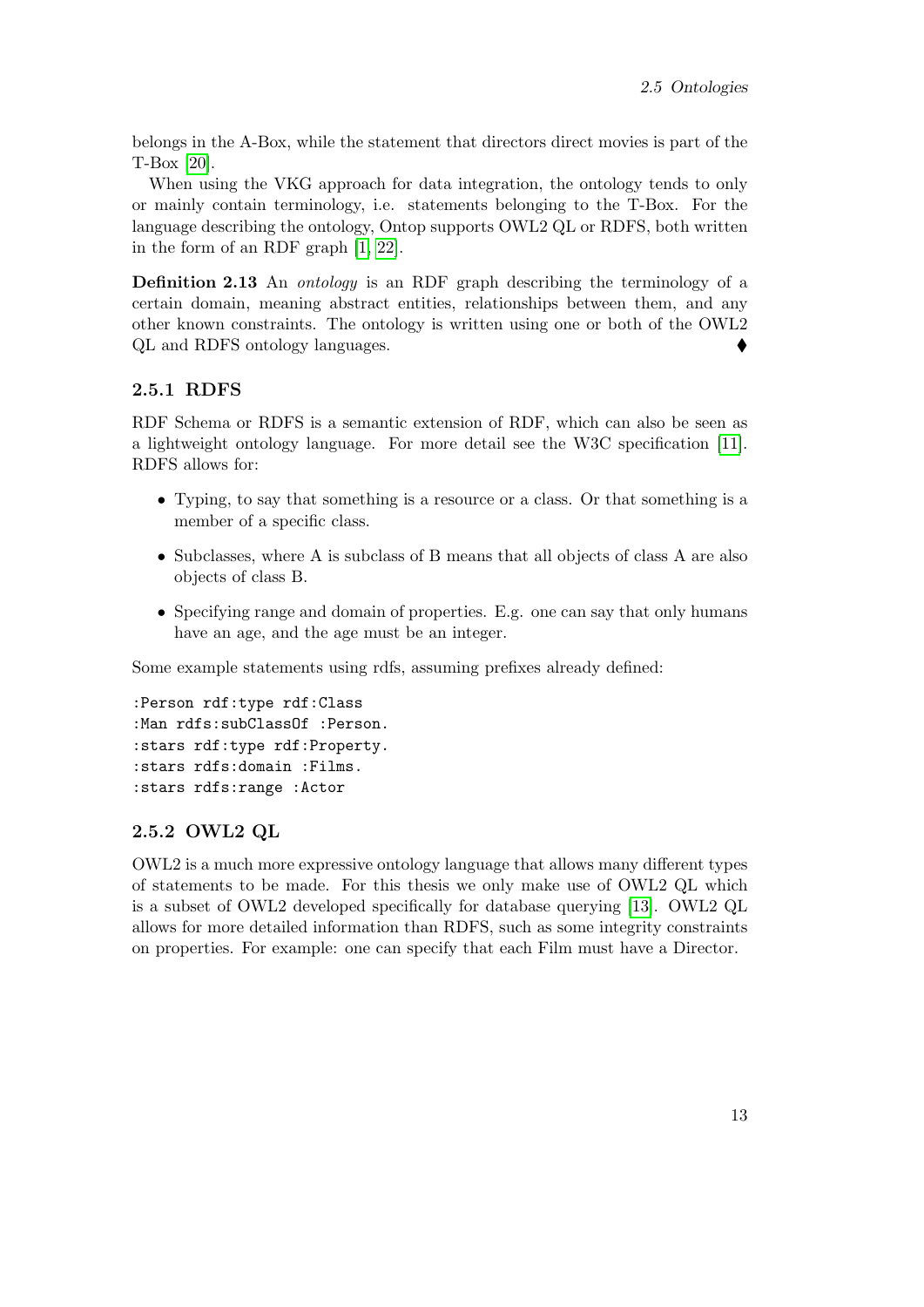<span id="page-21-1"></span>

Figure 2.1: The ontology of Example [2.14](#page-21-0) visualized as a UML diagram. Boxes represent classes, big arrows show subclass relations, small arrows are other relations between classes, and the 'releasedIn' signifies a relation to a literal.

<span id="page-21-0"></span>Example 2.14 Staying with our film example, imagine that we want to describe the domain surrounding film. To start, we could describe the following notions.

- There are different types of objects: Persons, films, actors, directors.
- There are relations between these objects: A film stars actors and is directed by directors. Clearly actors and directors are people.
- There are relations between the objects and literals, for example Films have a year of release.  $\Diamond$

This bare-bone ontology is described visually in Figure [2.1.](#page-21-1) Here the ontology is expressed in the Turtle syntax using the RDFS and OWL2 QL ontology languages.

<http://lukas.thesis.org/films> rdf:type owl:Ontology .

```
# Object Properties
:directedBy rdf:type owl:ObjectProperty ;
        rdfs:domain :Film ;
        rdfs:range :Director .
:directs rdf:type owl:ObjectProperty ;
        rdfs:inverseOf :directedBy ;
        rdfs:domain :Film ;
        rdfs:range :Director .
:stars rdf:type owl:ObjectProperty ;
```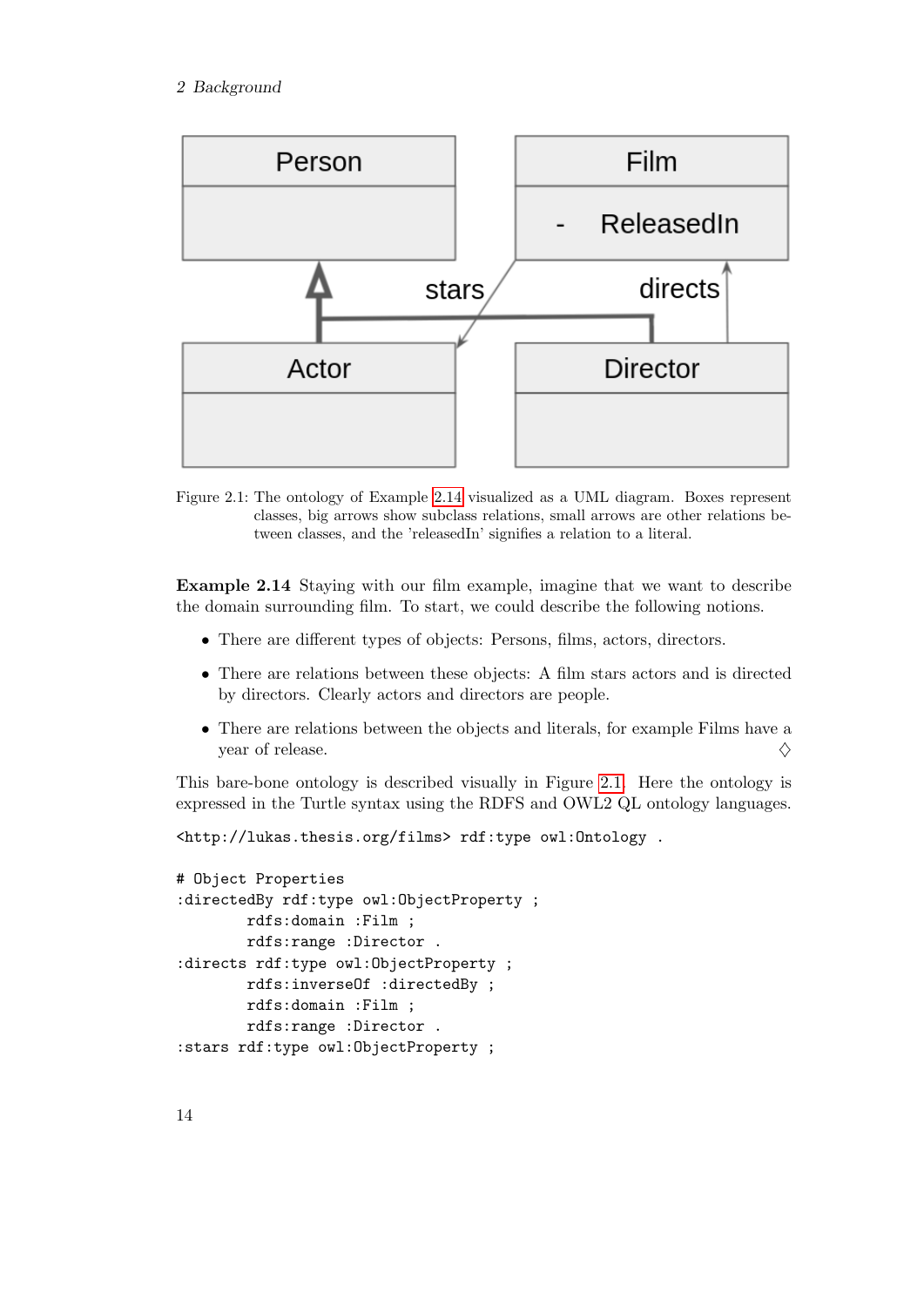```
rdfs:domain :Film ;
        rdfs:range :Actor .
# Data properties
:releasedIn rdf:type owl:DatatypeProperty ;
        rdfs:domain :Film .
# Classes
:Actor rdf:type owl:Class ;
        rdfs:subClassOf :Person .
:Director rdf:type owl:Class ;
        rdfs:subClassOf :Person .
:Film rdf:type owl:Class .
:Person rdf:type owl:Class .
```
#### <span id="page-22-0"></span>2.5.3 SPARQL entailment

SPARQL entailment is a way to reason over SPARQL datasets based on a set of rules. Entailment allows a SPARQL query to return answers that are not directly present in the queried graph, but that are inferred based on the information contained in the ontology. We start with an example courtesy of the W3C [\[12\]](#page-63-10).

Example 2.15 Consider the following RDF graph:

```
ex:book1 rdf:type ex:Publication .
ex:book2 rdf:type ex:Article .
ex:Article rdfs:subClassOf ex:Publication .
ex:publishes rdfs:range ex:Publication .
ex:MITPress ex:publishes ex:book3 .
```
We wish to execute the following SPARQL query over the dataset consisting of the single RDF graph above:

SELECT ?prop WHERE { ?prop rdf:type rdf:Property }

Under SPARQL rules as we know them this query will not match any data in the dataset and will return an empty answer, this is called simple entailment. However if the SPARQL query is executed under *RDF entailment* the system correctly deduces that ex: publishes is of type rdf: Property, seeing as it takes the place of predicate in the last line of the RDF graph. Next, consider the query:

SELECT ?pub WHERE { ?pub rdf:type ex:Publication }

Under simple or RDF entailment this query has a single answer: ex:book1. If we run the query under RDFS entailment it will return two additional answers. Due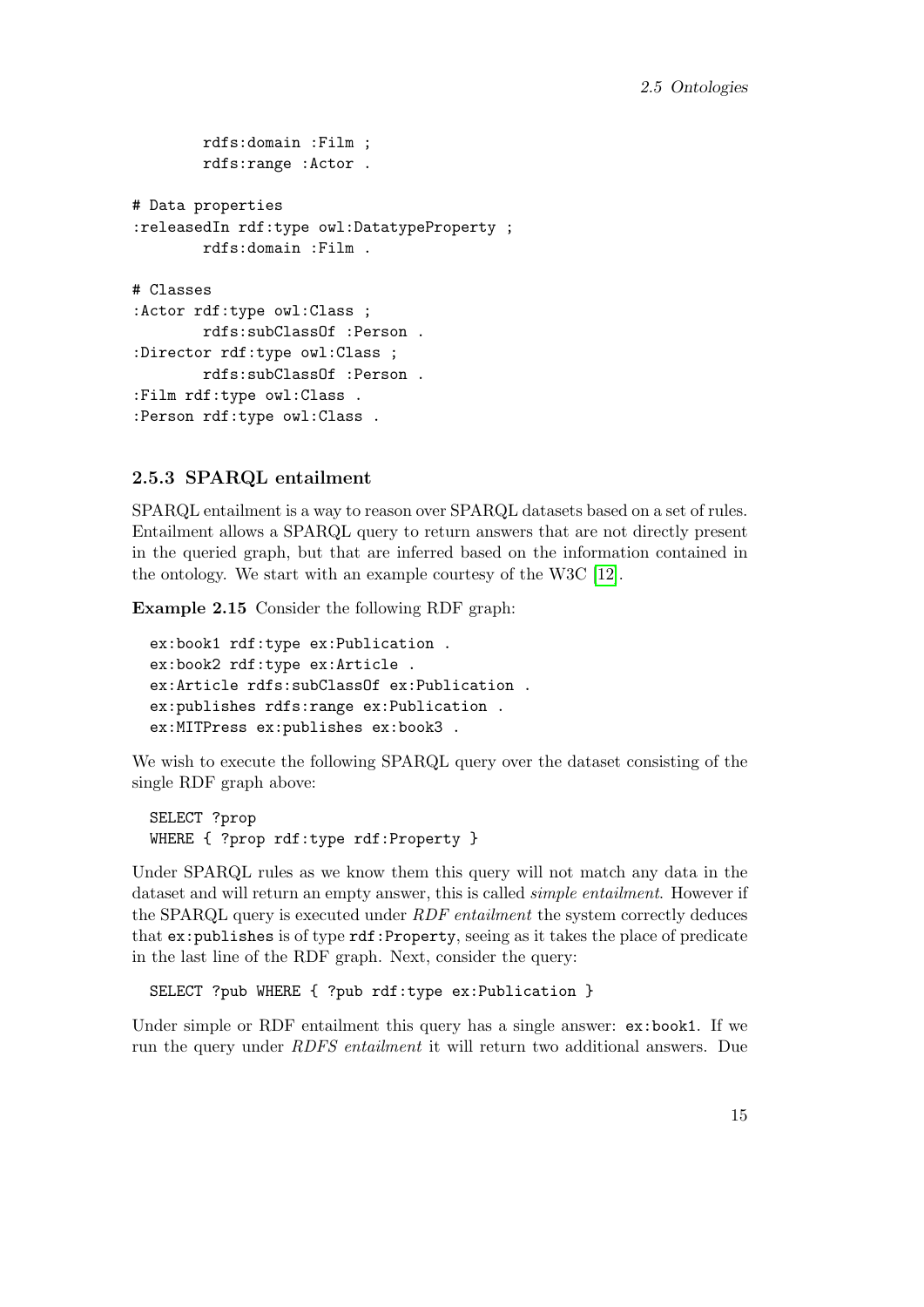#### 2 Background

to ex:Article being a subclass of ex:Publication, this implies that any articles, such as ex:book2, are also publications.

Also the third book, ex:book3, is returned as an answer under RDFS entailment. This is because it plays the role of object in a triple with ex:publishes as predicate, and because there is a RDFS range property specifying publishes to have publications as range.  $\diamondsuit$ 

The example above shows how a query answering system can use basic reasoning to populate a knowledge graph with more data than is explicitly stated. This is the process of SPARQL entailment and it is one of the key contributions of the ontology in the VKG setting.

#### Entailment regimes

In this section we have mentioned many entailment regimes. These are various rules for interpreting ontological information and extending the queried dataset to allow SPARQL to match answers to variables as intended. Examples of such regimes are RDF, RDFS, or OWL entailment regimes. For further reading we recommend to the reader the W3C Recommendation on SPARQL entailment [\[12\]](#page-63-10).

## <span id="page-23-0"></span>2.6 Virtual Knowledge Graphs

The core of this thesis concerns an extension to the Virtual Knowledge Graph system Ontop, thus it is necessary to have a good knowledge of what such a system is, in order to understand the coming chapters. We are concerned with the use of Virtual Knowledge Graphs (VKG) in the field of data integration, something that is also called Ontology-Based Data Access (OBDA) in the literature [\[3\]](#page-62-10).

In the case of using a VKG for data integration the data sources are usually relational databases. The data is then virtualised with the help of a mapping and an ontology, in order to create a virtual knowledge graph that is then queried by the end user [\[3\]](#page-62-10). Each of these components making up a VKG system have been described in previous sections, except for the mapping.

#### <span id="page-23-1"></span>2.6.1 Mapping

In the context of data integration a *mapping* is a set of expressions describing a relationship between a set of schemata. Typically one considers mapping expressions from the schema of a data source to a mediated schema which is used to present integrated data from different data sources to the end user, using a common vocabulary [\[19\]](#page-63-0).

In the VKG approach the ontology can be said to play the role of mediated schema. It establishes the terminology of the final knowledge graph to which the end user sends their queries. This means the mapping that we are interested in establishes a relationship between the schemata of the data sources on the one hand and the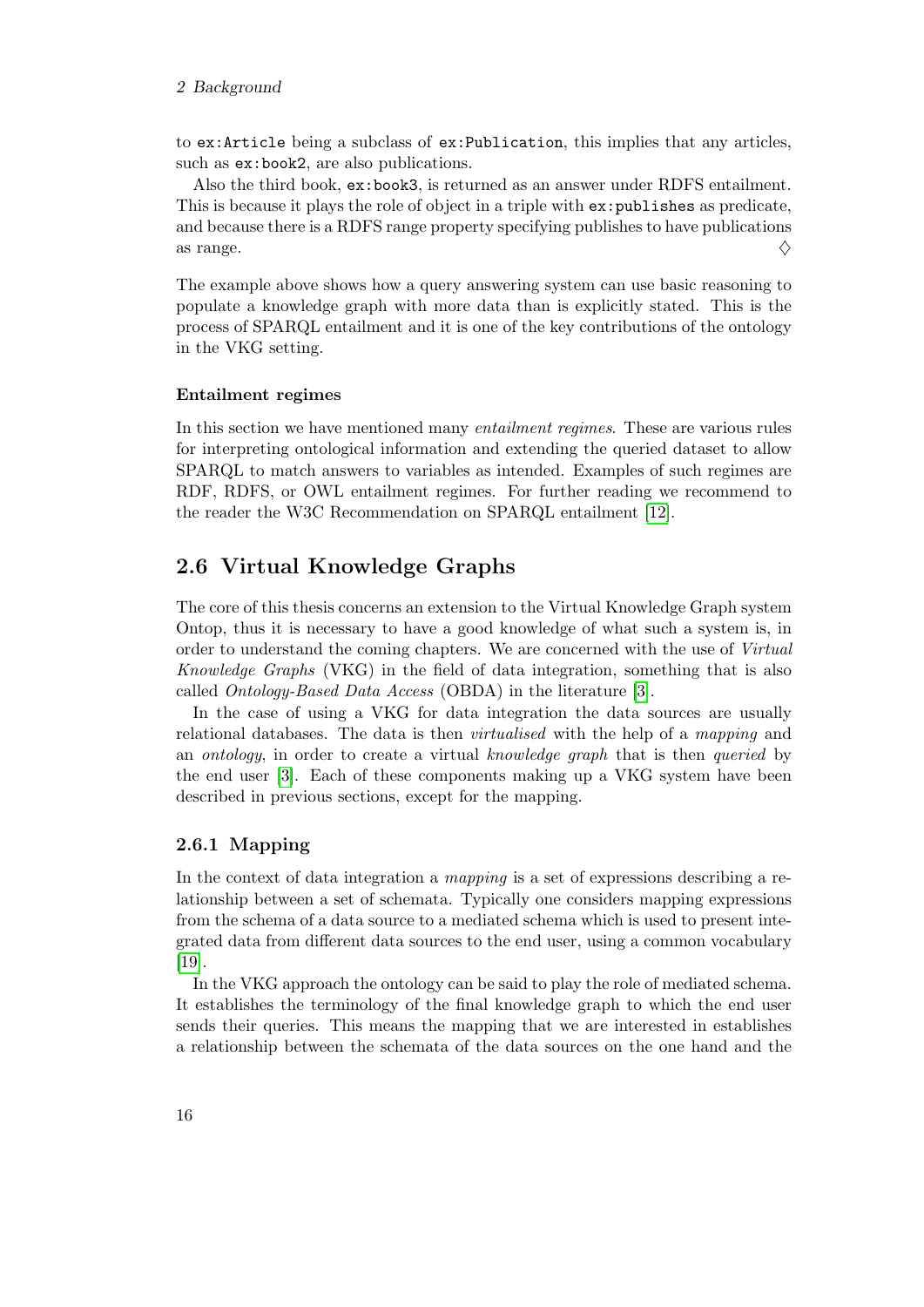ontology on the other hand [\[3\]](#page-62-10). It must therefore form a link between the relational and graph data models and be a way to construct graph data from relational data. As our focus in this work lies on the W3C standard graph data model RDF, we now define a RDF specific mapping concept.

<span id="page-24-2"></span>**Definition 2.16** Let Y be a set of columns that is the output of a SQL query, possibly empty. Consider three subsets,  $Y_1, Y_2$ , and  $Y_3$ , of Y. Then  $\mathcal{T}(Y)$  is called a triple template, and is composed of three functions  $subject(Y_1)$ , predicate $(Y_2)$ ,  $object(Y_3)$ . The output of these functions must match the respective expected type of a RDF triple. That is, recalling the definitions of  $\mathcal{I}, \mathcal{B}$ , and  $\mathcal{L}$  from Definition [2.1,](#page-14-3) it holds that

$$
subject(Y_1) \in \mathcal{I} \cup \mathcal{B}, \quad predicate(Y_2) \in \mathcal{I}, \quad object(Y_3) \in \mathcal{I} \cup \mathcal{B} \cup \mathcal{L}.
$$

Defined in this way the triple template expresses how to use facts retrieved from a data source to construct RDF terms and triples.

Again due to our focus on RDF graphs, we define mapping as it is used in our specific context.

<span id="page-24-1"></span>Definition 2.17 A mapping in the VKG setting is a set of mapping assertions, each having the form  $[\mathcal{T}(Y) \leftarrow (Y = sql(x))]$ , where x is a data source,  $sgl(\cdot)$  is a SQL query over a data source schema, Y the output of that query, and  $\mathcal{T}(Y)$  is a triple template.

A VKG system uses the mapping to populate a virtual knowledge graph with facts sourced from the data sources. Merging the facts with the supplied ontology gives the complete knowledge graph that the end user queries. In order to describe mappings, Ontop supports both a native mapping language and the W3C recommendation R2RML. For the sake of readability we will use a simplified version of Ontop's native mapping language similar to that of Calvanese et al. in our examples [\[1\]](#page-62-1). At the same time we supply R2RML examples in the appendix.

<span id="page-24-0"></span>Example 2.18 A mapping must relate one or more databases with the ontology, showing how to use the rows of a relational database to create RDF triples in the knowledge graph. Recall the IMDB database and the ontology of film described in Examples [2.12](#page-18-1) and [2.14](#page-21-0) respectively. Using a simplified mapping syntax, where  $\{-\}$ denotes answer values from the SQL query, the mapping

:films/{Name}{Year} rdf:type :Film. <- SELECT Name, Year FROM imdbTable1

applied to our example database gives rise to the triples

```
<http://f.org/films/The%20Shawshank%20Redemption1994> rdf:type :Film.
<http://f.org/films/The%20Godfather1972> rdf:type :Film.
<http://f.org/films/Pulp%20Fiction1994> rdf:type :Film.
```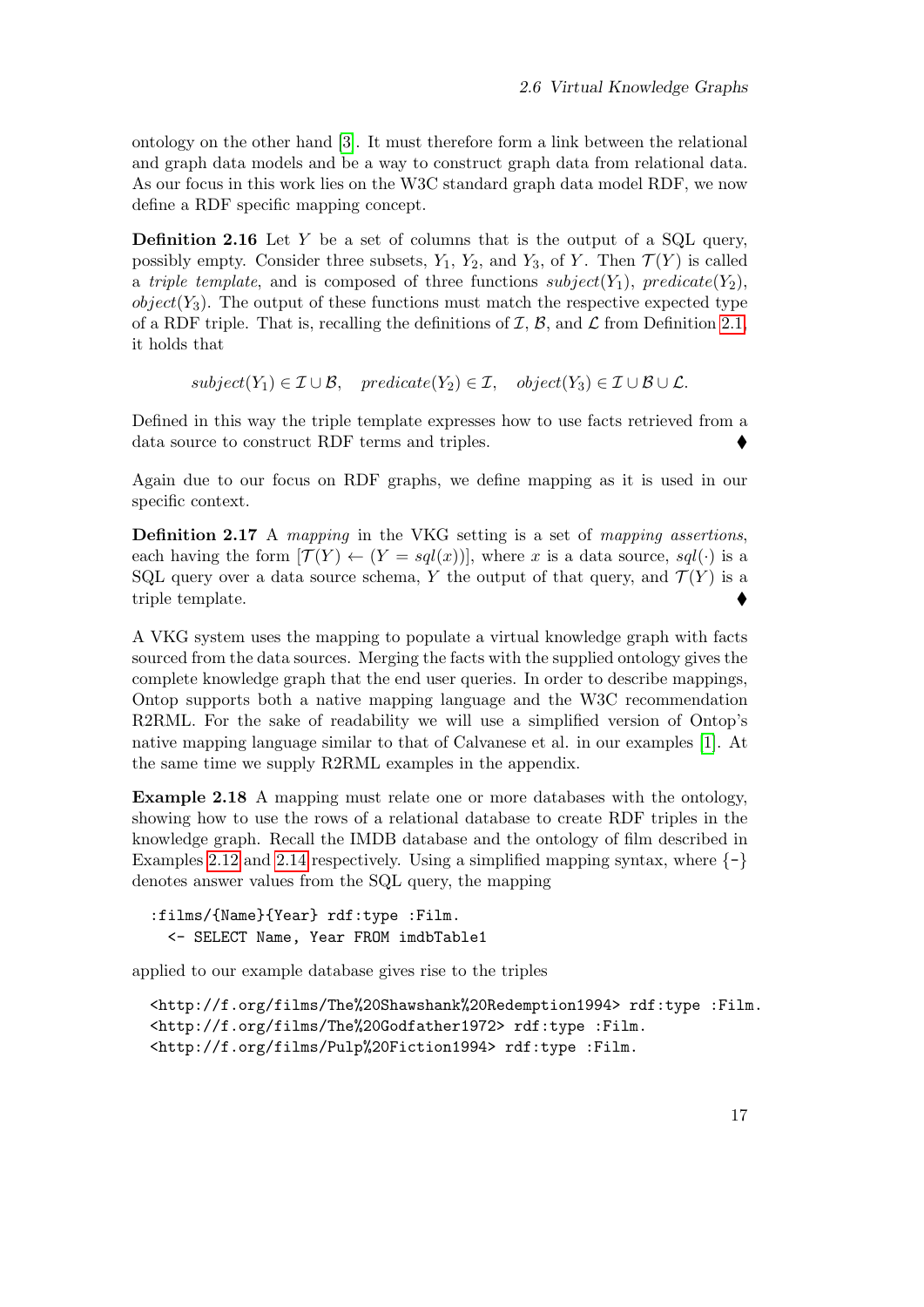#### 2 Background

And, as part of a VKG system, this combination of components, mapping, ontology, and data source, ensures that these three triples are generated and take place in the knowledge graph.  $\diamondsuit$ 

### <span id="page-25-1"></span>R2RML

In order to express the mapping we need a mapping language, R2RML is the defacto standard mapping language and a W3C recommendation [\[9\]](#page-62-11). R2RML is itself expressed in the form of an RDF graph and written down using the concrete Turtle syntax. It uses a custom vocabulary to define mapping assertions and their target and source parts [\[9\]](#page-62-11).

Example 2.19 The mapping of Example [2.18](#page-24-0) is expressed in R2RML by the following RDF graph:

```
<#TriplesMap1>
 rr:logicalTable [ rr:tableName "imdbTable1" ];
 rr:subjectMap [
      rr:template "http://lukas.thesis.org/films/{Name}{Year}";
      rr:class :Film;
 ];
 rr:predicateObjectMap [
      rr:predicate ex:name;
      rr:objectMap [ rr:column "Name" ];
 ];
 rr:predicateObjectMap [
      rr:predicate :releasedIn;
      rr:objectMap [ rr:column "Year"];
 ].
```
Where the  $rr:$  prefix signifies the R2RML vocabulary. For detailed explanations of the vocabulary we refer the reader to the R2RML standard [\[9\]](#page-62-11).  $\diamond$ 

#### <span id="page-25-0"></span>2.6.2 Formal description

Virtual Knowledge Graphs are formed by a combination of the components described so far. Formally VKGs have been specified well by Xiao et al. and we will use the same definitions for the purpose of this thesis.

**Definition 2.20** A *VKG specification* is a tuple  $P = (O, S, M)$ , where O is an ontology, S is a data source schema, and M a mapping from S to O  $[2, 29]$  $[2, 29]$ .

**Definition 2.21** A VKG specification  $P = (S, P, O)$  together with a database D compliant with S forms a *VKG instance*  $(P, D)$ . Applying the mapping M to the data sources produces the RDF graph  $M(D)$ , and further applying reasoning over the ontology  $O$  on  $M(D)$  produces the virtual knowledge graph associated with the instance:  $G_{P,D}$  [\[2,](#page-62-2) [29\]](#page-64-1).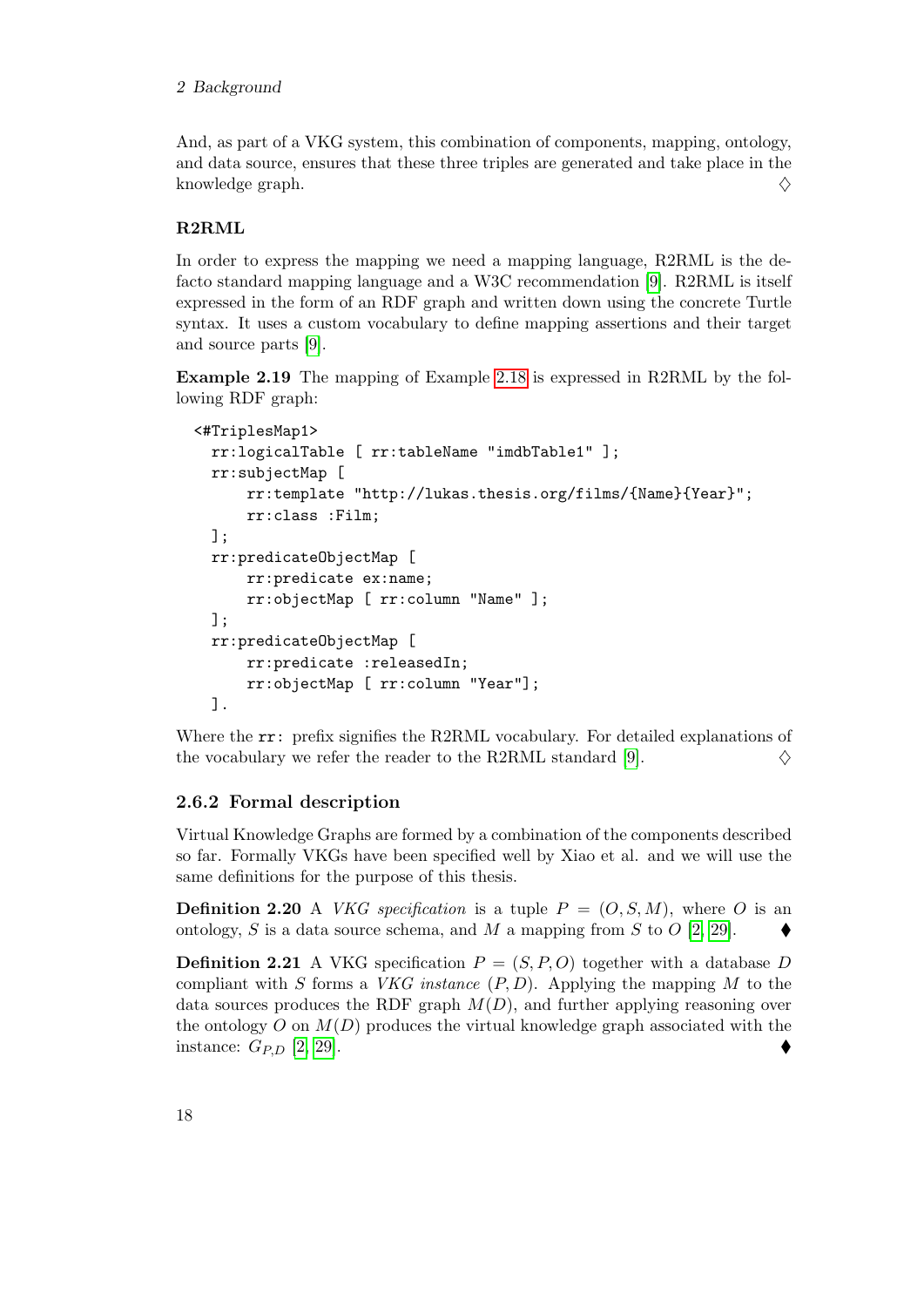<span id="page-26-1"></span>

Figure 2.2: An overview of the VKG approach. Credit to Xiao et al. [\[2\]](#page-62-2).

This graph  $G_{P,D}$  is what is exposed to the end user who queries it using the standard language for querying RDF datasets, SPARQL. Taken together the two definitions above contain every necessary component and are sufficient for describing a VKG system.

#### <span id="page-26-0"></span>2.6.3 VKG answering process

There are two large issues with how we have described the VKG approach until now. The first issue is that we have described individual components, but not much how they work together to integrate data. The second issue is that we have described a "bottom up" approach to data integration. We have described how mappings applied to data sources create RDF triples, which when combined with an ontology gives rise to a complete knowledge graph. This might be how the system appears to the end user, but the reality is that the VKG approach internally works completely different [\[1,](#page-62-1) [3\]](#page-62-10). This misunderstanding must be rectified and we take this section to reorient our understanding of the VKG approach.

One can divide the VKG approach to data integration into three parts, a manual configuration, an offline part, and an online part. The manual part is performed by a technical expert, it is the creation of the ontology and mappings. A very time consuming and difficult process requiring deep knowledge of every part of the system and domain, but a process that is out of the scope of this thesis and we will not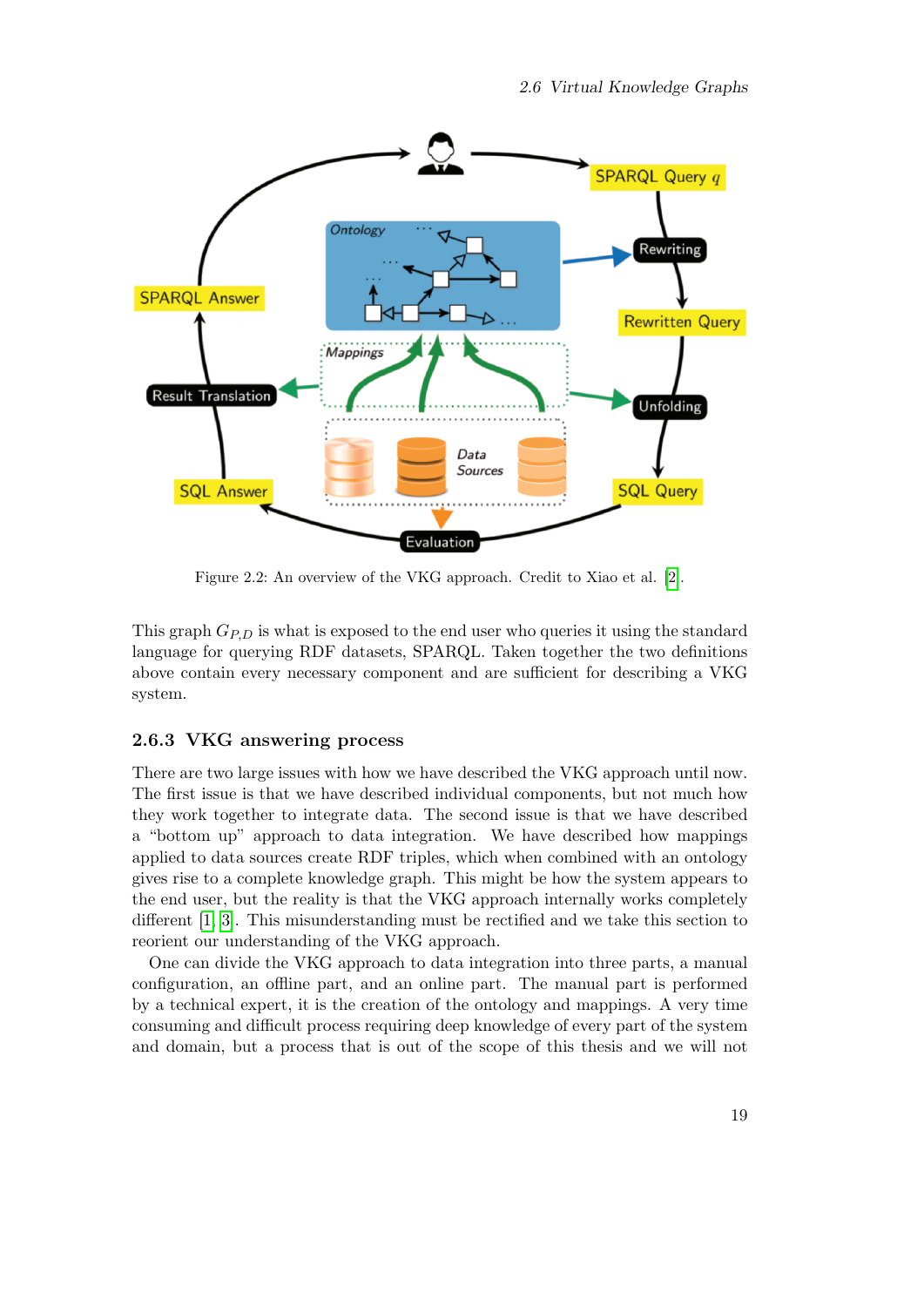#### 2 Background

discuss it much further. The offline part follows when the system loads the created ontology and starts up. The online part is what the system does when it is running [\[1\]](#page-62-1). What happens from the point of receiving a query from the end user, to the point of returning results? Figure [2.2](#page-26-1) illustrates this process.

The system starts its online processing as the user poses a SPARQL query. As the first step the query is rewritten with respect to the specified ontology. For example, if the query asks to retrieve all objects of type :Person and our ontology contains a triple specifying that :Actor is a subclass of :Person, the system adds to the query asking also for all actors.

The query is then unfolded using the mappings in order to move from SPARQL to SQL. Any reference to RDF terms in the query is checked against the mapping expressions to find where those terms are mentioned in the target part. The RDF terms in the query are then replaced by the corresponding source SQL query, generating one or more SQL queries over the data sources. The generated SQL queries are executed over the relational data sources, and the result is translated back to a SPARQL answer using the mapping in the conventional way [\[2\]](#page-62-2).

In the process of rewriting and unfolding the query the VKG system Ontop uses an intermediate data structure called the Intermediate Query (IQ) to bridge the gap between the SPARQL algebra and relational algebra [\[3\]](#page-62-10). Much of the work of this thesis focuses on this area of Ontop's internal workings, and we will describe it in a later chapter.

Example 2.22 Let us combine all the previous parts of this chapter in order to give an example of a working VKG system. Let the system be set up with the data sources, ontology, and mapping as described in the previous sections.

Let the end user pose a simple SPARQL query asking for all objects that are films. The first step in the process is the rewriting of the query. In our case with a very bare bones ontology nothing will happen. If one wants to imagine how this step looks, think of an ontology stating that all films are movies and vice-versa. Our query would then be rewritten to ask both for films and movies. We are now in the Intermediate Query (IQ) stage.

The next step is the unfolding with regards to the mapping. In our case, we will use Mapping [1](#page-67-2) of Example [2.18](#page-24-0) and see that in order to answer queries asking for films, we must turn our attention to the database described in Table [2.1.](#page-19-1) The IQ will add a node describing a SQL query over this database.

Finally, all the SQL queries (in our case one) part of the IQ will be executed by the database systems of the data sources. This happens completely outside the VKG system. Once the relational databases return their answers Ontop takes over again, using the mappings to transform the answers into RDF triples. The final answers are then returned to the user that posed the original query.

Assuming the query was a simple SPARQL SELECT query asking for all films, since we only had the one mapping, the answers would be:

#### • :TheShawshankRedemption1994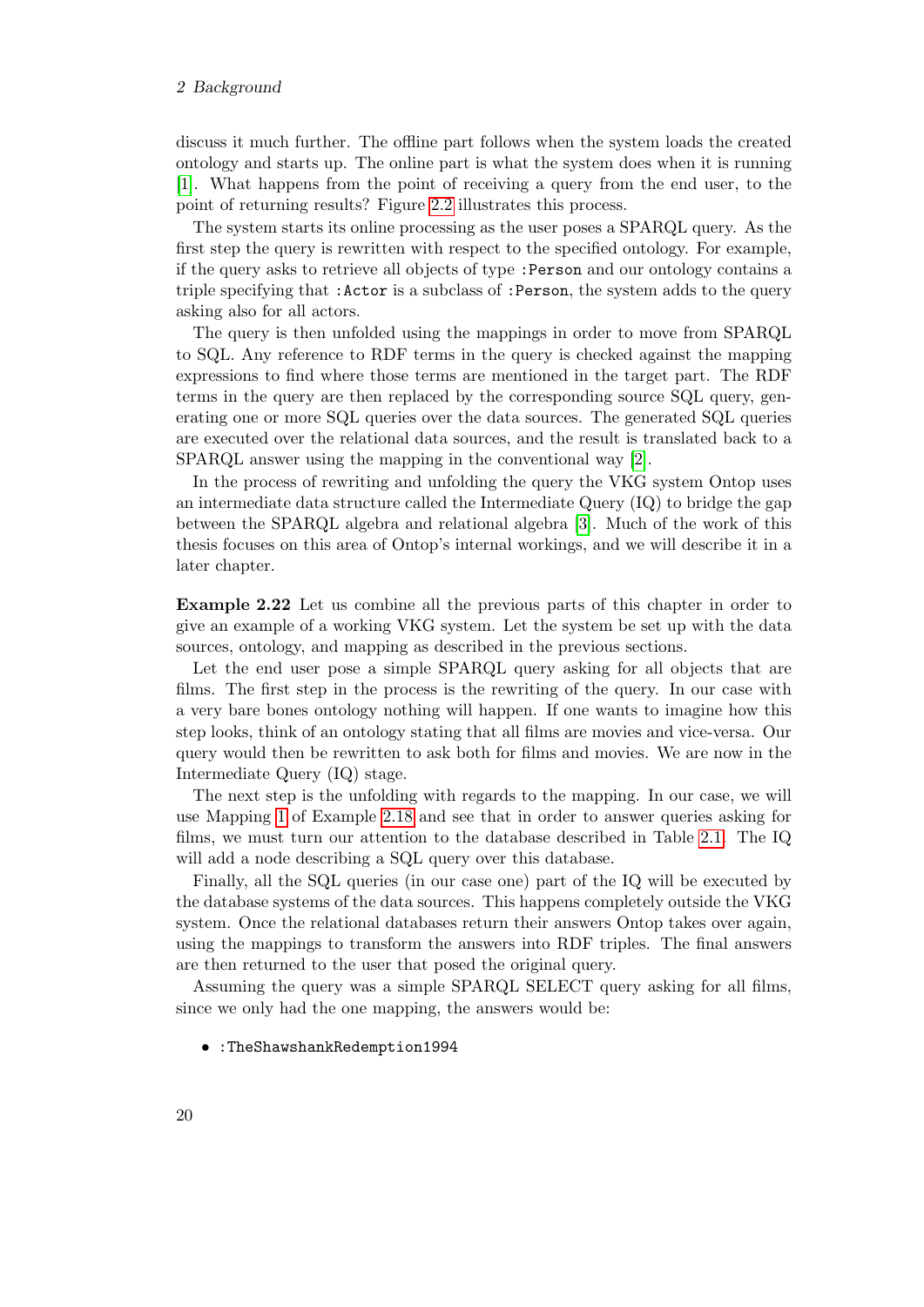- :TheGodfather1972
- :PulpFiction1994.  $\diamondsuit$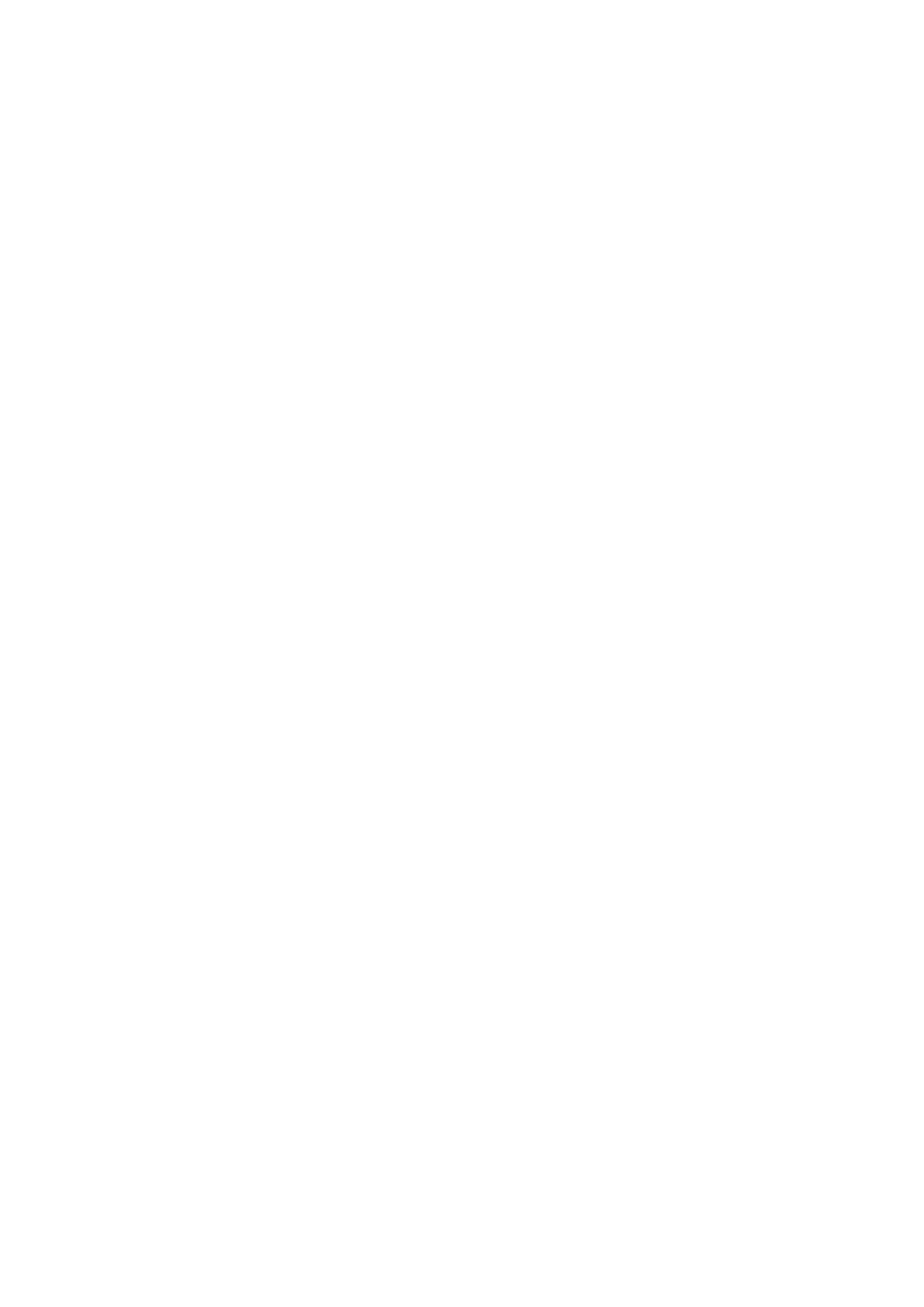# <span id="page-30-0"></span>3 RDF-star

RDF-star is an extension of the RDF language proposed by a W3C community group<sup>[1](#page-30-2)</sup>. Its main contribution is to improve support for statement level metadata in RDF graphs through the use of quoted triples, also known as embedded triples [\[27\]](#page-64-0).

In this chapter a motivation is presented for the extension, followed by a description of the abstract and concrete syntaxes of RDF-star and SPARQL-star.

## <span id="page-30-1"></span>3.1 Motivation

Adding metadata to RDF triples is already possible through the process of RDF reification, and in order to understand why RDF-star is needed we must first investigate how RDF reification works and where it falls short.

RDF reification is done using the specific RDF vocabulary of rdf:Statement, rdf:subject, rdf:predicate, and rdf:object. In combination with a blank node the vocabulary gives rise to the semantic meaning of a blank node representing a given RDF triple. In this way the blank node can then be used as subject or object in any other RDF triple [\[4\]](#page-62-3).

<span id="page-30-3"></span>Example 3.1 Consider an RDF triple representing that a film has a certain score. We would like to annotate this triple stating that the source of the statement is the Internet Movie Database. A way to do that through RDF reification is shown below.

```
:/data/TheGodFather1972 :hasScore "9.2".
_:a a rdf:Statement;
 rdf:subject :/data/TheGodFather1972;
 rdf:predicate :hasScore;
 rdf:object "9,2";
  :source "IMDB".
```
And in order to retrieve such data, consider this SPARQL query fragment:

```
SELECT ?film ?score ?source
WHERE {
  ?film :hasScore ?score.
  ?b a rdf:Statement;
     rdf:subject ?film;
     rdf:predicate :hasScore;
     rdf:object ?score;
     :source ?source.}
```
<span id="page-30-2"></span><sup>&</sup>lt;sup>1</sup>The latest draft can be seen at <https://w3c.github.io/rdf-star/cg-spec>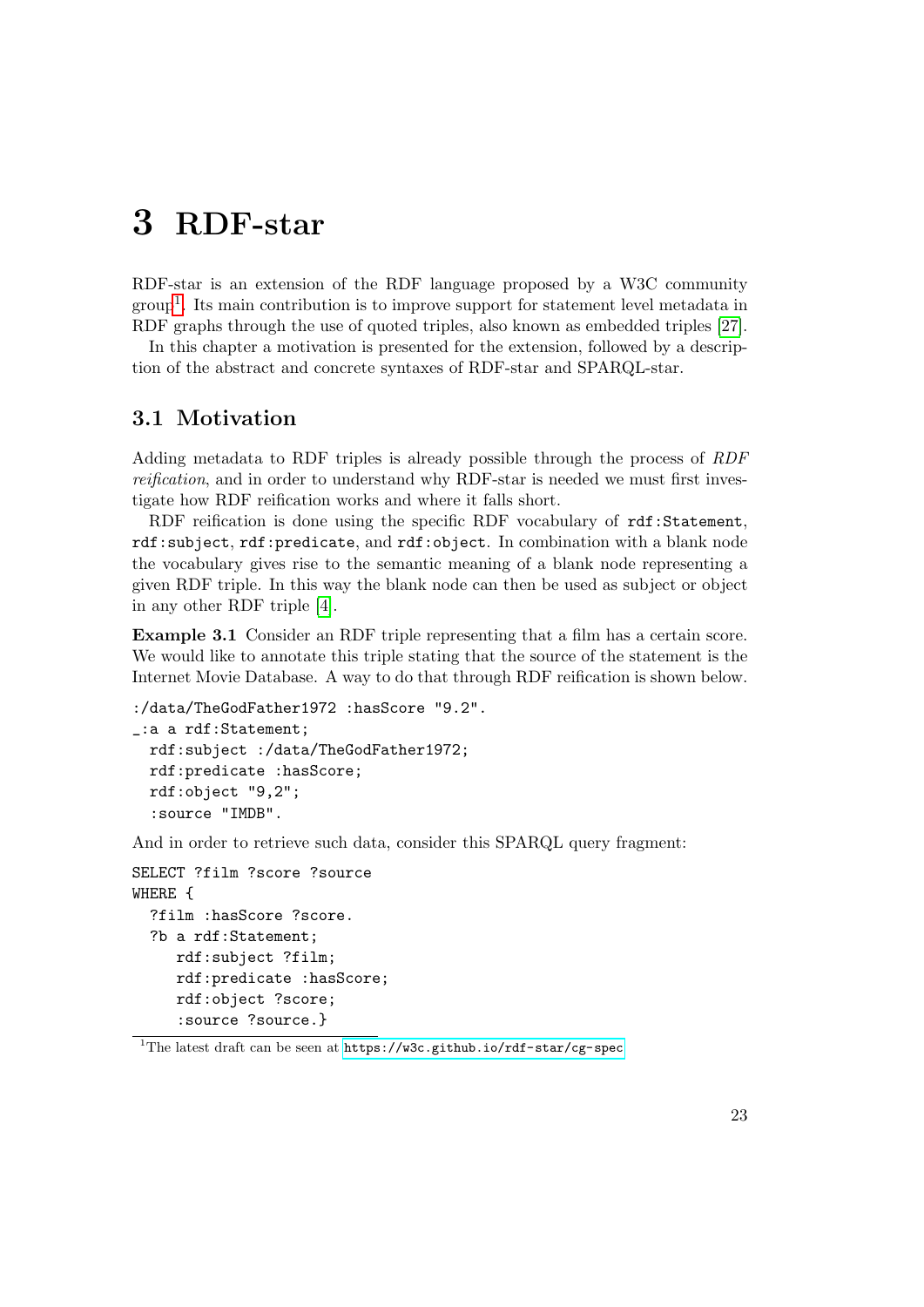#### 3 RDF-star

In addition to being very complex, the user must have knowledge specifically of RDF reification in order to formulate such a query correctly.  $\Diamond$ 

In short, for every triple one wishes to add metadata to through RDF reification, a blank node and three additional triples need to be introduced. As a result, both the RDF data and SPARQL query in the example above are written in a very convoluted way. If one needs to form more complex expressions, such as nesting meta comments, it further complicates things.

Other ways of adding statement level metadata to RDF graphs have been proposed in order to improve this situation. Named graphs and RDF singleton properties are two of these approaches, but they both suffer from their own flaws making them unsuitable for their purpose [\[27\]](#page-64-0). RDF-star aims to improve upon the state of the art by filling the function of adding metadata, also known as contextual data, to RDF triples in a concise manner [\[27\]](#page-64-0).

## <span id="page-31-0"></span>3.2 Extending RDF's Abstract Syntax

The basis of RDF-star's contribution lies in the following definition.

**Definition 3.2** Let  $\mathcal{I}$  be the set of IRIs,  $\mathcal{B}$  the set of blank nodes, and  $\mathcal{L}$  the set of literals, and let  $s \in \mathcal{I} \cup \mathcal{B}$  be a subject,  $p \in \mathcal{I}$  a predicate, and  $o \in \mathcal{I} \cup \mathcal{B} \cup \mathcal{L}$  and object. Recall the RDF triple of Definition [2.1.](#page-14-3)

We define that any RDF triple also is an  $RDF\text{-}star\ triple$ . Further, if t and t' are RDF-star triples then  $(t, p, o)$ ,  $(s, p, t)$ , and  $(t, p, t')$ , are RDF-star triples and  $t, t'$ are called quoted triples [\[15\]](#page-63-1).

This definition is then naturally used to define several other terms. RDF terms, see Section [2.1,](#page-14-1) together with RDF-star triples form the *RDF-star terms*, and a set of RDF-star terms is called an RDF-star graph [\[15\]](#page-63-1).

In this way the RDF triple that one desires to annotate simply takes the place of subject or object of an RDF-star triple, and the problems of other reification techniques are avoided. For example to add meta-data to a triple, only one additional triple needs to be introduced, in contrast with RDF reification where four additional triples must be added.

An RDF-star triple is uniquely identified by its three components of subject, predicate, object. It makes no difference where it is placed, as root triple or embedded. For example, assume  $t = (s, p, o)$  is a triple and i an IRI; the triple  $(t, i, t)$  contains only one RDF-star triple but in two places [\[15\]](#page-63-1).

A difference is made between quoted triples on the one hand and triples taking a place in an RDF-star graph. RDF-star triples that are part of an RDF-star graph are asserted triples, intuitively such a triple is a "root" triple. As an RDF-star triple is uniquely identified by its components, the same triple may be both asserted and quoted.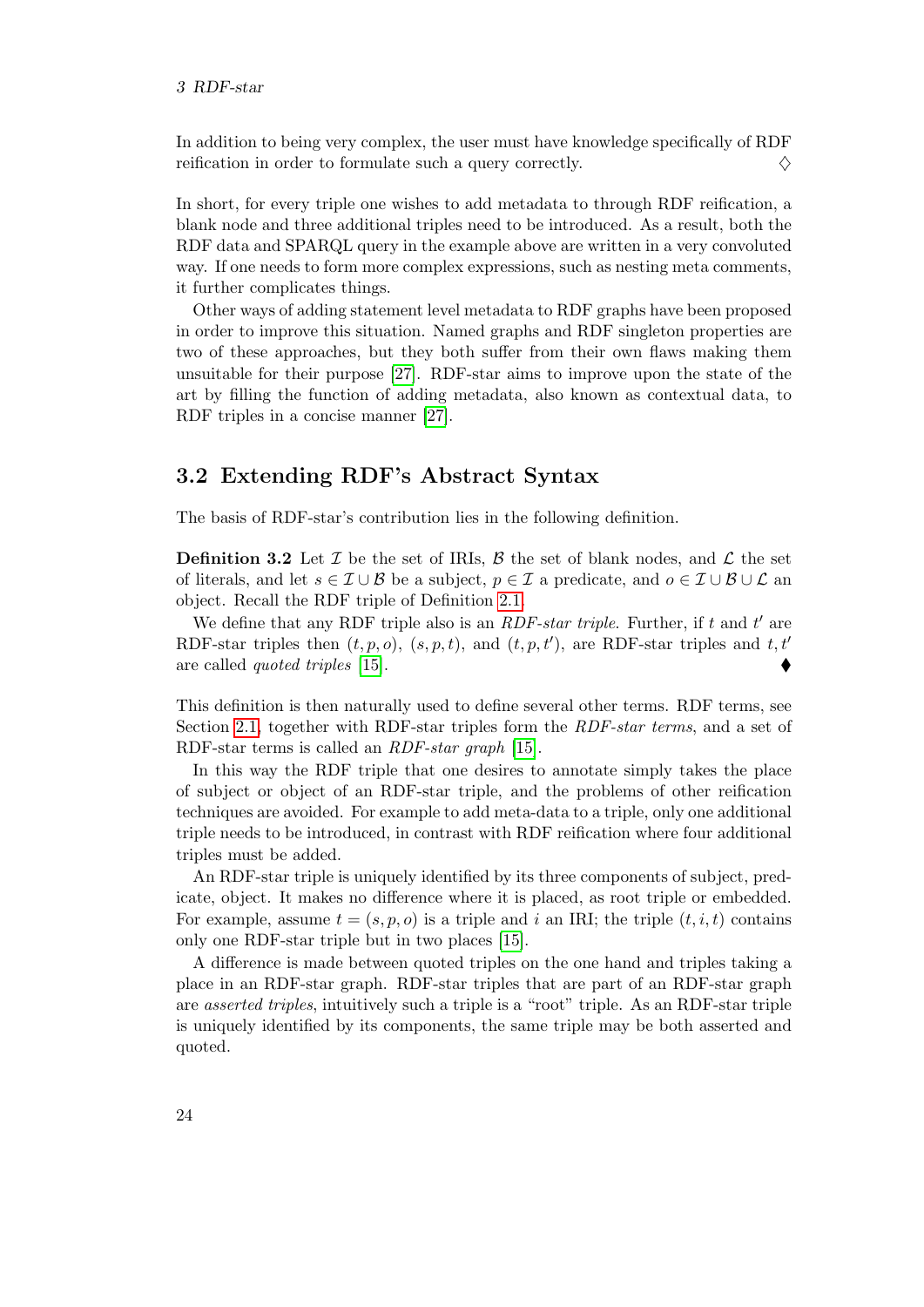RDF-star is also backwards compatible with RDF. Through a *star-mapping*, unrelated to the mappings discussed previously in this thesis, RDF-star data can be converted to RDF data using the RDF reification vocabulary, and vice-versa [\[27\]](#page-64-0).

Example 3.3 We wish to state the following fact expressed in English: The Internet Movie Database claims that the film The Godfather has a score of 9.2. Using the abstract RDF-star syntax, if we do not need to be very exact, this can be encapsulated by the triple:  $(t, p_1, "IMDB")$ , where

<span id="page-32-0"></span> $t = (s, p_2, "9.2"),$  $p_1 = \text{http://lukas.thesis.org/films#source},$  $s = \text{http://lukas.thesis.org/films#data/TheGodfather1972},$  $p_2 = \text{http://lukas.thesis.org/films#hasScore.}$ 

In this example the root RDF-star triple contains another quoted RDF-star triple in the subject position.  $\Diamond$ 

Following Hartig [\[27\]](#page-64-0) we further define some useful functions that, unlike what we have previously discussed, have no equivalent in the RDF standard.

**Definition 3.4** The *elements* of an RDF-star triple t, denoted Elmts $(t)$ , are all RDF-star terms appearing in the triple, or any quoted triples [\[27\]](#page-64-0). Mathematically speaking, if  $t = (s, p, o)$  and  $\mathcal T$  is the set of all RDF-star triples,

$$
El mts(t) = \{s, p, o\} \cup \{x \in El mts(t') \mid t' \in \{s, o\} \cap \mathcal{T}\}.
$$

The function is extended to an RDF-star graph G to be the union of Elmts $(t)$  [\[27\]](#page-64-0), for all triples  $t$  in  $G$ :

$$
\text{Elmts}(G) = \bigcup_{t \in G} \text{Elmts}(t).
$$

Further we define the *triples of* an RDF-star graph  $G$  to be any RDF-star triples, embedded or not, contained in G [\[27\]](#page-64-0):

$$
T(G) = G \cup (\text{Elmts}(G) \cap \mathcal{T}).
$$

Note that following from the basic RDF-star definitions the sets defined here are all finite.  $\qquad \qquad \bullet$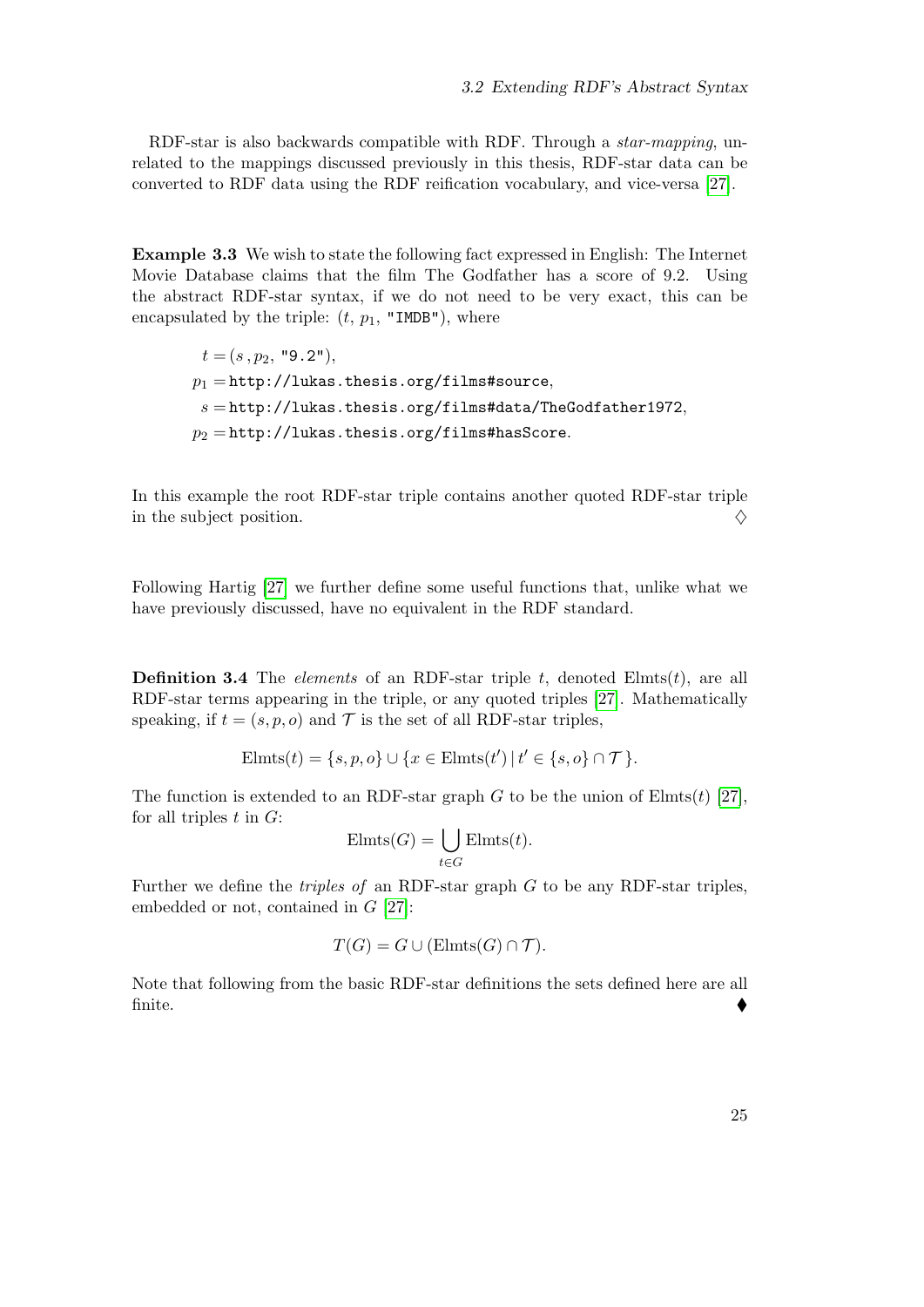**Example 3.5** The elements of the triple  $t$  from Example [3.3](#page-32-0) are

```
Elmts(t) = \{p_1, p_2, s, "IMDB", "9.2"\}, where
      p_1 = \text{http://lukas.thesis.org/films#source},p_2 =http://lukas.thesis.org/films#hasScore,
       s = \text{http://lukas.thesis.org/films#data/TheGodfather1972.}
```
Note that t itself is not part of  $\text{Elmts}(t)$ .

## <span id="page-33-0"></span>3.3 Concrete RDF-star Syntaxes

The RDF-star community group has also described extensions to several of the concrete syntaxes used in RDF documents.

#### <span id="page-33-1"></span>3.3.1 Turtle-star

Turtle has been extended to allow quoted triples as subjects or objects forming the syntax of Turtle-star. The main way to represent a quoted triple is through the use of double less/greater than signs  $(\leq s \leq p \leq s)$ , we refer to this as the less/greater than syntax, or the main syntax.

Alternatively, an annotation syntax is supported to add metadata to triples [\[15\]](#page-63-1). The annotation syntax is enclosed in curly braces and vertical bars  $({\{\nvert \}\nvert})$  and contains what is called a  $PredictedObjectList$  in the Turtle standard [\[14\]](#page-63-2). The PredicateObjectList is a sequence of (predicate, object) pairs that follows the annotated triple, using it as subject to create RDF-star triples. We illustrate with an example.

Example 3.6 The RDF document below, written in the Turtle-star syntax, describes the score of a movie and its source.

```
:data/TheGodfather1972 :hasScore "9,2".
<< :data/TheGodfather1972 :hasScore "9,2" >> :source "IMDB".
```
The same graph can be expressed using the annotation syntax:

```
:data/TheGodfather1972 :hasScore "9,2" {| :source "IMDB" |}.
```
In this case the quoted triple plays the role of subject in the :source relationship. As we want the triple to also be asserted we need to type out two lines using the main syntax, but only one line using the annotation syntax. In this example we have written in Turtle-star the RDF-star triple described in Example [3.3.](#page-32-0)  $\Diamond$ 

Note that the annotation syntax can easily be converted to the main syntax, but as the triple being annotated always is asserted it is not possible to convert every graph written in the main syntax to the annotation syntax. Therefore we will focus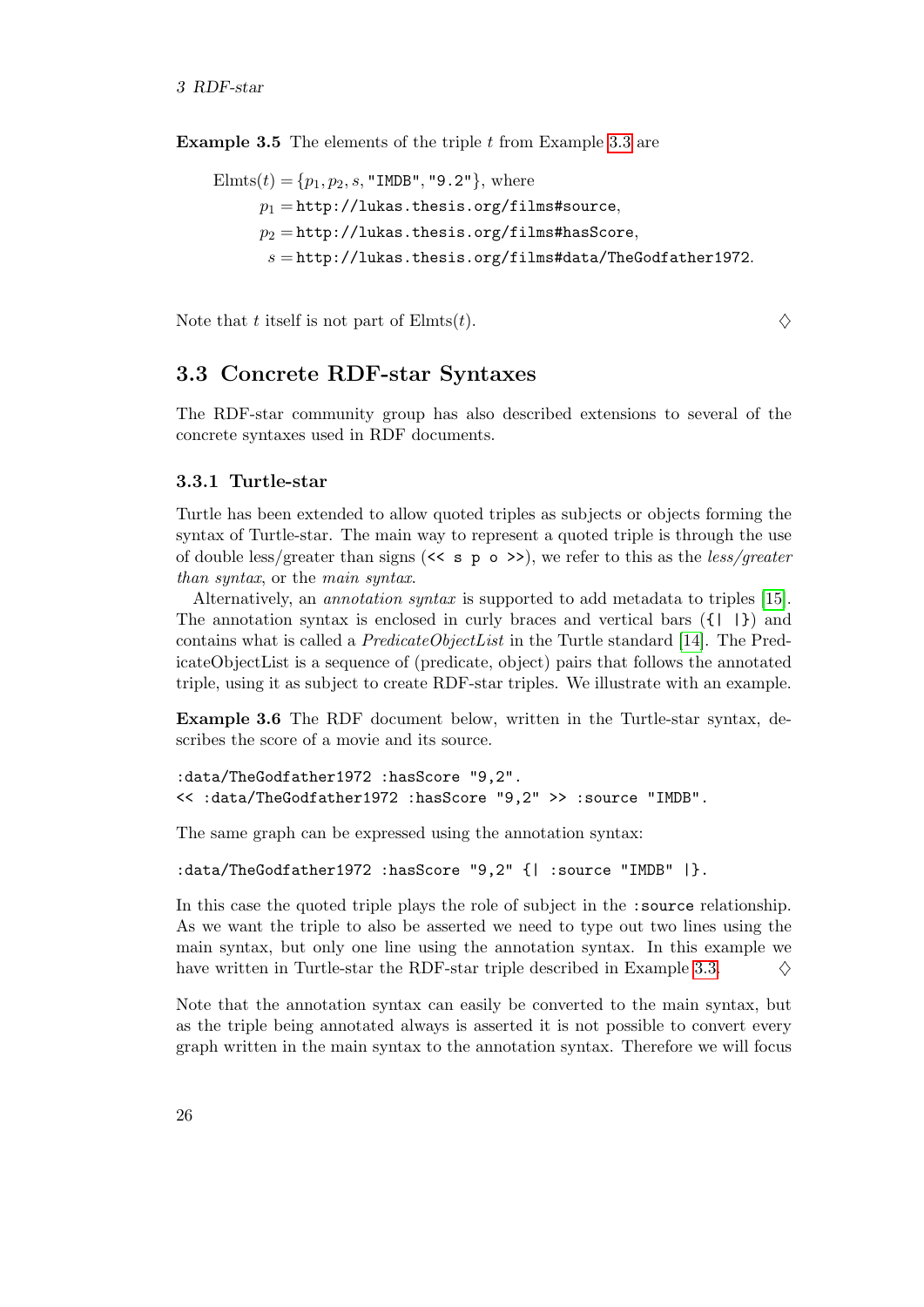our discussion and examples on the main syntax. Another way to express this is to say that the less/greater than syntax is more expressive than the annotation syntax as it allows the use of a triple in the subject position without asserting it in the RDF-star graph.

Throughout this thesis, just as we've used Turtle before to express RDF-graphs, we will be using Turtle-star for RDF-star graphs, unless otherwise mentioned.

#### <span id="page-34-0"></span>3.3.2 TriG-star, N-Triples-star, N-Quads-star

Additionally the community draft describes extensions of other popular concrete RDF syntaxes. As they are not relevant for this thesis we will not describe them further but refer the reader to the RDF-star draft report [\[15\]](#page-63-1).

### <span id="page-34-1"></span>3.4 SPARQL-star

In addition to their extension of the RDF language, Hartig et al. have developed an extension to the SPARQL query language named SPARQL-star [\[15,](#page-63-1) [27\]](#page-64-0). Just like RDF-star builds on the concept of a triple, the SPARQL-star extension builds on the SPARQL concepts of triple pattern and basic graph pattern, see Definitions [2.5](#page-16-1) and [2.6.](#page-16-2) The definitions below are sourced from Hartig [\[27\]](#page-64-0) and the W3C community group working on RDF-star [\[15\]](#page-63-1).

Definition 3.7 SPARQL-star triple patterns are defined recursively. First, every SPARQL triple pattern is also a SPARQL-star triple pattern. Second, let  $tp$  and  $tp'$  be SPARQL triple patterns,  $\mathcal I$  the set of IRIs,  $\mathcal V$  the set of SPARQL query variables, and  $\mathcal L$  the set of RDF literals. Then  $(tp, p, o)$ ,  $(s, p, tp')$ , and  $(tp, p, tp')$  are all SPARQL-star triple patterns [\[5,](#page-62-4) [27\]](#page-64-0), under the assumption that

$$
s \in \mathcal{V} \cup \mathcal{I} \cup \mathcal{L}, \quad p \in \mathcal{V} \cup \mathcal{I}, \quad o \in \mathcal{V} \cup \mathcal{I} \cup \mathcal{L}.
$$

As you can see this definition closely follows the form of the definition of RDF-star triple.

Note Just like for standard RDF and SPARQL there is a disconnect here. SPARQLstar triple patterns admit literals in the subject position, unlike RDF-star triples where the subject is an IRI, blank node, or another RDF-star triple.

Definition 3.8 A finite set of SPARQL-star triple patterns is a SPARQL-star basic graph pattern [\[15,](#page-63-1) [27\]](#page-64-0).

The concrete syntax of the query language is extended in a similar way to how Turtle-star extends turtle. Either through the use of the double less/greater than signs, or through an annotation syntax. SPARQL-star is used to query an RDF-star dataset, which is one or more RDF-star graphs just like an RDF dataset is one or more RDF graphs.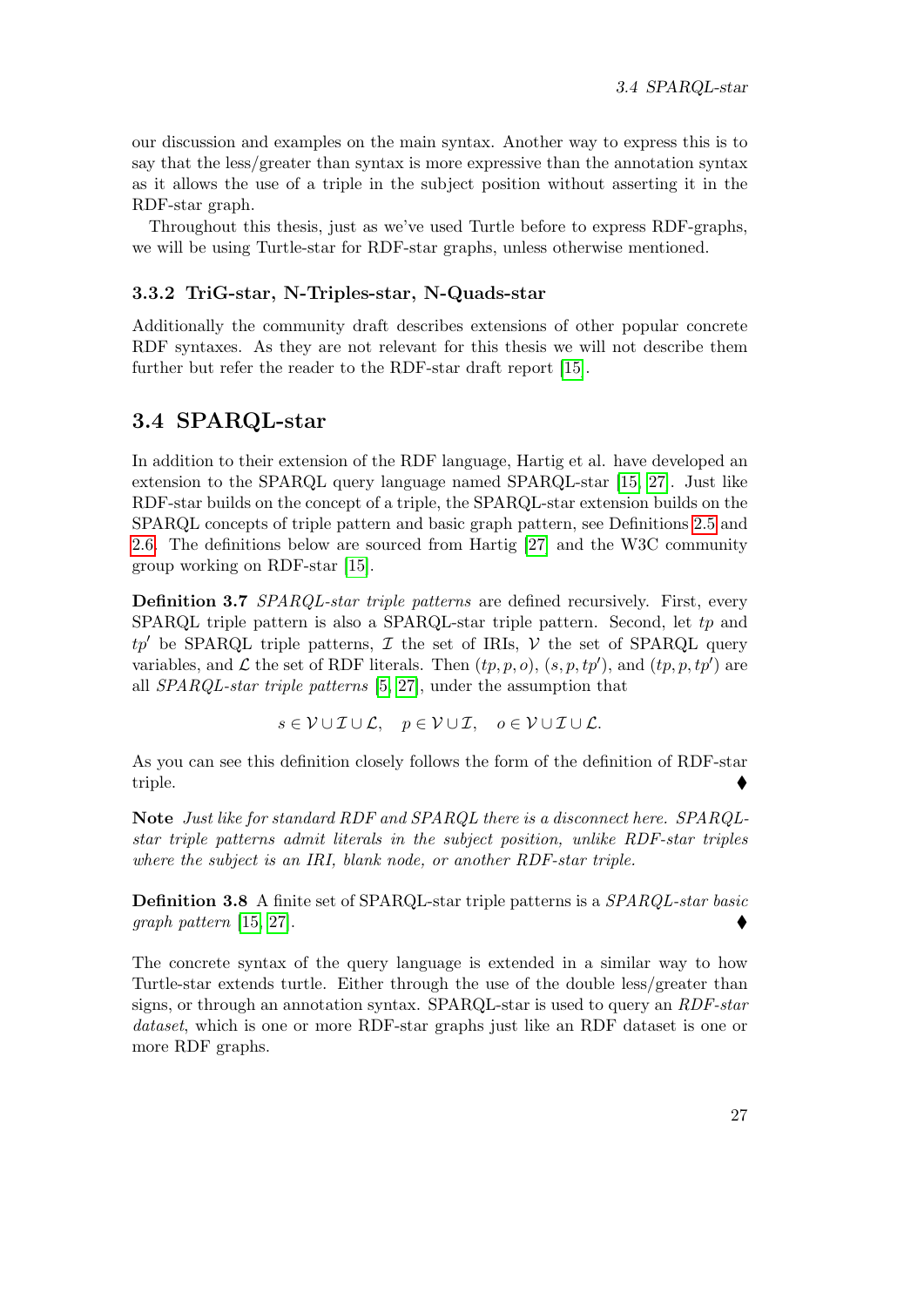Example 3.9 Recall the reified RDF data of Example [3.1,](#page-30-3) and the query retrieving films, their scores, and the source of that score. Assuming an equivalent RDF-star dataset, a SPARQL-star query to retrieve the same answers would look like this.

```
SELECT ?film ?score ?source
WHERE {
  ?film :hasScore ?score {| :source ?source |}.
  }
```
Alternatively using the main syntax, the WHERE block is equivalently expressed as

```
WHERE {
  ?film :hasScore ?score.
  << ?film :hasScore ?score >> :source ?source.
  }
```
Same as in Turtle-star, the annotation syntax is more concise.  $\Diamond$ 

In the example query both (?film :hasScore ?score.) and (<< ?film :hasScore ?score >> :source, ?source.) are SPARQL-star triple patterns. Taken together they form a SPARQL-star basic graph pattern.

Similarly to how they are defined for RDF-star triples, we define the elements of a triple pattern  $tp = (s, p, o)$  as:  $\text{Elmts}(tp) = \{s, p, o\} \cup \{\text{Elmts}(tp') \mid tp' \in \{s, o\} \cap \mathcal{TP}\},\$ where  $\mathcal{TP}$  is the set of all RDF-star triple patterns. For every RDF-star basic graph pattern the elements of that pattern is the union of the elements of each triple pattern  $tp$  in the graph pattern [\[27\]](#page-64-0).

#### <span id="page-35-0"></span>3.4.1 Algebra

Recall the definition of a SPARQL solution mapping from Definition [2.9.](#page-18-2) It has been extended by Hartig to allow for a formal semantics of SPARQL-star [\[27\]](#page-64-0).

**Definition 3.10** A *SPARQL-star solution mapping* is a partial function  $\eta$  from the set of query variables V to the set of RDF-star terms  $\mathcal{T} \cup \mathcal{I} \cup \mathcal{B} \cup \mathcal{L}$ . Given a SPARQLstar basic graph pattern  $BGP$ ,  $\eta(BGP)$  is the basic graph pattern obtained by replacing the variables of  $BGP$  according to the mapping  $\eta$ . Call all variables for which  $\eta$  is defined the *domain* of  $\eta$ , denoted dom( $\eta$ ) [\[27\]](#page-64-0).

**Definition 3.11** Let  $D$  be an RDF-star dataset,  $tp$  a triple pattern, and  $BGP$  an RDF-star basic graph pattern. The evaluation of a graph pattern over D, call it  $\llbracket \cdot \rrbracket_D$ , is a function from the set of RDF-star basic graph patterns that returns a set of SPARQL-star solution mappings. It is defined as [\[27\]](#page-64-0)

 $\llbracket BGP \rrbracket_D = \{ \eta \mid \text{dom}(\eta) = \text{Elmts}(BGP) \cup \mathcal{V} \text{ and } \eta(BGP) \subset T(G) \}.$ 

These definitions allow for formal evaluation of SPARQL-star.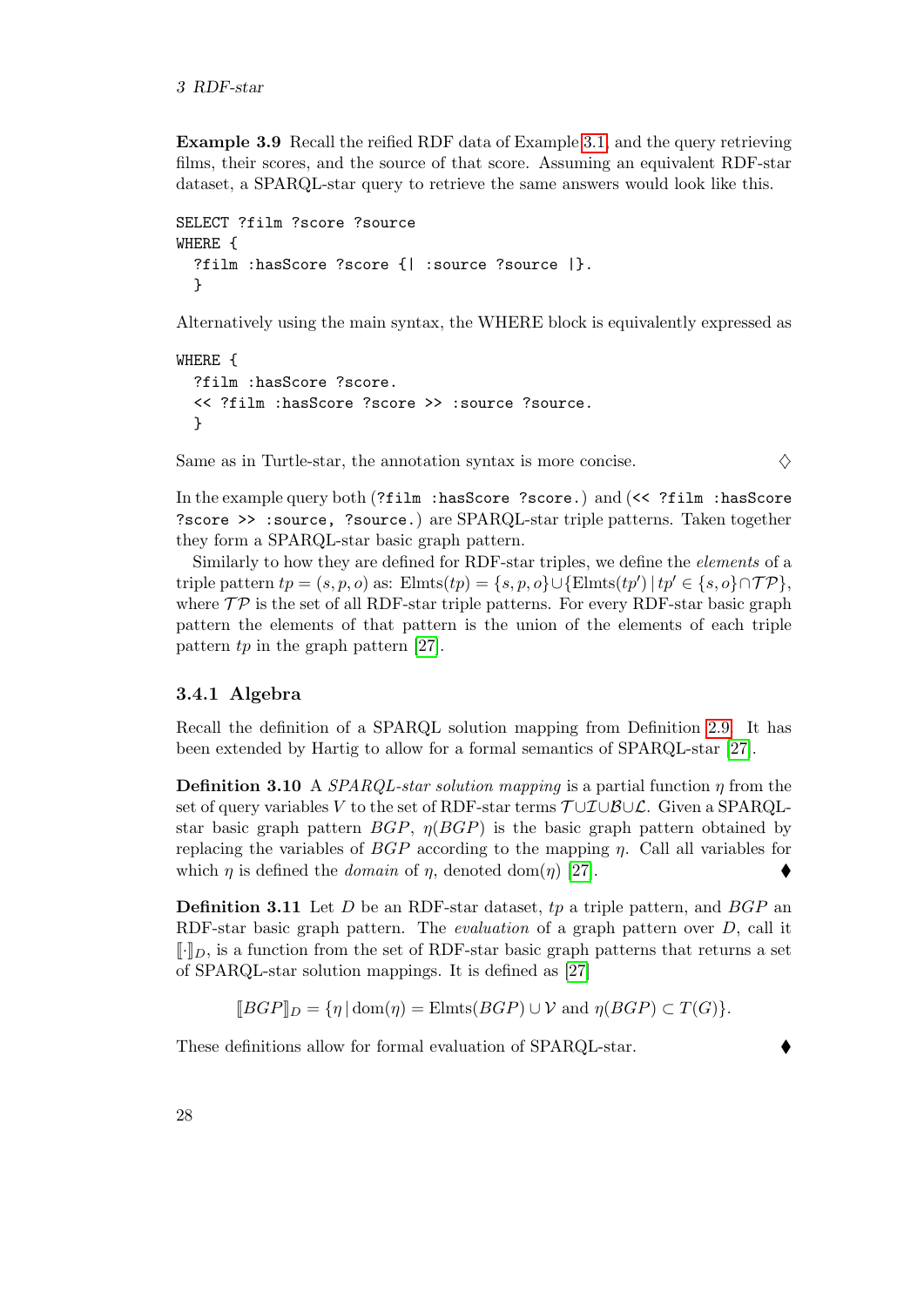### <span id="page-36-0"></span>3.4.2 Functions and operators

The SPARQL standard defines a number of functions and operators that apply to standard RDF terms and query variables allowing for example filtering of query results. SPARQL-star extends these to apply to RDF-star terms instead of only standard RDF terms. In addition, five new functions are introduced, three of which are modified functions from the SPARQL standard. For further information we refer the reader to the RDF-star community draft [\[15\]](#page-63-1).

#### <span id="page-36-1"></span>3.4.3 Answer formats

Depending on the dataset being queried, the SPARQL answer format might not be sufficient to capture variable bindings produced when querying RDF-star data.

Example 3.12 Consider the SPARQL-star query:

```
SELECT ?s
WHERE {<< ?s ?p1 ?o1 >> ?p2 ?o2}.
```
If it is evaluated over the RDF-star dataset consisting of the single triple:  $\leq$  :  $\leq$  :  $p1$ :o1 >> :p2 :o2, there is no need for an extension of the SPARQL answer format. This is because there is only one answer, namely the solution mapping binding ?s to :s, and :s is an IRI, a RDF-term. If we instead execute the SPARQL query:

SELECT ?s WHERE {?s ?p ?o}

over the same dataset, the query variable ?s is bound to the quoted triple  $\leq$  :s :p1 :01 >>. This triple is not an RDF term and is not supported as answer in the standard SPARQL answer formats.  $\Diamond$ 

As the example above illustrates, there is a need to extend the SPARQL answer formats. This has been done by the RDF-star community group and the details can be read in the RDF-star draft [\[15\]](#page-63-1). The SPARQL JSON and XML answer formats have been extended to allow for quoted triples being bound to variables. This is a necessary addition to allow correctly querying RDF-star datasets [\[15\]](#page-63-1).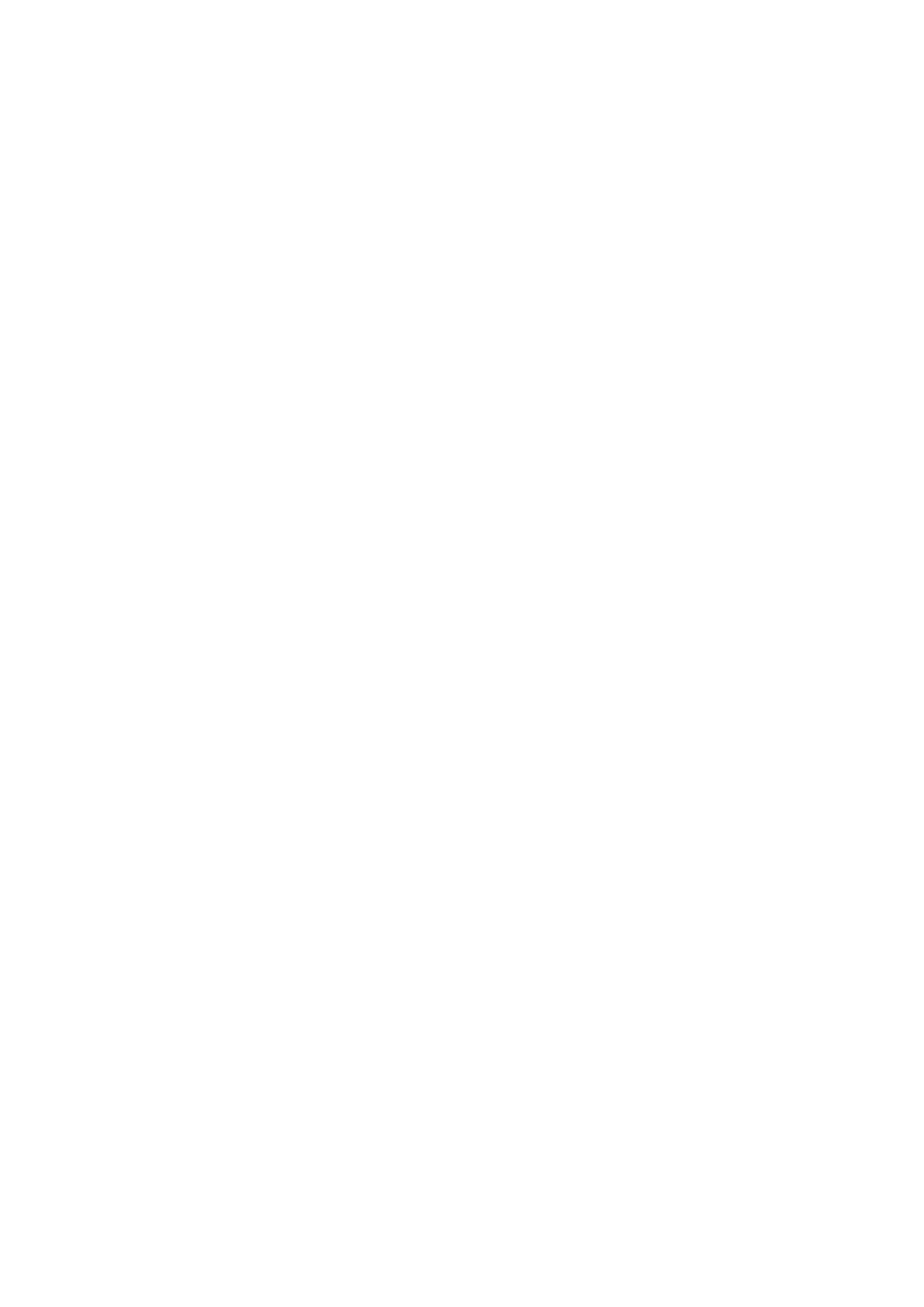## <span id="page-38-0"></span>4 Investigating RDF-star Support in VKG Systems

In this chapter we investigate which parts of a VKG system could be extended with RDF-star support, what the purpose of it is, and how it is done. We deduce that the mapping is the component most suitably extended and propose an extension to R2RML that we call R2RML-star. We detail how to extend VKG systems to support the relevant query language, SPARQL-star. In addition we discuss how the stages of query processing, meaning rewriting and unfolding, are affected by these changes, and finally there is a large example to illustrate the lessons of the chapter.

## <span id="page-38-1"></span>4.1 RDF-star Support in the Mapping

Recall that a VKG mapping, as defined in Definition [2.17,](#page-24-1) is a set of mapping assertions, each consisting of an RDF triple template and a SQL query. The triple template and SQL query are also known as the target and source part, respectively, of the assertion.

The mapping is a key component of a VKG system, it is used to populate the virtual knowledge graph with facts mapped from the data sources. For this reason we wish to extend the target part of the mapping assertion to support RDF-star triples.

**Definition 4.1** We define a *triple-star template*  $T_*(Y)$  as follows. First, every triple template, see Definition [2.16,](#page-24-2) is also a triple-star template. Second, assume that

$$
T_*(Y) = (subject(Y_1), predicate(Y_2), object(Y_3),
$$
  

$$
T'_*(Y')
$$
 and 
$$
T''_*(Y'')
$$

are all triple-star templates, then

 $(T'_{*}(Y'),\, predicate(Y_2),\, object(Y_3))$  $(subject(Y_1), predicate(Y_2), T''_*(Y''))$  $(T'_{*}(Y'),\, predicate(Y_2),\, T''_{*}(Y'').$ 

are also triple-star templates.

**Definition 4.2** An *RDF-star mapping* is a set of *mapping assertions*, each having the form:  $[\mathcal{T}_*(Y) \leftarrow (Y = \mathit{sgl}(\cdot))]$ , where  $\mathit{sgl}(\cdot)$  is a SQL query over a data source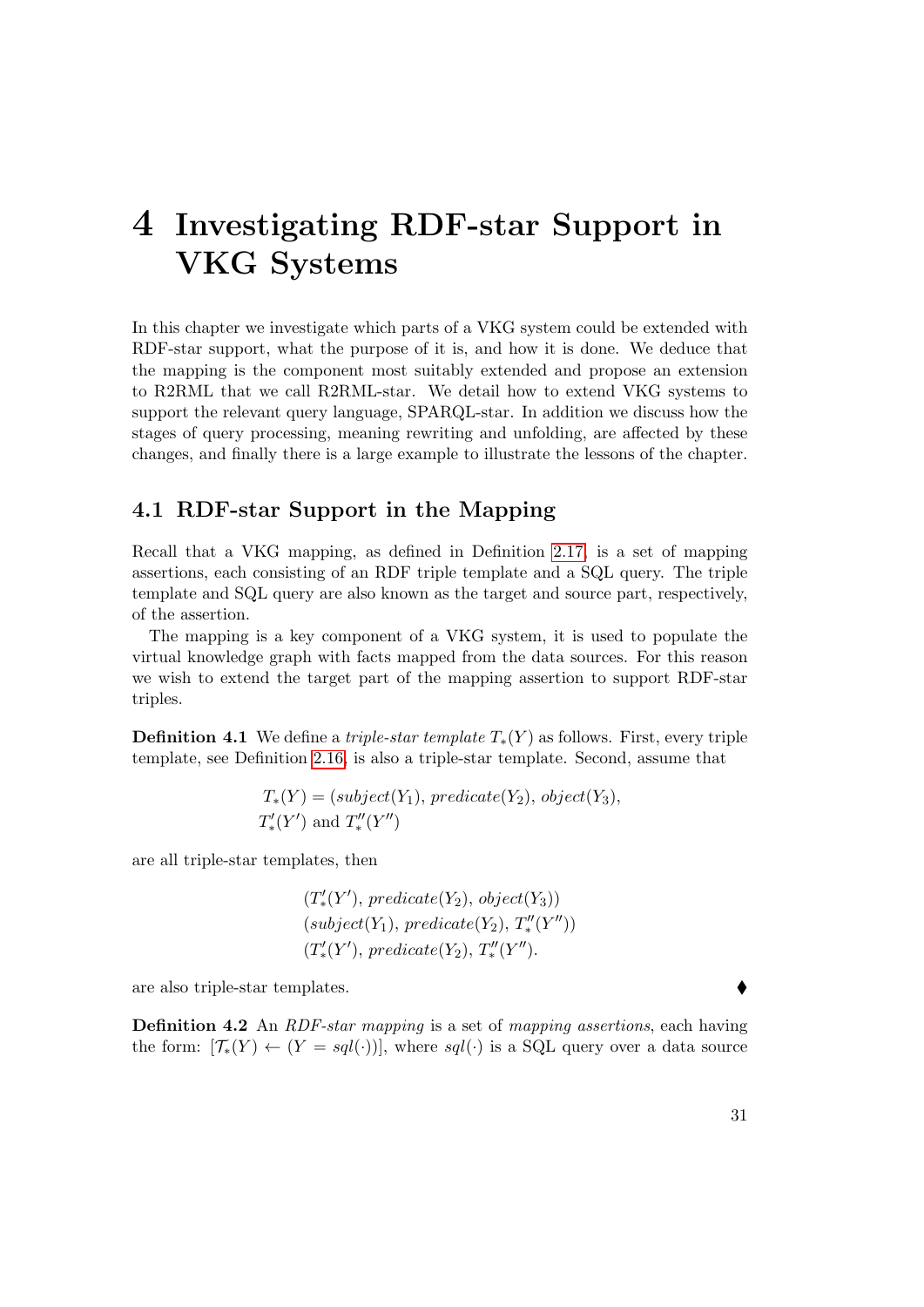schema S, Y is the set of output variables of the SQL query, and  $\mathcal{T}_*(Y)$  is a triple-star template.

#### <span id="page-39-0"></span>4.1.1 R2RML extension

In order to extend the concept of a mapping to that of an RDF-star mapping we propose a standard-breaking extension to the mapping language R2RML, for the purpose of this thesis we call it R2RML-star. This is done through the use of the prefix star:<sup>[1](#page-39-1)</sup>, a new R2RML term type representing RDF-star triples (thus breaking the standard), and a set of predicates specifying the subject, predicate, and object of the triple.

Some work has already been done to create a language mapping relational data to RDF-star by Delva et al. in the form of RML-star [\[28\]](#page-64-2). The reason for us choosing a different approach is that the RML mapping language was designed for Extract-Transform-Load (ETL) use and is not suitable for creating virtual knowledge graphs. RML is an extension of R2RML supporting unstructured forms of data such as XML and CSV files [\[16\]](#page-63-11). These files are often slow to access and parse as they don't support for example indexing, making accessing them through a VKG approach unsuitable.

The R2RML language specifies a language to describe mappings between relational databases and RDF graphs, it is described in Section [2.6.1.](#page-25-1) Part of this mechanism lies in the term maps of R2RML, which specify how to generate RDF terms [\[9\]](#page-62-11). We extend this mechanism to have the ability to generate RDF-star terms.

Every column- and template-valued term map has an inferred or specified term type which specifies which type of RDF term is generated. In standard R2RML these are: IRI, blank node, and literal. To add support for the additional RDF-star term of quoted triple, we define a new term type: star:RDFStarTermType, which in R2RML-star can be the specified term type in subject or object maps. This breaks the standard and leads to any software supporting standard R2RML and not our extension to produce an error, which however is a desirable property.

In order to specify the subject, predicate, and object of the quoted triple to be generated, three new properties are defined: star:subject, star:predicate, and star:object. The object of the star:subject and star:object properties must be an object map, which in turn can have any term type, including the new RDFstar term type representing a deeper nested triple. The star:predicate property takes a predicate map as object and it can have only one term type: IRI.

Example 4.3 To see the full mapping featured in this example see Mappings [2](#page-68-0) and [3](#page-68-1) in the appendix. The triple-star template  $[(\cdot)/\{\text{Name}\}\$ rear, rdf:type, :Film), :source, "IMDB database"] would be expressed as follows in R2RML-star.

rr:subjectMap [ a rr:SubjectMap; rr:termType star:RDFStarTermType;

<span id="page-39-1"></span><sup>&</sup>lt;sup>1</sup>star being the IRI: https://w3id.org/obda/r2rmlstar#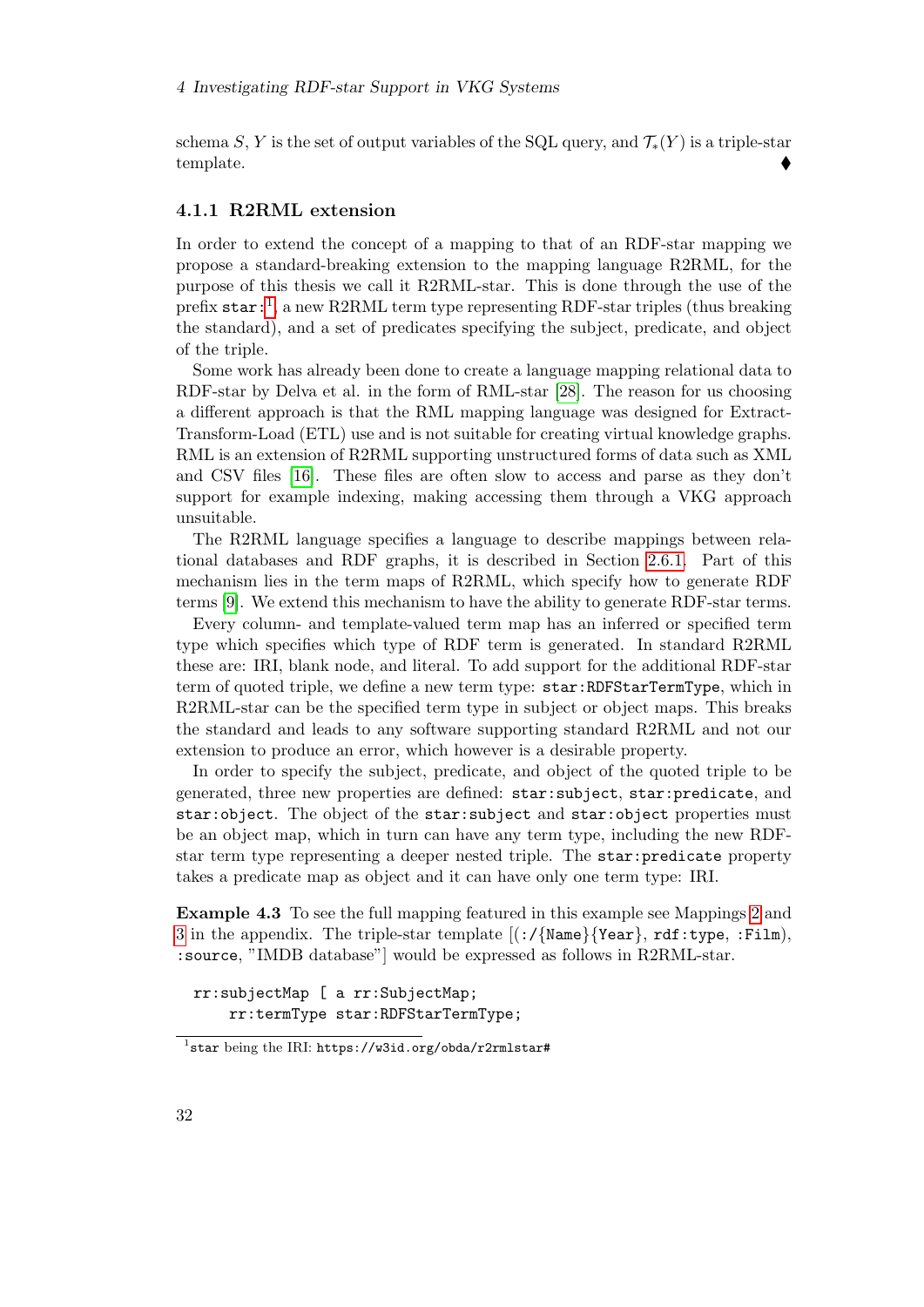```
star:subject [a rr:ObjectMap;
      rr:template "http://lukas.thesis.org/films/{Name}{Year}";
      ];
    star:predicate [a rr:PredicateMap;
      rr:constant rdf:type
      ];
    star:object [a rr:ObjectMap;
      rr:constant :Film
      ];
  ];
rr:predicateObjectMap [
    rr:predicate :source;
   rr:object "IMDB database";
  ].
```
The triple-star template [:/{Name}{Year}, :isMentionedBy, (:/{Name}{Year}, :releasedIn, "{year}")] would be expressed as follows in R2RML-star.

```
rr:subjectMap [ a rr:SubjectMap;
    rr:template "http://lukas.thesis.org/films/{Name}{Year}";
  ];
rr:predicateObjectMap [
    rr:predicate :isMentionedBy;
    rr:objectMap [ a rr:ObjectMap;
      rr:termType star:RDFStarTermType;
      star:subject [a rr:ObjectMap;
          rr:template "http://lukas.thesis.org/films/{Name}{Year}";
          rr:termType rr:IRI;
        ];
      star:predicate [a rr:PredicateMap;
          rr:constant :releasedIn;
        ];
      star:object [a rr:ObjectMap;
          rr:column "year";
          rr:termType rr:Literal;
        ];
      ];
  ].
```
These are simple examples to illustrate the basics of R2RML-star but more complex templates are of course possible. As follows from the definition of RDFS- $\text{tarTermType, nesting is also allowed, just as in RDF-star.}$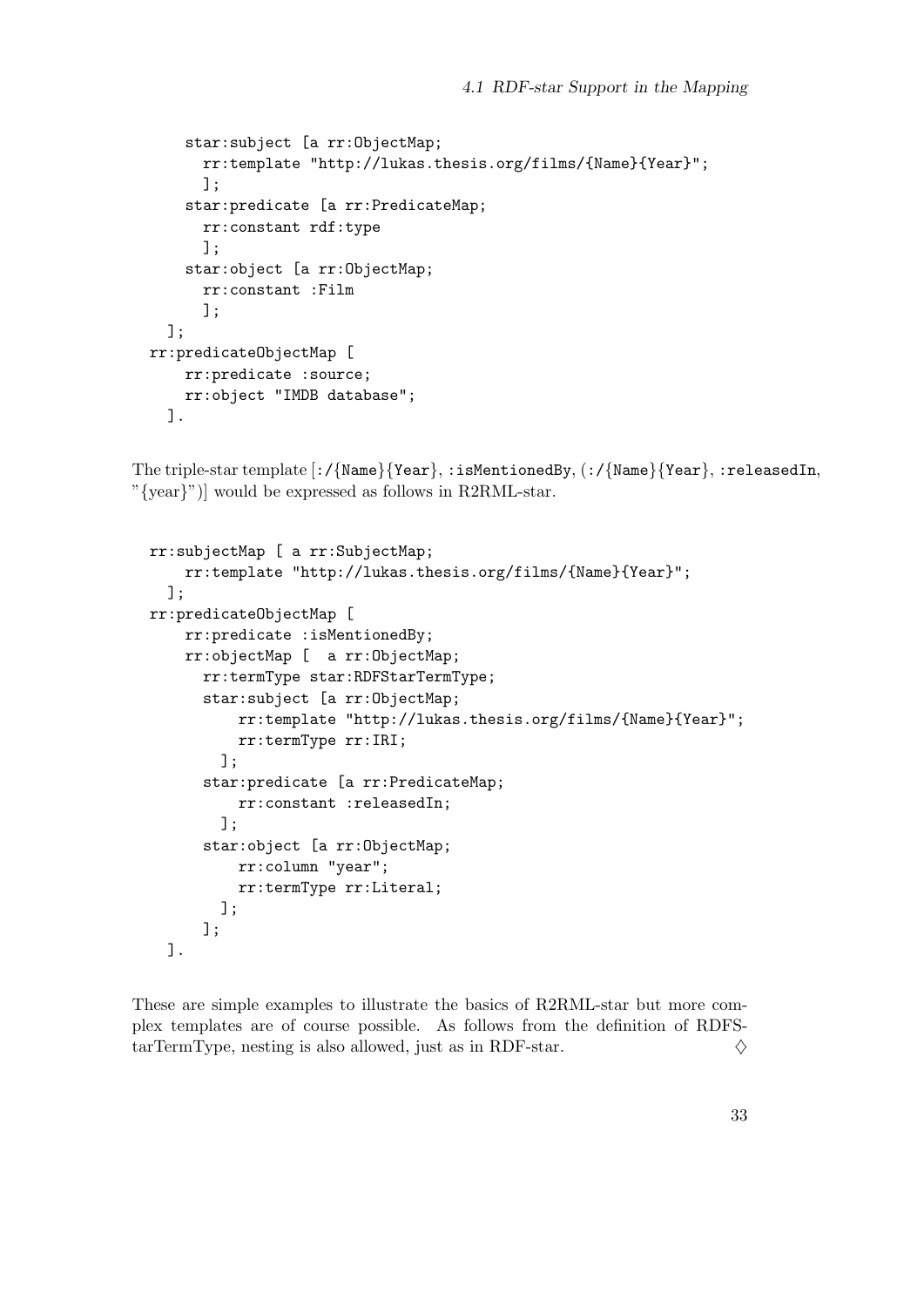## <span id="page-41-0"></span>4.2 SPARQL-star Support

A part of implementing RDF-star support is to support the extended query language SPARQL-star. In order to do this the VKG system's query processing must be extended from supporting the normal SPARQL algebra described in Section [2.3.3,](#page-17-1) to supporting the extended SPARQL-star algebra of Section [3.4.1](#page-35-0)

Recall that a VKG system goes through several stages of query processing. After parsing the query, it is manipulated through the stages of rewriting and unfolding with regards to the ontology and mapping respectively. Both of these processes must be extended to take into account the new grammar of the SPARQL-star algebra.

#### <span id="page-41-1"></span>4.2.1 Parsing SPARQL-star queries

The first step to SPARQL-star support is the correct parsing of SPARQL-star queries. This means that the VKG system must correctly read a SPARQL-star query; the system must be able to recognize SPARQL-star triple patterns, SPARQLstar functions and operators, and other aspects of the SPARQL-star standard as described in Section [3.4.](#page-34-1)

#### <span id="page-41-2"></span>4.2.2 Extending query rewriting

VKG systems rewrite posed queries with the help of the supplied ontology in order to enhance the answers to the query, we call this *query rewriting*. This is done through the process of SPARQL entailment, see Section [2.5.3.](#page-22-0) In order to support entailment under SPARQL-star, or standard SPARQL queries combined with an RDF-star mapping, the VKG system needs to be extended to apply entailment rules to RDF-star triples.

<span id="page-41-3"></span>Example 4.4 Consider the RDF-star dataset consisting of the single triple << :John a :Actor >> :source "IMDB". and an ontology with the single statement :source rdfs:range :Database. In this case the query

```
SELECT ?person
WHERE {
  << ?person a :Actor >> :source ?source.
  ?source a :Database.
}
```
should return :John as only answer, if the system runs under an RDFS entailment regime.  $\diamondsuit$ 

<span id="page-41-4"></span>We call this form of rewriting simple rewriting. That is, when the ontological rule applies to the root RDF-star triple and not to a quoted triple.

Definition 4.5 Simple rewriting is the process of query rewriting when SPARQL entailment rules are applied to root RDF-star triples. That is, for each asserted ontological rule  $\phi$  and RDF-star triple  $t_1$  such that  $\phi(t_1) \implies t_2$ , the VKG system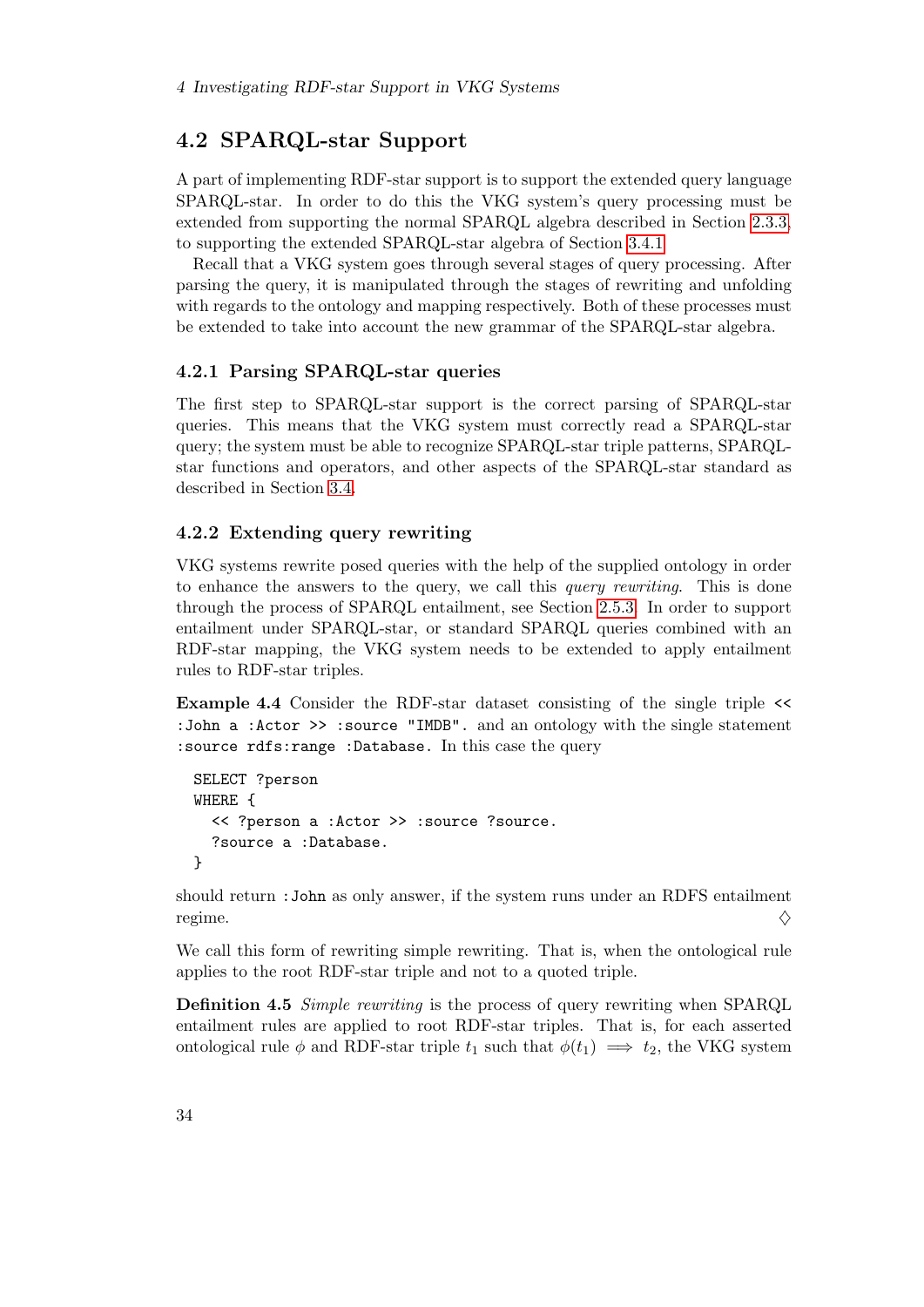handles simple rewriting if a query that returns a variable binding to  $t_1$ , also returns a binding to the same variable,  $t_2$ .

<span id="page-42-3"></span>Example 4.6 Consider the RDF-star dataset consisting of the single triple << :John a :Actor >> :source "IMDB". and an ontology with the single statement :Actor rdfs:subclassOf :Person. In this case the query

SELECT ?person WHERE {<< ?person a :Person >> :source "IMDB".}

should return :John as only answer, if the system runs under an RDFS entailment regime.  $\diamondsuit$ 

<span id="page-42-1"></span>Here the entailment has to be applied to a quoted triple which makes the rewriting more complex and we thus refer to this case as complex rewriting.

Definition 4.7 Complex rewriting is the process of query rewriting when SPARQL entailment rules are applied to quoted triples, and possibly root RDF-star triples. For each asserted ontological rule  $\phi$  and RDF-star triple  $t_1$  such that  $\phi(t_1) \implies t_2$ , the VKG system handles complex rewriting if a query that returns a variable binding to  $(t_1, p, o)$ , also returns a binding to the same variable,  $(t_2, p, o)$ . Similarly the rewriting should apply also if the triple takes the place of object in an RDF-star triple.

In order for a VKG system to have full RDF-star support at least simple rewriting should be supported. As for complex rewriting, the RDF-star community is still undecided on how it should be implemented. Rewriting quoted triples can lead to undesirable results, as the following example illustrates.

<span id="page-42-2"></span>**Example 4.8** Consider the ontology consisting of the single RDFS statement (: Actor, rdfs:subClassOf, :Person.). This is combined with the RDF-star graph consisting of a single RDF-star triple:

<< :John, rdf:type, :Actor >>, :dateAdded, "2022-03-03".

The quoted triple denotes John being an actor, and the annotation specifies when the triple was added. Now when a VKG system is running and rewriting this triple with regard to the ontology a new triple will be implicitly generated:

<< :John, rdf:type, :Person >>, :dateAdded, "2022-03-03".

Unless the system is running on the third of March 2022, this triple is factually incorrect. Similar issues arise in many use cases where the annotation of a triple does not necessarily apply to the output of its rewriting.  $\Diamond$ 

#### <span id="page-42-0"></span>4.2.3 Extending query unfolding

Once a query has been parsed and rewritten, it is necessary to unfold it with regards to the mapping. The VKG system must be extended to handle the new triple patterns, functions, and operators as described in Section [3.4.](#page-34-1)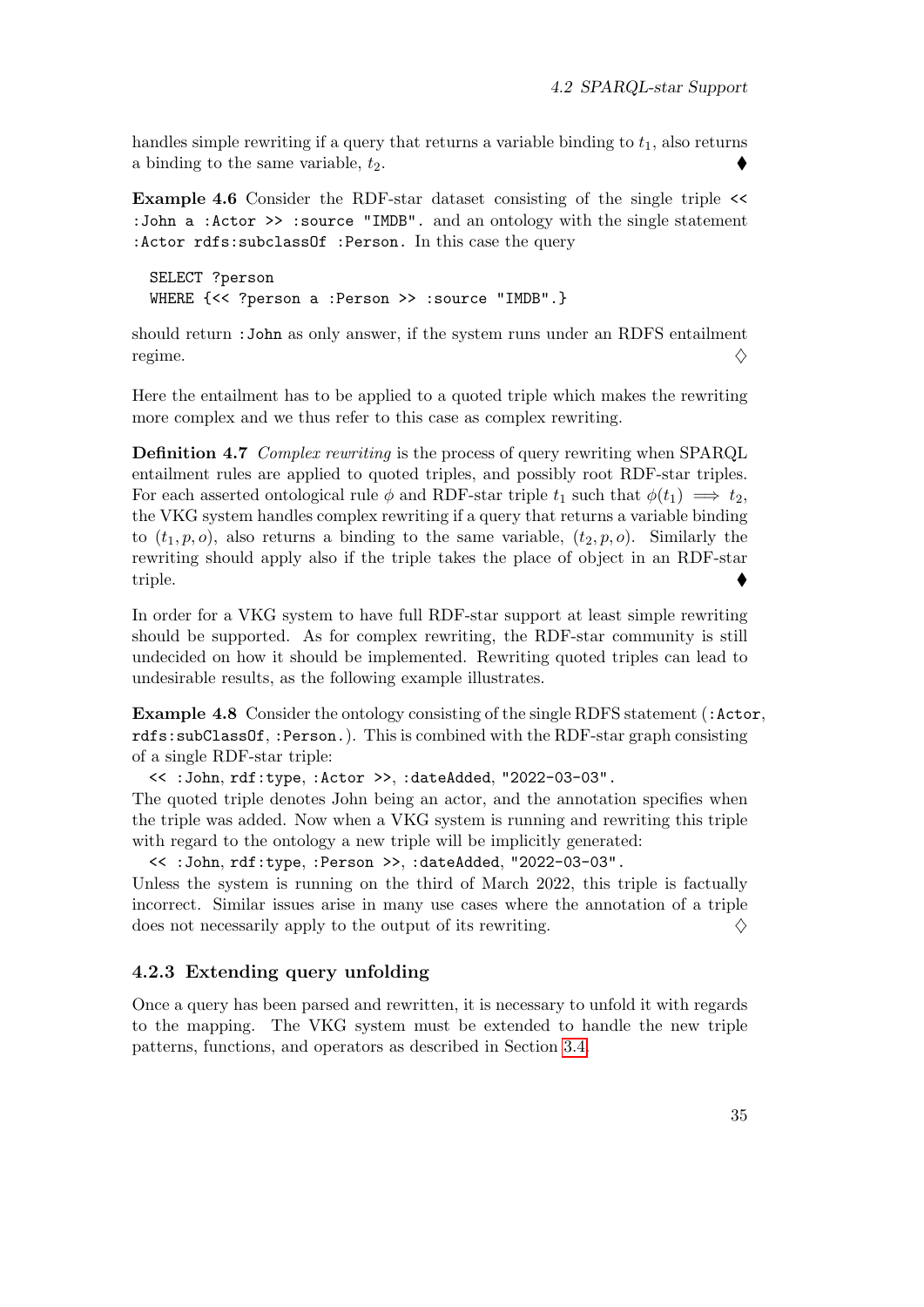Even if we don't include these new parts of the grammar from the query, so that it looks like a standard SPARQL query, the unfolding must be extended. This is because querying RDF-star data might return answer variables bound to quoted triples, regardless of the fact that a standard SPARQL query does not contain SPARQL-star triple patterns.

<span id="page-43-1"></span>Example 4.9 Consider the RDF-star dataset consisting of the single triple from Example [4.4](#page-41-3) ( $\lt\lt$  : John a : Actor  $\gt$  : source "IMDB".), the query

SELECT ?s WHERE {?s ?p ?o.}

returns a single value bound to ?s, the quoted triple: : John a : Actor.  $\Diamond$ 

#### R2RML-star unfolding

As we know, VKG systems do not query RDF datasets directly. In Example [4.9](#page-43-1) above, the triple retrieved must have been generated from a mapping. To our knowledge the only mapping that generates RDF-star data is our proposed R2RML-star extension. In this section we describe how a VKG system handles R2RML-star.

The query unfolding in a VKG system fundamentally works through the process of graph matching. The SPARQL query's WHERE clause is matched with the target part of the mapping. Already here R2RML-star poses problems as each quoted RDF-star triple can match with either one or three query variables.

**Example 4.10** A mapping with the target part  $([$ : {Person}, rdf:type, :Actor], :source, "IMDB"), where {Person} refers to a database column, should match to both of the queries below.

```
SELECT ?s
WHERE {?s ?p ?o.}
SELECT ?s
WHERE {<<?s ?p1 ?o1>> ?p2 ?o2.}
```
Assuming that this database column contains "John" as its only value, each query should return one answer each,  $\leq$  : John a : Actor  $\geq$  and : John, respectively.  $\diamond$ 

The VKG system must be extended to correctly handle these two scenarios, which is non trivial. The system must also be extended to correctly handle the accompanying source part of the mapping, the SQL queries, and execute them over the data sources.

#### <span id="page-43-0"></span>4.2.4 Extending query answers

As shown by Example [4.9](#page-43-1) there is a need to extend the answers returned by the VKG system. Quoted triples can be bound to variables and the system must be changed to take this into account and produce as output the SPARQL-star standard's new answer formats as described in Section [2.3.2.](#page-17-0)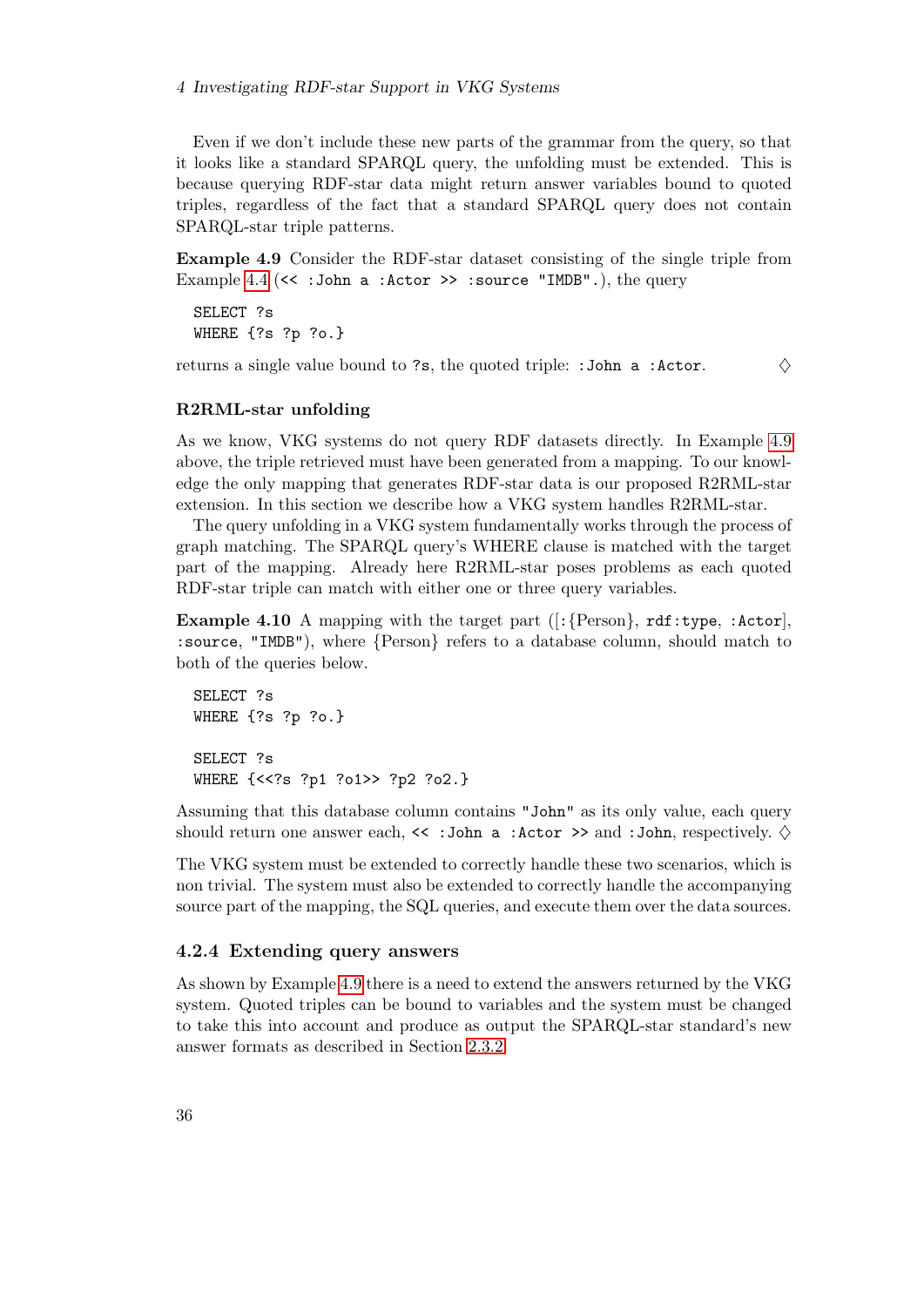#### <span id="page-44-0"></span>4.2.5 Adding support for new functions and operators

In Section [3.4.2](#page-36-0) we saw that SPARQL-star redefines the standard SPARQL functions and operators, and introduces new ones. This must be taken into account when extending a VKG system with SPARQL-star support and the internal query processing must be extended to correctly apply the updated and new functions and operators.

## <span id="page-44-1"></span>4.3 End to End Example

We showcase here a complete end to end example demonstrating the power of a VKG system extended with RDF-star support. As a first step we introduce a data integration scenario. The next subsection focuses on how it would be solved with a VKG system supporting only standard RDF. Finally we show an example of how a RDF-star system as described in this thesis could operate.

#### <span id="page-44-2"></span>4.3.1 The data integration scenario

Recall the two databases of Example [2.12,](#page-18-1) visually described in Tables [2.1](#page-19-1) and [2.2.](#page-19-2) The data stored is sourced from two different popular websites, the Internet Movie Database (IMDB) and Rotten Tomatoes. For each database, the data contains three pieces of information, the film's name, release year, and score as given on the source website. An example entry of the IMDB database looks as such:

Name: Pulp Fiction; Year: 1972; Score: 9.2. Now, our hypothetical end user is interested in integrating these two data sources. That is, they want to combine them into one for the purpose of querying them simultaneously. There are many ways to this but let us assume that he or she wants to integrate them using the VKG approach. A particular problem arises due to the heterogeneity of the data sources. The scores of the movies differ between the two sources. Not only the scores themselves but also the format, how should our user solve this conundrum?

We assume that the user wants to preserve the scores as they are, without converting them to the same format for example. But some information should be added, such as meta-data specifying from which data source the score comes.

#### <span id="page-44-3"></span>4.3.2 A standard RDF solution

We will focus on the mapping of the VKG solution as that is the crucial part.

Example 4.11 To map the score in R2RML we use the following two mappings, written in a simplified syntax:

```
:films/{Name}{Year} :score {Score}.
 <- SELECT Name, Year, Score FROM imdbTable1
:films/{MovieName}{ReleaseYear} :score {Rating}.
 <- SELECT MovieName, ReleaseYear, Rating FROM RtTable1
```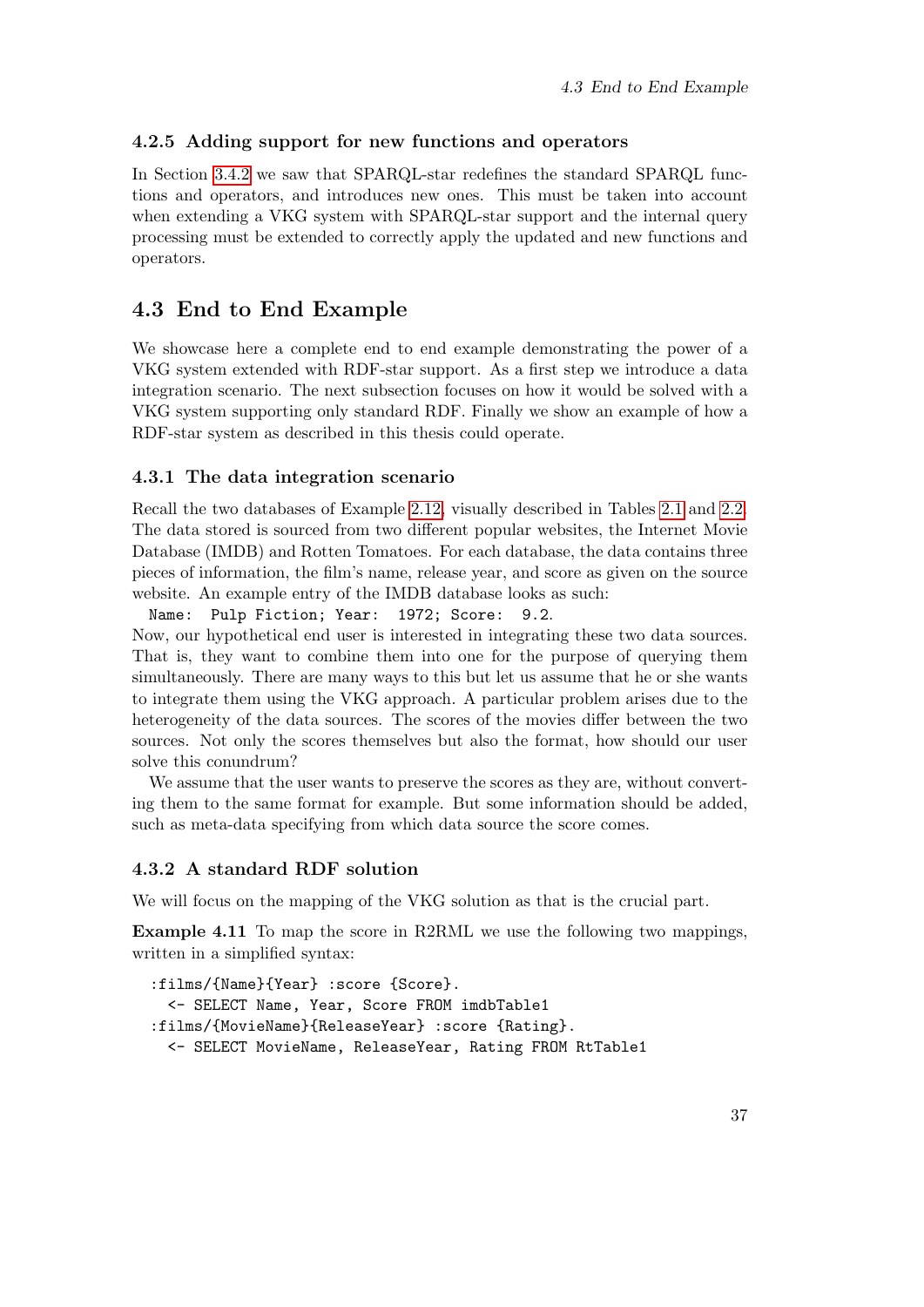The first mapping expressed in R2RML is:

```
<#Mapping-film-score>
  rr:logicalTable [ rr:tableName "imdbTable1" ];
 rr:subjectMap [
   rr:template "http://lukas.thesis.org/films/{Name}{Year}";
 ];
 rr:predicateObjectMap [
   rr:predicate :score;
   rr:objectMap [ rr:column "Score" ];
 ].
```
In order to include the desired metadata, we make use of RDF reification. This leads us to this far more complex mapping:

```
<#Mapping-reify-annotate-score>
 rr:logicalTable [ rr:tableName "imdbTable1" ];
 rr:subjectMap [
   rr:template "Statement{Name}{Year}{Score}";
   rr:termType rr:BlankNode;
 ];
 rr:predicateObjectMap [
   rr:predicate rdf:subject;
   rr:objectMap [
      rr:template "http://lukas.thesis.org/films/{Name}{Year}";
      rr:termType rr:IRI; ];
 ];
 rr:predicateObjectMap [
   rr:predicate rdf:predicate;
   rr:objectMap [
      rr:constant :score ; ];
 ];
 rr:predicateObjectMap [
   rr:predicate rdf:object;
   rr:objectMap [
      rr:column {Score}; ];
 ];
 rr:predicateObjectMap [
   rr:predicate :source;
   rr:objectMap [
      rr:constant "IMDB" ];
 ].
```
The usage of RDF reification in this way is necessary in order to annotate triples, however it adds some difficulty for the end user of the system. For example, this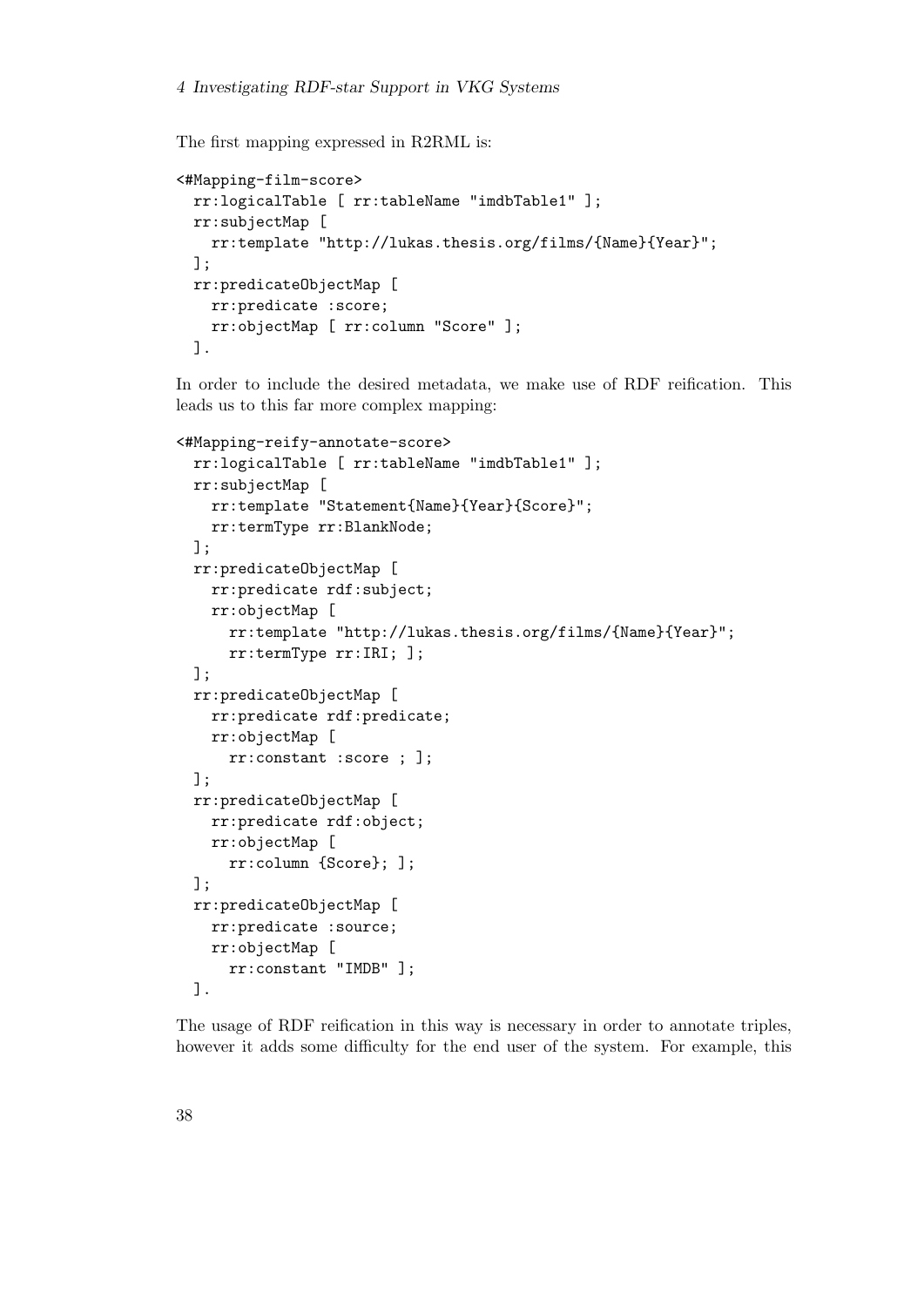intuitively correct SPARQL query asking for all film scores will not return any answers using the reification based mappings.

SELECT ?film ?score WHERE { ?film :score ?score }

Instead the more complex query below will give the expected results.

```
SELECT ?film ?score
WHERE {
  ?statement rdf:subject ?film .
  ?statement rdf:predicate :score .
  ?statement rdf:object ?score . }
```
This complicates the use of the system for the end user, not to mention the performance impact on the system when it has to handle more complicated queries.  $\Diamond$ 

#### <span id="page-46-0"></span>4.3.3 A R2RML-star mapping

Next, we wish to simplify by using our proposed R2RML-star extension.

Example 4.12 The metadata infused mapping of the previous section can be rewritten in R2RML-star as shown below.

```
<#Mapping-film-score>
 rr:logicalTable [ rr:tableName "imdbTable1" ];
 rr:subjectMap [
    rr:template "http://lukas.thesis.org/films/{Name}{Year}";
   ];
 rr:predicateObjectMap [
    rr:predicate :score;
    rr:objectMap [ rr:column "Score" ];
    ].
<#Mapping-star-annotate-score>
 rr:logicalTable [ rr:tableName "imdbTable1" ];
 rr:subjectMap [
    rr:termType star:RDFStarTermType;
    star:subject [a rr:ObjectMap;
      rr:template "http://lukas.thesis.org/films/{Name}{Year}";
      ];
    star:predicate [a rr:PredicateMap;
      rr:constant :score
      ];
    star:object [a rr:ObjectMap;
     rr:column {Score};
```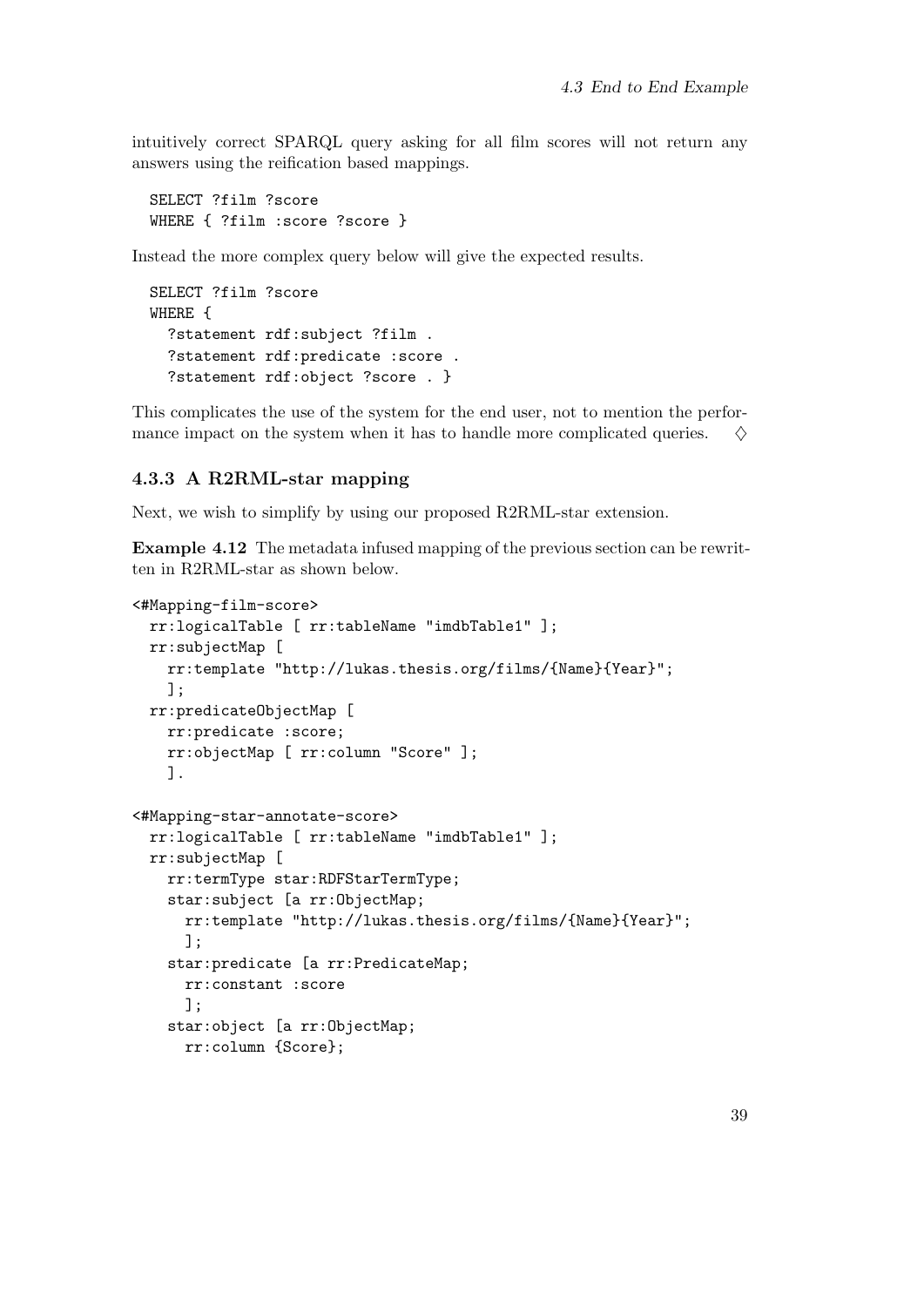```
];
  ];
rr:predicateObjectMap [
  rr:predicate :source ;
  rr:objectMap [ rr:constant "IMDB" ];
  ].
```
The first mapping here, <#Mapping-film-score> was used also in the previous section. It uses standard RDF and serves to assert the triple in the graph. The second mapping has the same triple pattern but generates quoted triples, along with the annotated :source.

Using this R2RML-star mapping, the system remains intuitive for the end-user and the following SPARQL query will return the expected results.

SELECT ?film ?score WHERE { ?film :score ?score }

In addition one can easily retrieve the associated metadata with this SPARQL-star query:

SELECT ?film ?score ?source WHERE { << ?film :score ?score >> :source ?source .}

This simplicity stands in stark contrast to the complexity of RDF reification.  $\Diamond$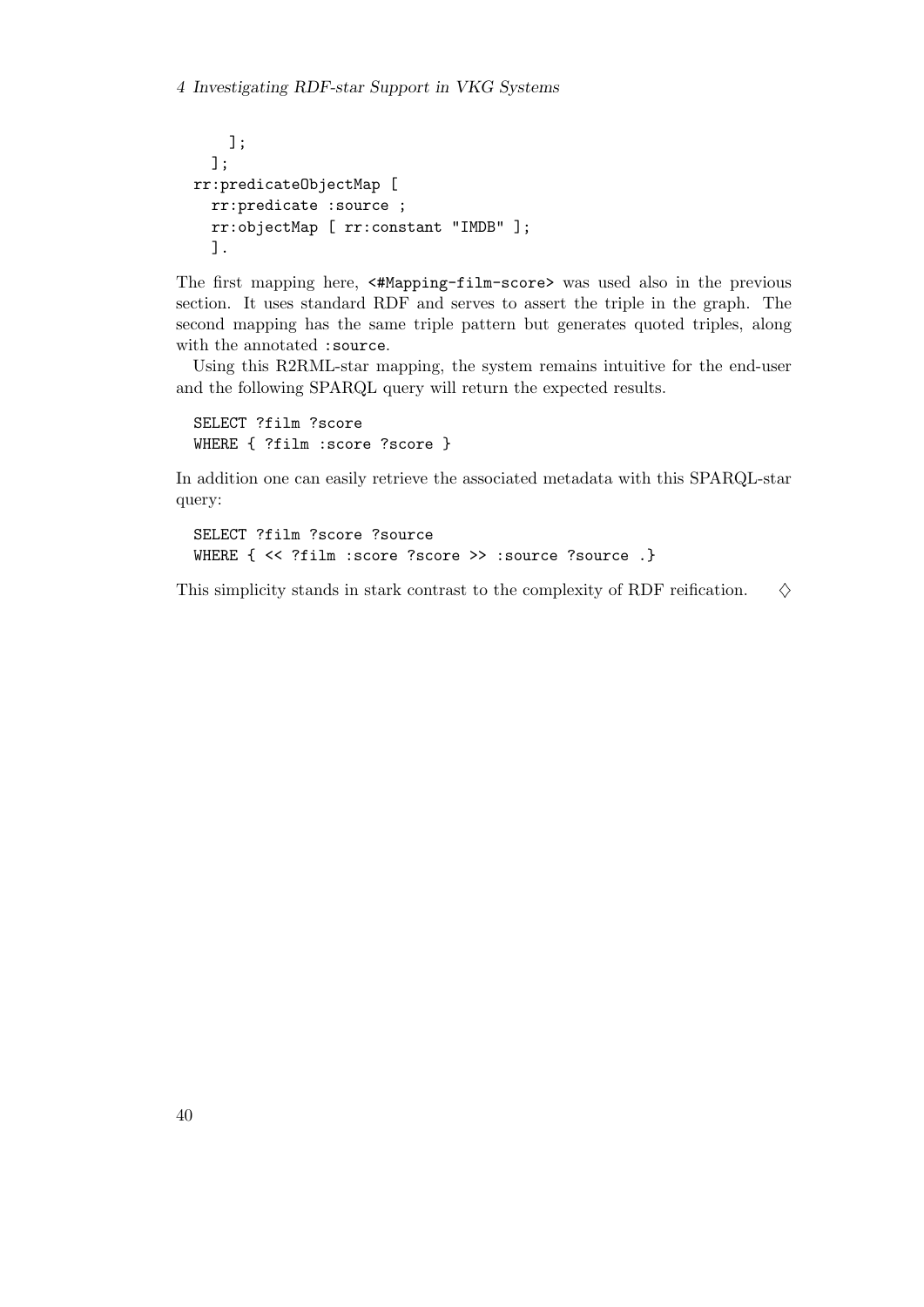## <span id="page-48-0"></span>5 Implementing RDF-star Support for Ontop

In this chapter we apply the studies done in the previous chapter to extend the open source system Ontop with RDF-star support. We describe what needs to be implemented, how it is done, and also the parts of Ontop's internal functioning that are necessary to understand the other descriptions. The functions that are extended include query parsing, rewriting, and unfolding, and the parsing and handling of R2RML-star mappings. We also describe work that is in progress, including the support of SPARQL-star answer formats and SPARQL-star functions and operators. We explain internal Ontop structures such as the Intermediate Query and query nodes.

## <span id="page-48-1"></span>5.1 Parsing the Query

As described in Section [4.2.1](#page-41-1) a VKG system must be able to parse SPARQL-star queries in order to support them, and we show now how this support has been added to Ontop. Ontop uses the RDF4J library to parse SPARQL queries input by the end user [\[22\]](#page-63-8). RDF4J is a popular Java library used to interact with RDF data, it includes support for reading and parsing not only the standard concrete RDF syntaxes, but also RDF-star data, SPARQL queries, and SPARQL-star queries [\[25\]](#page-63-12). Hence, by virtue of RDF4J's SPARQL-star support, Ontop supports the parsing of SPARQL-star queries.

## <span id="page-48-2"></span>5.1.1 RDF4J's parsing of SPARQL-star queries

SPARQL and SPARQL-star queries are parsed by RDF4J into a tree structure, call it an  $RDF4J$  Tree, representing the SPARQL algebra. The trees contain nodes representing operations of the SPARQL algebra. For SPARQL-star queries a design decision has been taken wherein an RDF-star triple containing quoted triples is not represented by a single node, but rather by a sub-tree of joins, triples, and quoted triples. Each quoted triple is represented as a triple with an added fourth element used as reference. A pointer to this reference then takes the place of subject or object in the encompassing RDF-star triple.

Example 5.1 The SPARQL query

SELECT ?actor WHERE { <<?actor rdf:type :Actor>> :source "IMDB". }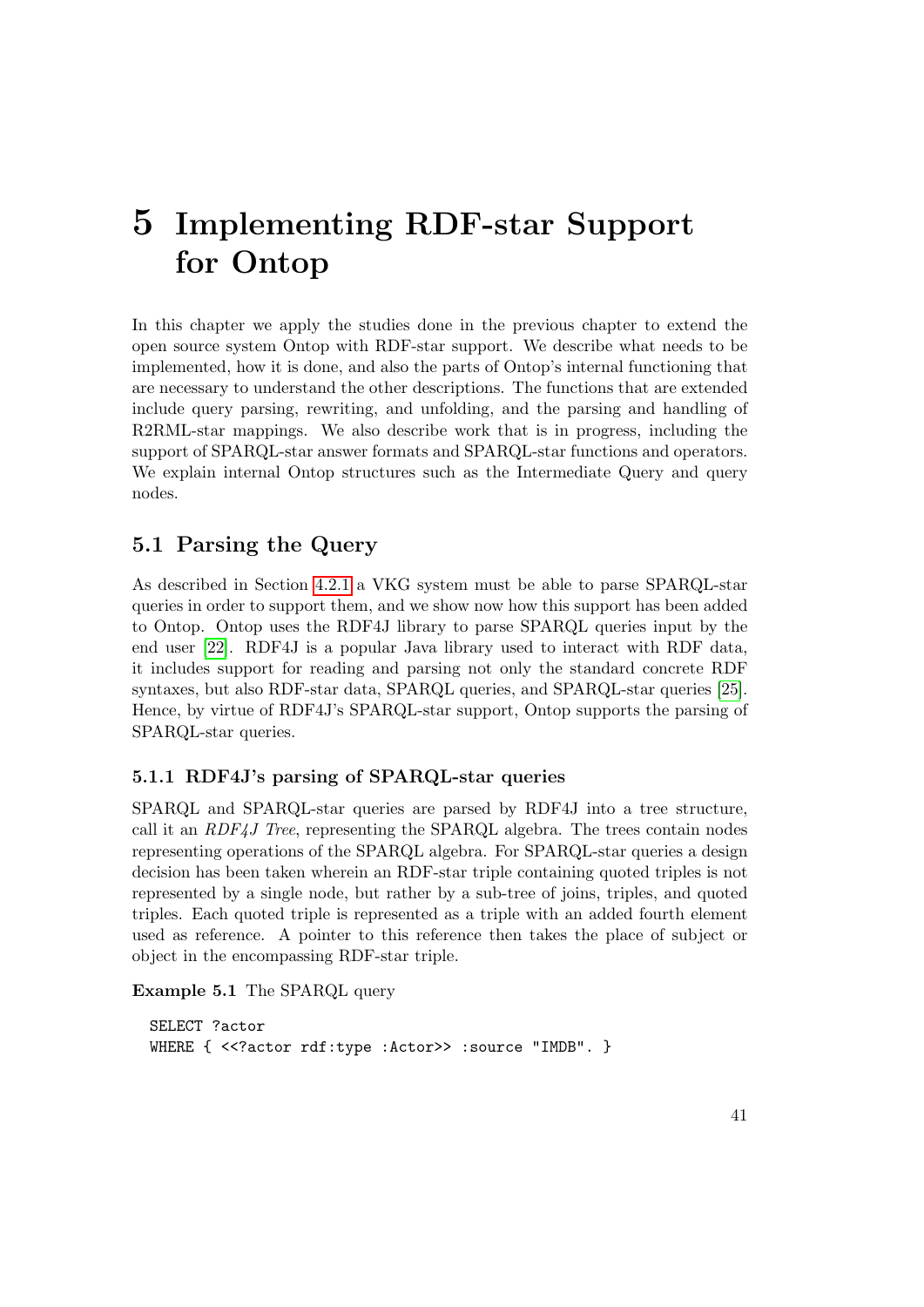S(actor) P(rdf:type) O(:Actor)

is parsed into the following RDF4J tree Projection(actor) Join Triple,  $Ref=r_1$ **Triple** 

Where S, P, O signify the subject, predicate, and object respectively of the RDFstar triple. A deeply nested triple generates multiple joins as RDF4J's join node is a binary operator. For example the generated RDF4J tree of a deeply nested triple might look like this:

 $S(r_1)$  P(:source) O("IMDB")



This limitation on RDF4J's join node leads to convoluted trees coming from SPARQLstar queries. We will later show how this issue is dealt with when it comes to Ontop's internal data structures.  $\Diamond$ 

## <span id="page-49-0"></span>5.2 Intermediate Query

In order to bridge the gap between SPARQL queries on the one hand and SQL queries on the other hand, the VKG system Ontop uses a data structure called the Intermediate Query, or IQ for short. This is the format that is used to store a query throughout all the stages of query manipulation that Ontop performs. This includes rewriting the query in regard to the ontology, unfolding the query in regards to the mapping, and optimizing the query. The SPARQL query posed by the system's end user is first turned into an RDF4J tree independent of Ontop, then directly transformed to an IQ before these stages. At the end of the manipulation most of the IQ is converted to SQL queries to be evaluated over the data sources by the external Database Management Systems [\[3\]](#page-62-10).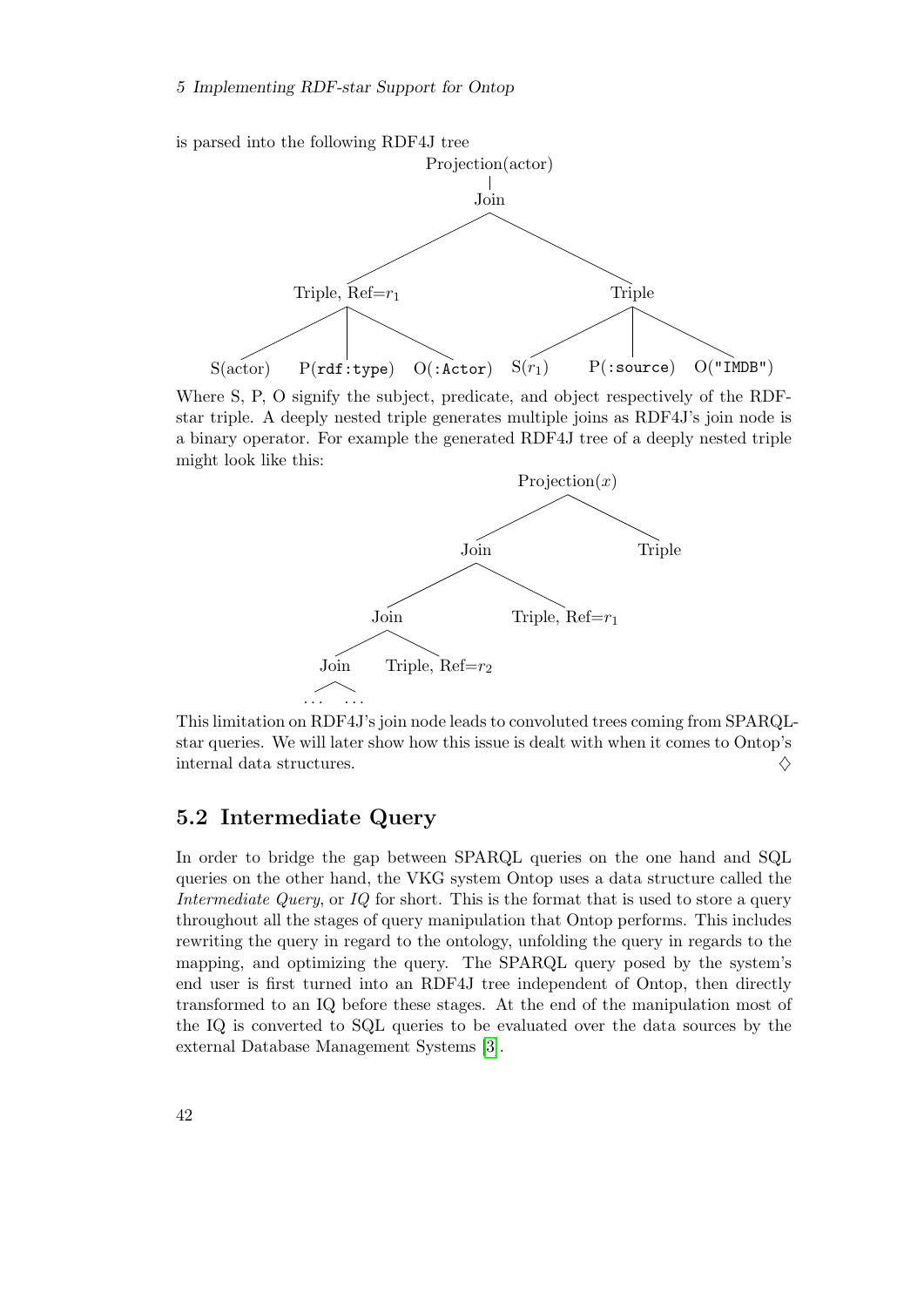Through the work of this thesis we have extended many parts of Ontop that interact with this data model and to understand these changes it is necessary to understand the IQ itself. The IQ is at its core a tree structure built up of different Query Nodes that we describe further below.

#### Example 5.2 The SPARQL query

```
SELECT DISTINCT ?actor
WHERE {
 ?film :stars ?actor .
}
```
Is parsed by RDF4J to construct an RDF4J tree. That tree is then converted by Ontop into the IQ:



The distinct node is self explanatory, the construct node signifies projection, which variables are projected upwards through the tree, and the data node will be explained below.  $\diamondsuit$ 

#### <span id="page-50-0"></span>5.2.1 Query nodes

The Query nodes are an abstraction representing query operations common to both the SPARQL and SQL query languages, for example the distinct node which eliminates duplicate answers. The design of these nodes is complex as the two query languages have their differences and the IQ must be sufficiently abstract to represent them both. We will present those parts of the IQ that are relevant for our work. For a full characterization we refer the reader to Ontop's documentation for developers [\[23,](#page-63-13) [24\]](#page-63-14).

#### Data nodes and predicates

Data nodes are the typical leaf nodes of the IQ. They represent the data that will ultimately be returned to the system's end user. They come in two kinds, intensional and extensional data nodes. Intensional data nodes represent data in the RDF format such as triples and quads. During query unfolding, these nodes are transformed by Ontop into extensional data nodes containing the information necessary to execute SQL queries over the source databases. Our work does not touch on extensional data nodes and we will focus our efforts on describing intensional nodes.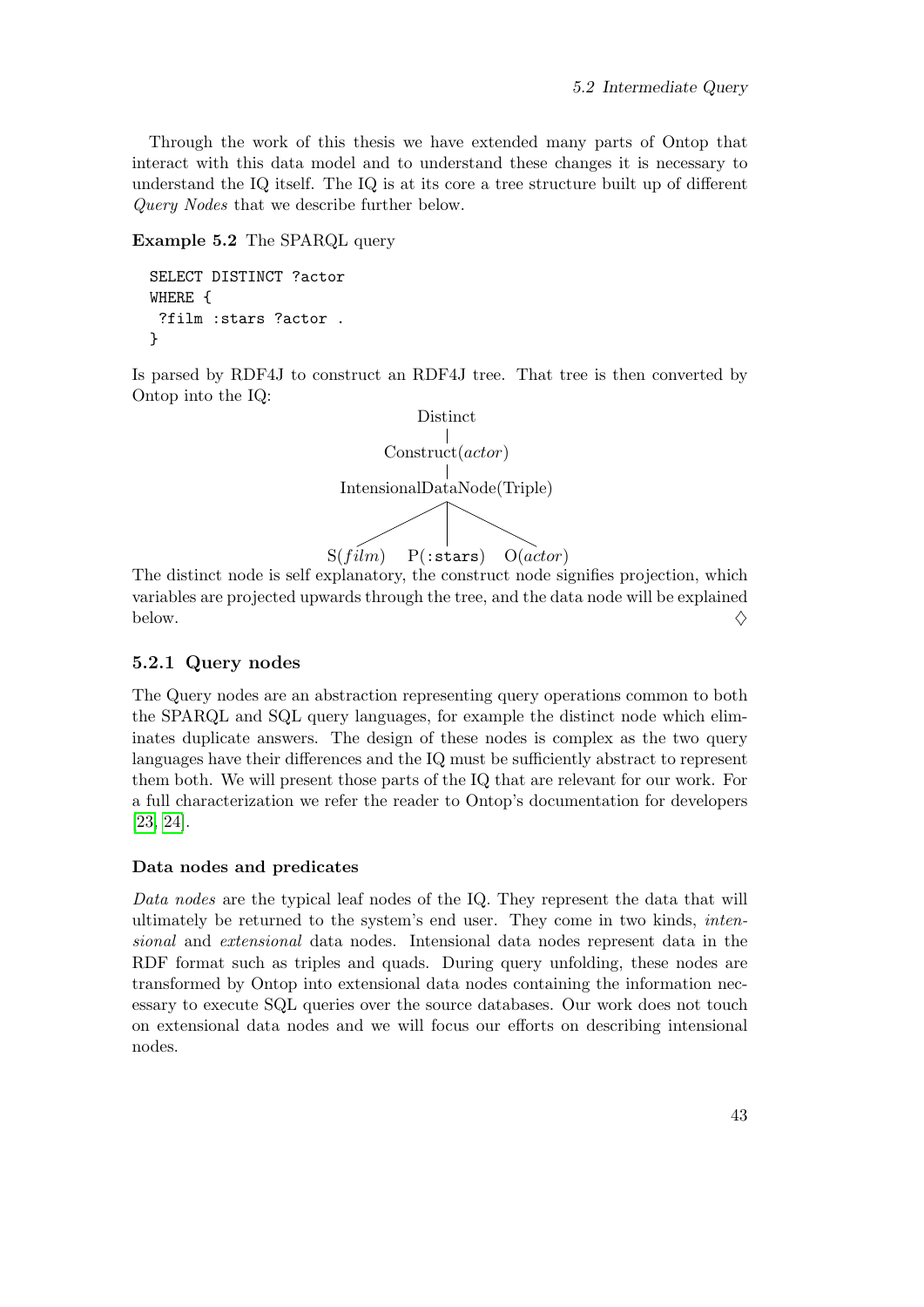Each intensional data node contains a predicate acting as a marker for its type. The version of Ontop supporting only standard RDF contains two such predicates that could be contained in an intensional data node, triple and quad. We have extended this to a hierarchy of predicates capable of signaling three properties necessary to represent RDF-star triples: does the triple have a quoted subject, does it have a quoted object, and is it itself a quoted triple? An example of a predicate combining answers to these questions is the TripleRefNestedSubject predicate. It has a quoted subject, but no quoted object, and the Ref denotes that it is itself a quoted triple. The full list of such predicates is eight long and of course includes also the standard RDF triple, which is not itself quoted and contains no quoted triples. The full list:

- Triple
- TripleNestedSubject
- TripleNestedObject
- TripleNestedSO (Nested Subject & Object)
- TripleRef
- TripleRefNestedSubject
- TripleRefNestedObject
- TripleRefNestedSO

These nodes and their predicates first appear during runtime as the system translates the end user's SPARQL-star query into an IQ. The triple patterns of the SPARQL query are internally represented by intensional data nodes. For a SPARQLstar query, any triple-star patterns are represented by data nodes containing the newly created predicates. The next time they appear is when an R2RML-star mapping is read by Ontop. The target part of the mapping is translated into its own IQ tree, to be matched with a part of or the whole IQ tree coming from the SPARQL query.

This typing system identifying RDF-star triples as separate from those of standard RDF, along with their properties, gives the system a tool by which to avoid incorrectly matching mappings with the wrong level of nesting with a SPARQL-star query. It could also be used to implement many of the new SPARQL-star operators as described in Section [3.4.2.](#page-36-0)

In addition to the predicate, each data node contains data. In the case of intensional data nodes, regardless of predicate, they represent an RDF(-star) triple, hence they contain three data points: subject, predicate, and object.

Example 5.3 A simple RDF triple such as (:John, rdf:type, :Actor) is represented by the intensional data node: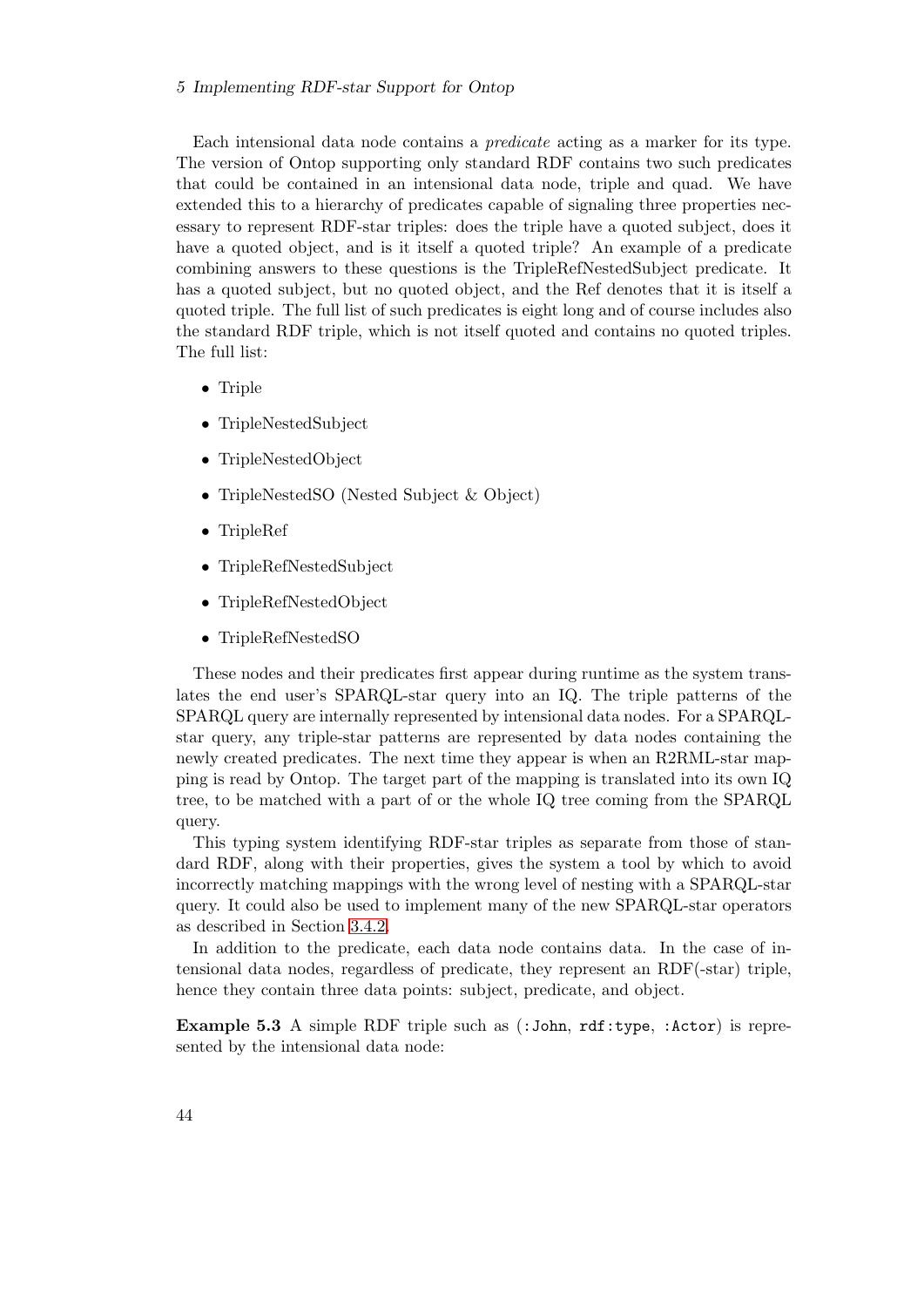

Here the node's predicate is denoted within parentheses (Triple), and the node's data shown by the subject, predicate, object triple below.  $\diamondsuit$ 

Example 5.4 More common in VKG systems is that an intensional data node represents the target part of a mapping. The R2RML-star mapping

```
(<<:{Person}, rdf:type, :Actor>>, :source "Table1") <-
 SELECT Person FROM Table1
```
is read in and represented by the IQ:



## <span id="page-52-0"></span>5.3 Rewriting SPARQL-star Queries in Ontop

We have extended Ontop's rewriting capabilities to apply not only to standard RDF triples, but to RDF-star triples as well. This was accomplished through allowing rewriting to be applied to the new data node types, those with predicates signifying RDF-star triples. We have elected to apply only simple rewriting, not complex rewriting, see Definitions [4.5](#page-41-4) and [4.7.](#page-42-1) This is due to the current indecision of the community on if complex rewriting should be supported. See Example [4.8](#page-42-2) for an illustration of the issues surrounding complex rewriting.

## <span id="page-52-1"></span>5.4 Unfolding SPARQL-star Queries in Ontop

In section [4.2.3](#page-42-0) we describe to what extent a VKG system must be expanded to support the unfolding of SPARQL-star queries. In Ontop the query unfolding process consists of two steps. First the SPARQL query must match with the relevant mapping, in a correct way such that the right mappings match with the right query.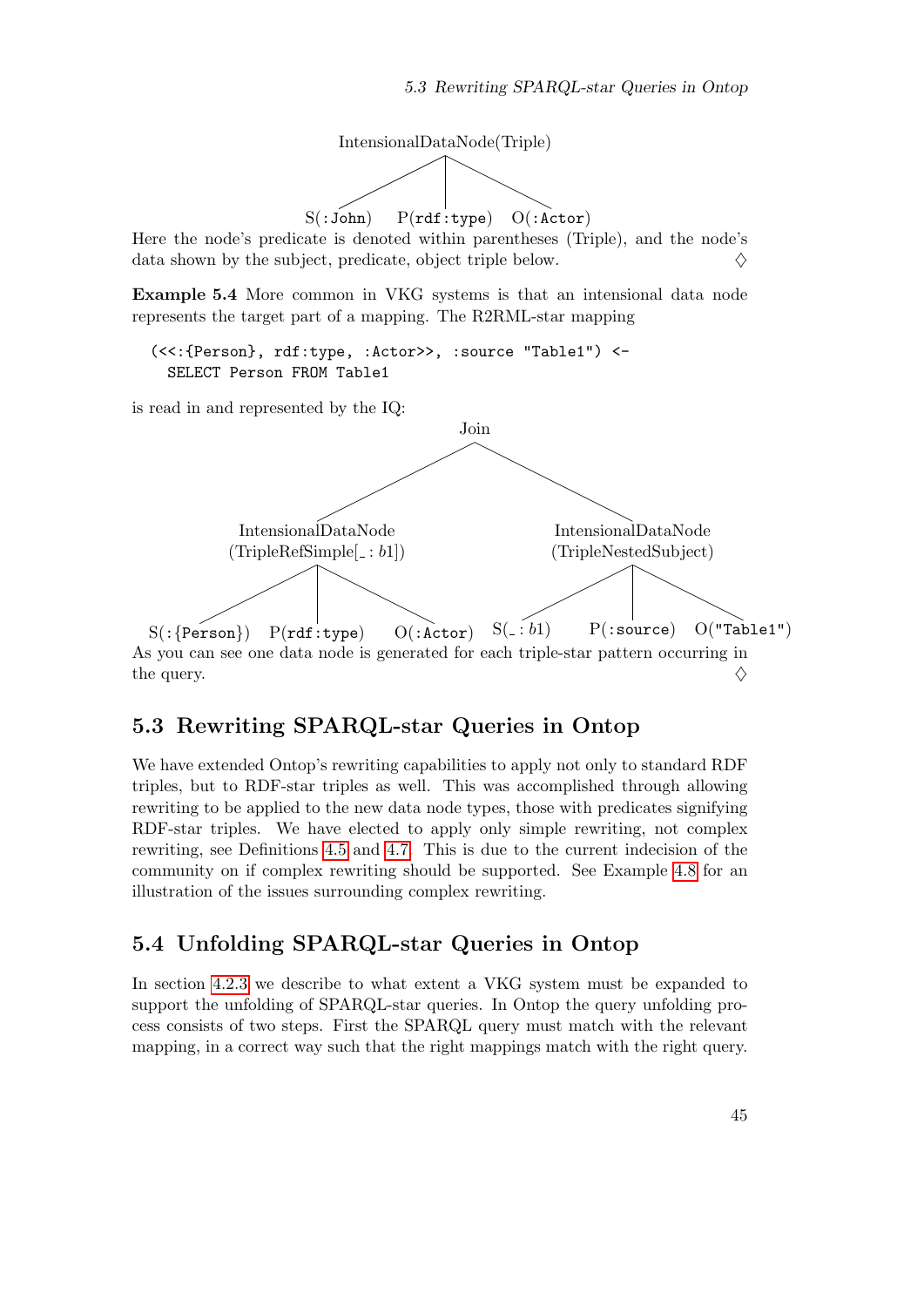#### 5 Implementing RDF-star Support for Ontop

This is done through a process known as pattern matching. In practice in Ontop it works by checking that the query's IQ representation, or a sub-tree of the IQ, matches with the IQ representing the target part of the mapping, and then replacing that sub tree by the mapping's IQ. We delve into further detail on this in Section [5.4.2.](#page-54-0) This will populate the IQ being processed with RDF terms.

The second step is the conversion of intensional data nodes into extensional ones. All RDF terms and functions are replaced with data to be retrieved from the relational data sources and database functions before these queries are sent off to their respective DBMS. This is done by replacing the parts of the IQ being processed that are identical to the mappings' target parts with the relevant mappings' source parts.

#### <span id="page-53-0"></span>5.4.1 Motivation for matching

Let us focus our discussion on the matching process and take the easiest example first: a standard SPARQL query, free of SPARQL-star grammar. Recall the typical s p o query, a SPARQL query whose WHERE clause is just  $\{s, p \}$  o}. Such a query will match with every triple of the queried dataset. As the query is free from RDF-star specific grammar it will be treated as any other standard SPARQL query during the first step of processing: parsing. The IQ arising will have one intensional data node: triple $(s, p, o)$ .

However, just because such a query is free from SPARQL-star grammar does not mean that it is not affected by our work. If the data queried contains quoted triples, in Ontop meaning the mapping is an R2RML-star mapping populating the virtual Knowledge Graph with quoted triples, then quoted triples should be bound to the answer variables. This means we must be able to match such standard SPARQL triples with R2RML-star mappings without changing the behaviour of the query when combined with standard R2RML mappings.

In the more complex case, the query posed is a SPARQL-star query having for example a quoted triple in the subject of a triple pattern. In this case the query should be matched with a suitable R2RML-star mapping and must not match with any standard R2RML mappings.

<span id="page-53-1"></span>Example 5.5 In this example we use similar queries as in Examples [4.4,](#page-41-3) [4.6,](#page-42-3) and [4.9](#page-43-1) from the previous chapter. Having a dataset consisting of the single triple << :John a :Actor >> :source "IMDB", we wish to run two SPARQL queries on this dataset. The SPARQL-star query:

```
SELECT ?person
WHERE {<< ?person a :Actor >> :source "IMDB".}
```
and the standard SPARQL query:

```
SELECT ?s
WHERE {?s ?p ?o.}
```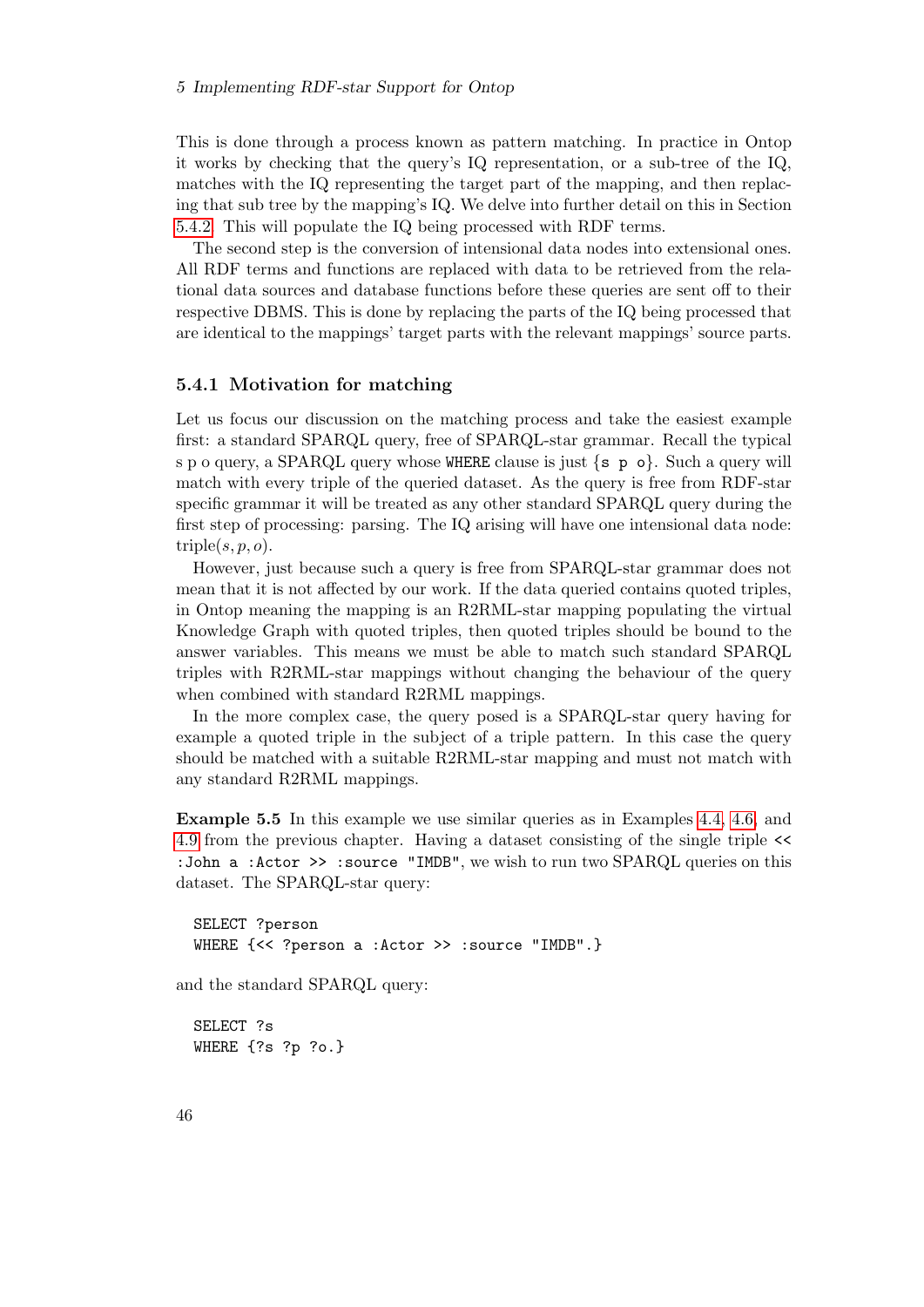They are read by Ontop and converted to the two IQs respectively:



#### <span id="page-54-0"></span>5.4.2 Translation from R2RML-star to IQ

To discuss pattern matching of SPARQL-star queries with R2RML-star mappings we must first describe how such mappings are parsed and read. In Section [4.1.1](#page-39-0) we detail how we extend R2RML and in this section we will elaborate on how Ontop deals with R2RML-mappings.

For each R2RML mapping Ontop generates a set of internal Ontop specific mapping objects, call them  $i$ -mappings, for internal mapping. All the i-mappings generated from one R2RML-mapping have the same source part corresponding to the source part of the R2RML-mapping. The source part of the i-mapping is an IQ consisting of an extensional data node, representing the R2RML mapping's SQL query. As this thesis does not touch on the source part we will not discuss it further.

A single R2RML mapping can contain multiple triple or quad templates and the purpose of Ontop's i-mapping is to divide the R2RML mapping into smaller pieces where each piece, each i-mapping, contains one triple template in its target part. This also make them easier to process.

In the initial stage of query parsing an R2RML-star mapping is parsed the same way as a standard R2RML mapping. An IQ consisting of one intensional data node is created to be the target part of each i-mapping, having the predicate of triple. Should the term type of a subject or object be the RDF-star term type, the system knows that the mapping writer is using a quoted triple in that position.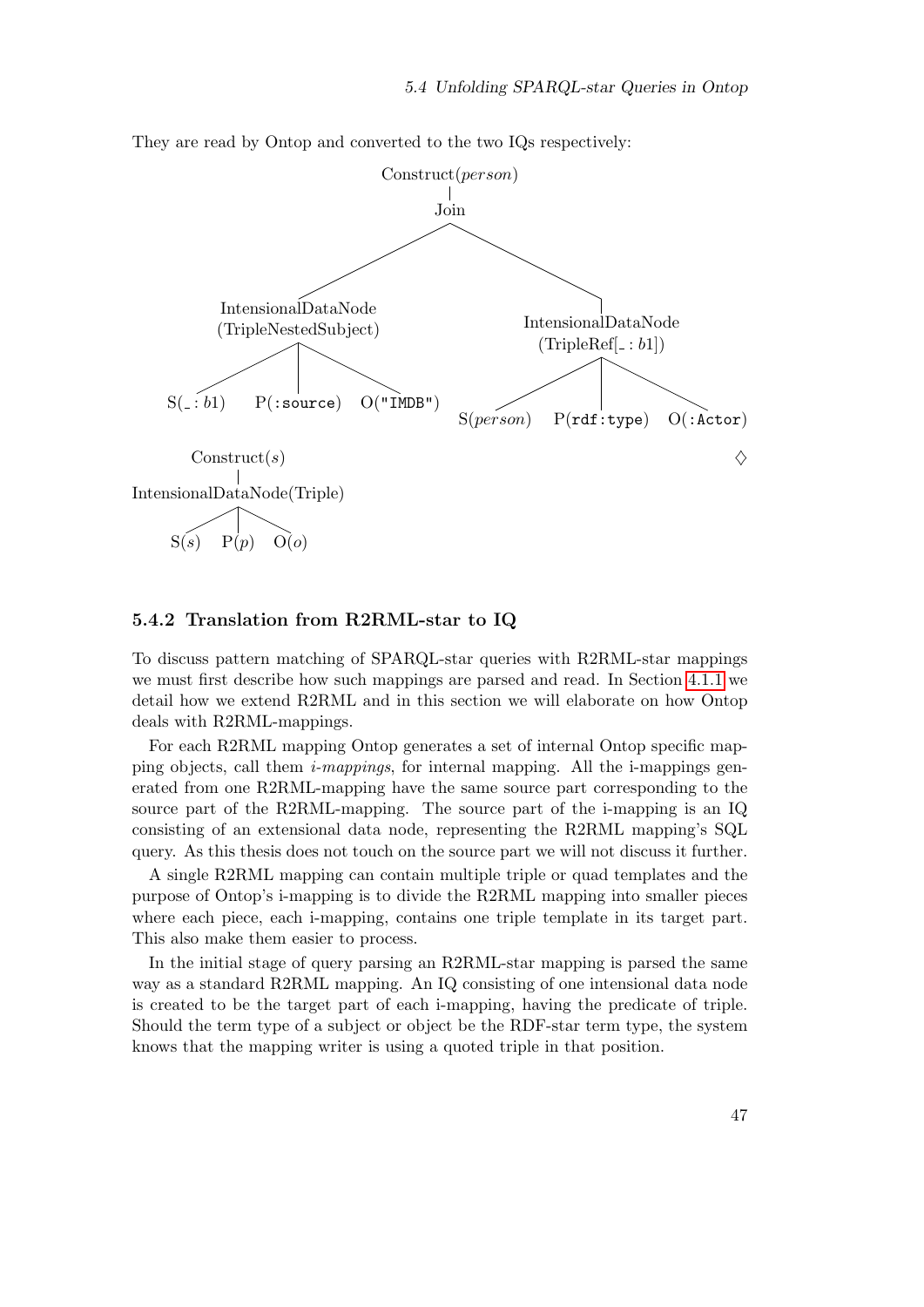#### 5 Implementing RDF-star Support for Ontop

The system will then read the specific RDF-star properties of subject, predicate, and object in order to populate the intensional data nodes with the quoted triple. This is done by essentially wrapping the three RDF-star terms just read in, to a specific object, a nested triple function, that fits in Ontop's typing system and can take the place of subject or object in the root triple. This process is recursive and multiple levels of nesting are possible as defined by the R2RML-star extension, see Section [4.1.1.](#page-39-0) This is compatible with recursively nested triples as specified by the RDF-star draft [\[15\]](#page-63-1).

At this point the i-mapping can already match with a standard SPARQL query as in the example below.

Example 5.6 Consider Mapping [2](#page-68-0) from the Appendix, we express its target part simplified here as: ([:{film}, rdf:type, :Film], :source, "IMDB"). When Ontop parses the mapping this is initially parsed just as any standard R2RML mapping, generating the IQ:



Due to the triple predicate in the intensional data node this matches to any SPARQL query that has a triple with query variables in the WHERE clause, e.g. asking for  $\{?s\ ?p\ ?o.\}$ . This would then introduce a quoted triple bound to the query variable ?s. This IQ would not match to a SPARQL-star query explicitly asking for quoted triples, e.g. a WHERE clause containing  $\{\langle\langle 3, 2\rangle\rangle\}$ , ?p2 ?o2.}, as this query would be parsed into an entirely different IQ and the process of pattern matching fails.  $\Diamond$ 

#### Extending the translation

In order to match R2RML-star mappings with SPARQL-star queries this translation process needs to be extended further. For each i-mapping containing an intensional data node that has a quoted triple in the subject or object position, a new i-mapping with the same source part and a new target part is created. This creation of a new target IQ follows the following algorithm: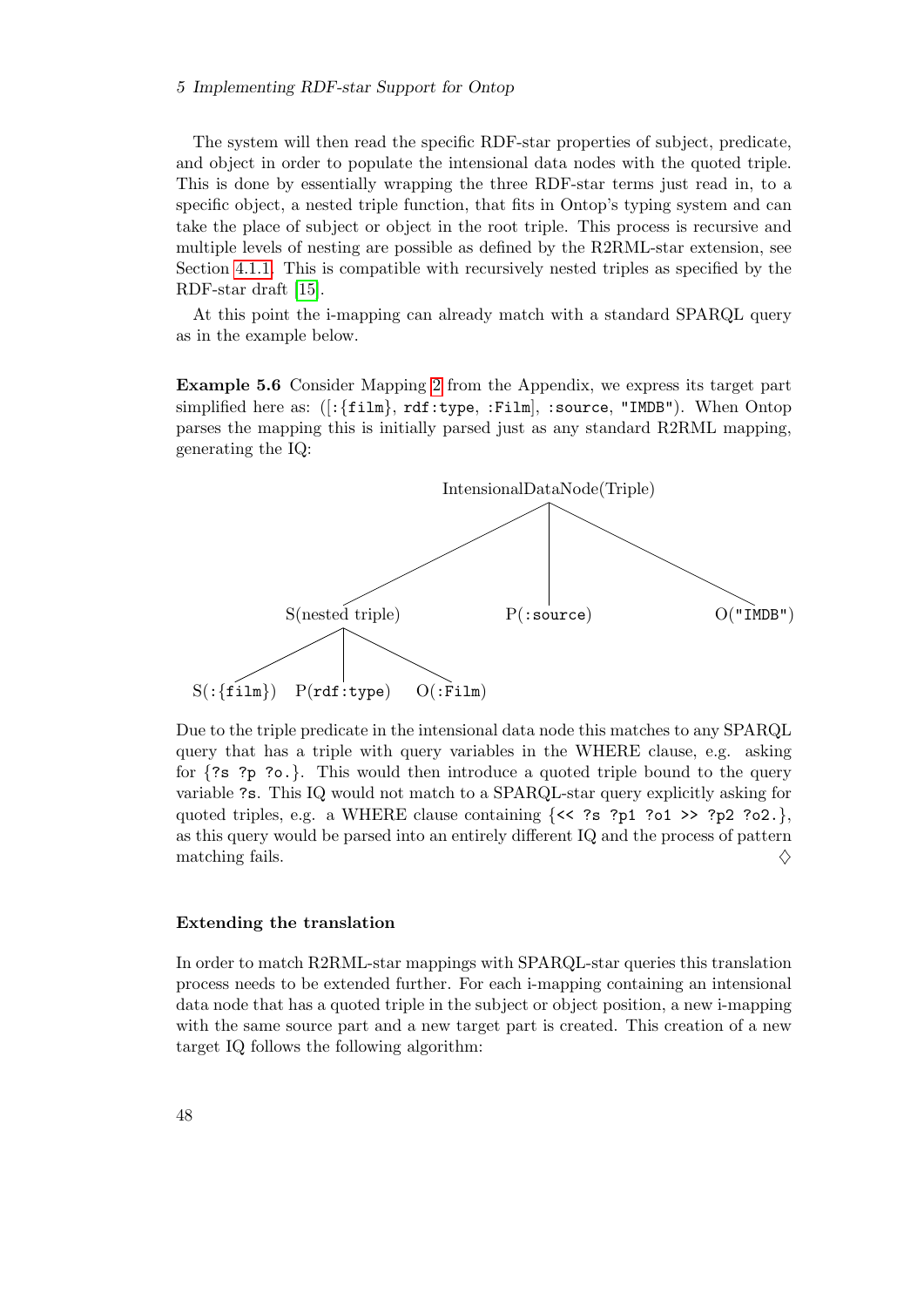- 1. Check if an intensional data node in the IQ representing the i-mapping's target part has a nested triple function in the subject position, if yes proceed to Step 2, otherwise to Step 5.
- 2. Use the subject, predicate, and object of the nested triple function to create a new intensional data node with the simple tripleRef predicate, give it a unique IRI as reference.
- 3. Replace the nested triple function with the unique IRI created in the previous step. Change the original node's predicate to add the property of having a nested subject.
- 4. Replace the original intensional node's position in the IQ with a new tree consisting of a JOIN as parent, and the two newly created nodes below.
- 5. If no nested triple function was found in Step 1, look for a nested triple function in the object position. Proceed in a similar manner as Steps 2-4 did but now considering the object as nested.

Note that this algorithm is applied to each i-mapping and can thus be considered recursive as it is applied even to i-mappings already generated by the algorithm. This means that it also handles RDF-star triples that contain quoted triples in both the subject and object positions.

Example 5.7 Consider the i-mapping target represented by the following IQ:



Such an IQ will already match with IQs generated by standard SPARQL queries asking for triples. It will however not match with any SPARQL-star queries specifically asking for nested triples. When the algorithm described above is applied to this IQ the result is a new IQ: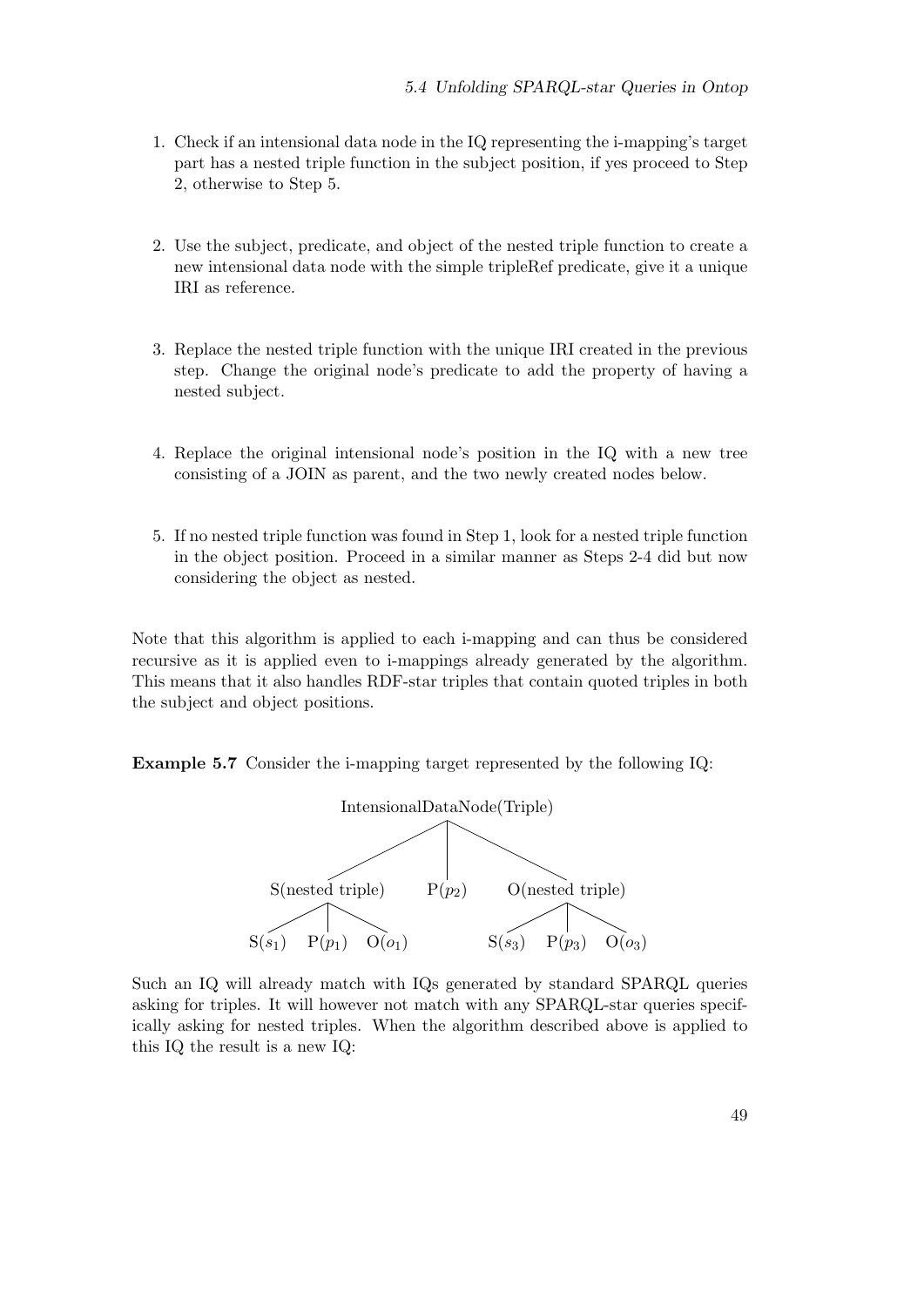

At this point the IQ will match sub trees of IQs representing SPARQL-star queries containing a nested triple in the subject position in the where clause. A further pass of the algorithm produces the following IQ:



One can imagine that for a deeply nested structure a lot of join nodes are produced. Luckily the IQ's join query node is n-ary and can have more than two children. At a later stage of query optimization such structures are simplified and every data node is lifted up to sit under one parent join node.  $\Diamond$ 

#### <span id="page-57-0"></span>5.4.3 Conversion from intensional to extensional data node

After the query's IQ has been matched with the IQ's of each relevant mapping, the unfolding process must continue in order to execute SQL queries over the data sources. All RDF terms, functions, and operators must be converted to database terms and functions or otherwise lifted up to the top of the query so that the DBMS does not get passed any RDF terms.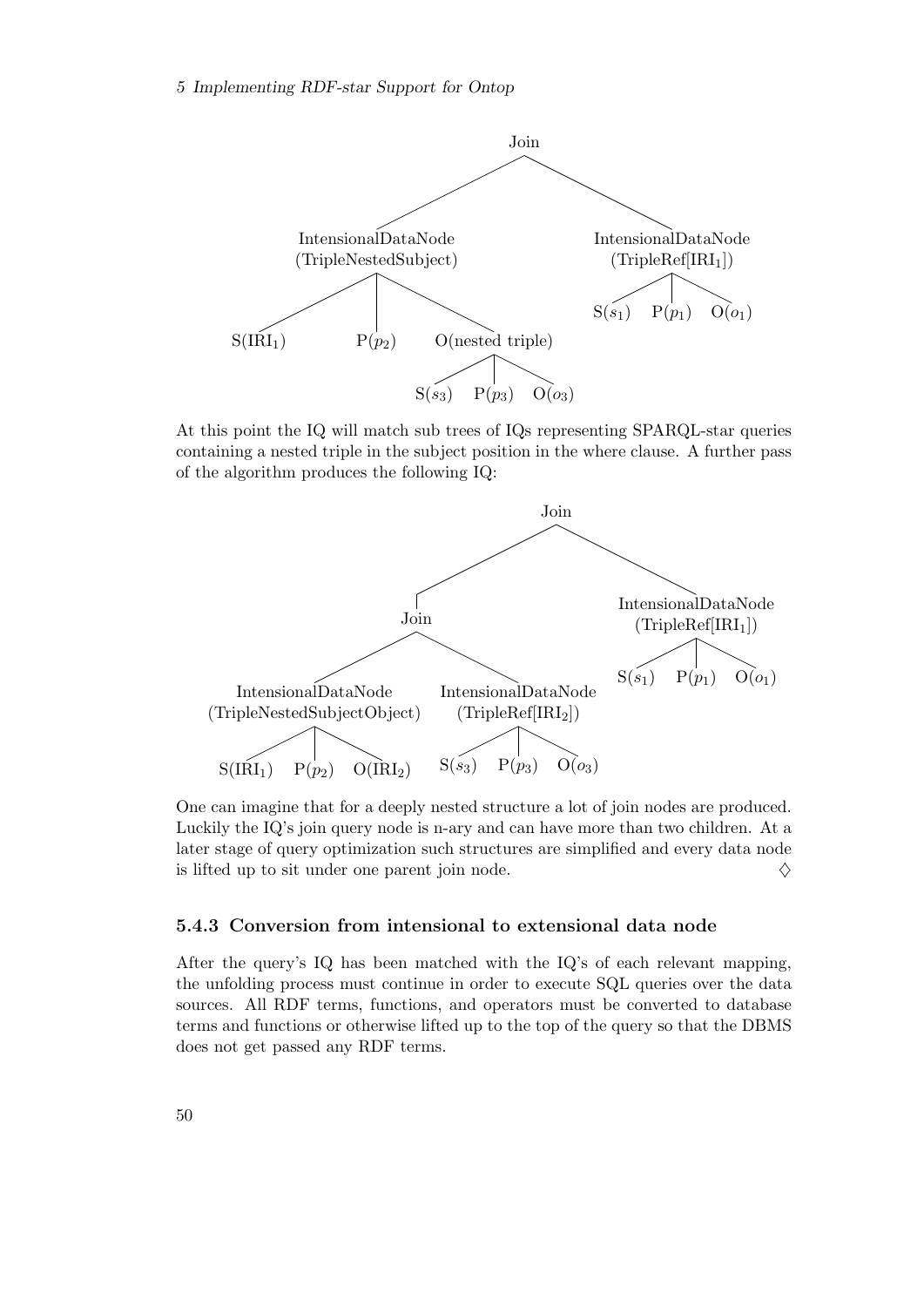Ontop already supports this process but through our work we have introduced a new term, namely the quoted triple, this is internally represented through a nested triple function. At this time we have been unable to implement support for translating this function in Ontop. This means that only a limited amount of query and mapping combinations are supported at this time, namely those queries and mappings that match without introducing the nested triple function to the query's IQ.

Example 5.8 Consider a VKG instance with only one mapping having the target part: ([:{actor}, rdf:type, :Actor], :source, "IMDB"). Wishing to run the two queries from Example [5.5,](#page-53-1) they will both match with the mapping according to the process we have outlined above. halfway through the unfolding process we end up with the following two IQs:

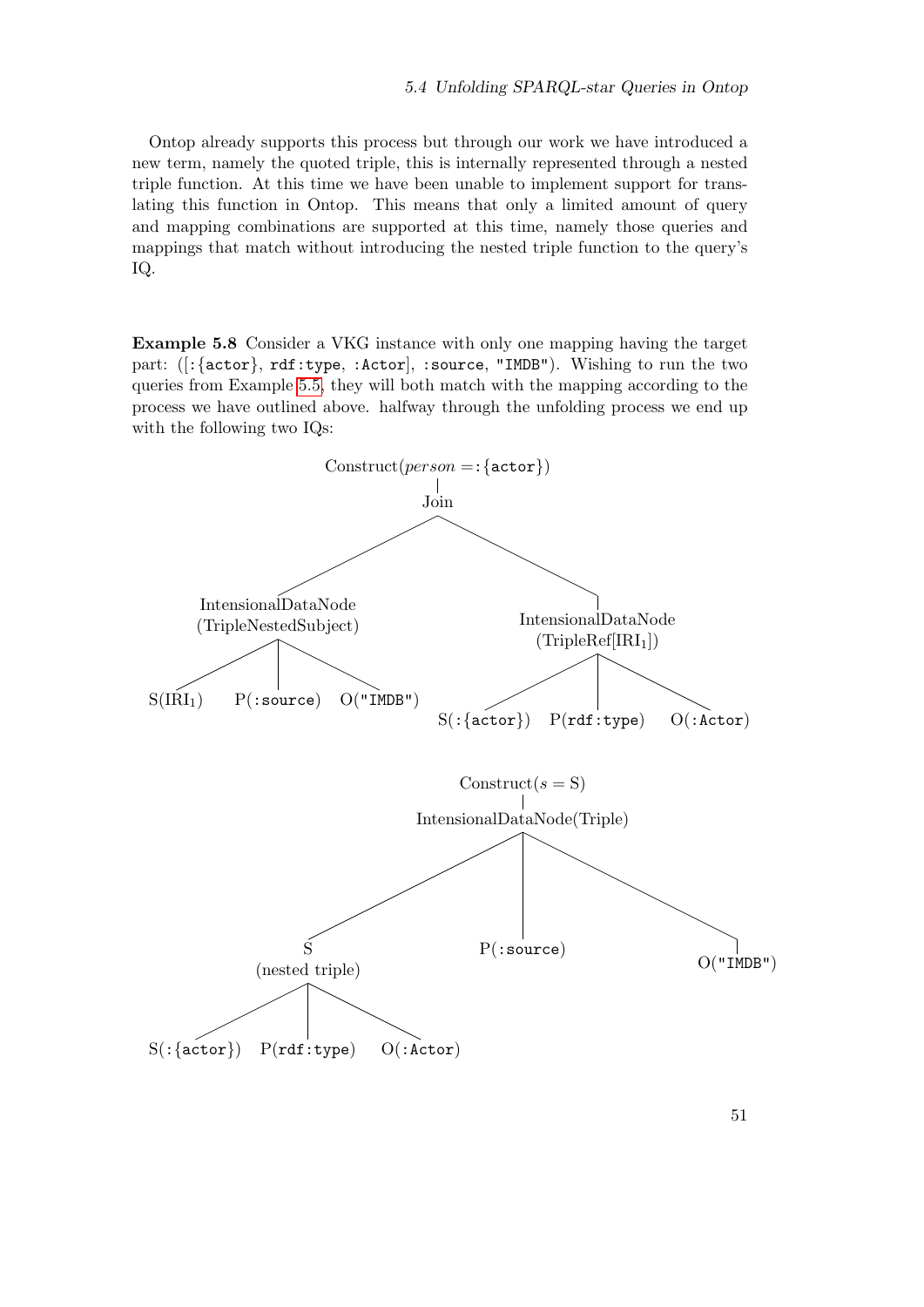Of these queries the first one will pass through the second stage of unfolding, execute correctly over the data sources, and return the expected answers. The second query will fail due to the current inability of Ontop to translate the nested triple function. $\diamond$ 

## <span id="page-59-0"></span>5.5 Supporting SPARQL-star Answers in Ontop

In Section [4.2.4](#page-43-0) we described how VKG systems should support additional query answers under SPARQL-star. Our answer to this question ties to Section [5.4](#page-52-1) on how Ontop unfolds SPARQL-star queries and translates R2RML-star mappings. In order to support binding quoted triples to SPARQL answer variables there must be support for the nested triple function at the latter stage of unfolding. As we have not yet reached that milestone, Ontop at the moment only supports returning standard answers to SPARQL ASK and SELECT queries, with standard RDF terms bound to the answer variables.

Similarly there has been no work done to implement SPARQL-star specific answers to the other types of query, ASK, DESCRIBE, or CONSTRUCT, and they have limited functionality. DESCRIBE and CONSTRUCT can not create RDF-star graphs under Ontop and ASK only functions under a VKG environment that does not give rise to the nested triple function as described in the previous section.

## <span id="page-59-1"></span>5.6 Supporting SPARQL-star Functions and Operators

Section [4.2.5](#page-44-0) describes how standard SPARQL functions and operators must be extended under SPARQL-star, and newly defined operators and functions. Due to time constraints we have not been able to implement this functionality in Ontop during the work of this thesis, although we have laid some groundwork.

The extensions necessary fall in two categories. Redefining the standard SPARQL functions is one of them, and for those the domain must be extended to RDF-star terms and their behaviour should be defined for such terms. For example, the BOUND function should return true if a query variable is bound to an RDF-star term such as a quoted triple [\[15\]](#page-63-1).

The second category contains new functions such as isTRIPLE which takes in one RDF-star term and returns a boolean indicating if the term is a triple or not [\[15\]](#page-63-1). For these functions the groundwork has been laid in the typing system outlined in Sections [5.2.1](#page-50-0) and [5.4.2.](#page-54-0) In the specific example one can check if the term as it is represented in the IQ is either the nested triple function or holds a reference to an intensional data node with a type of tripleRef predicate.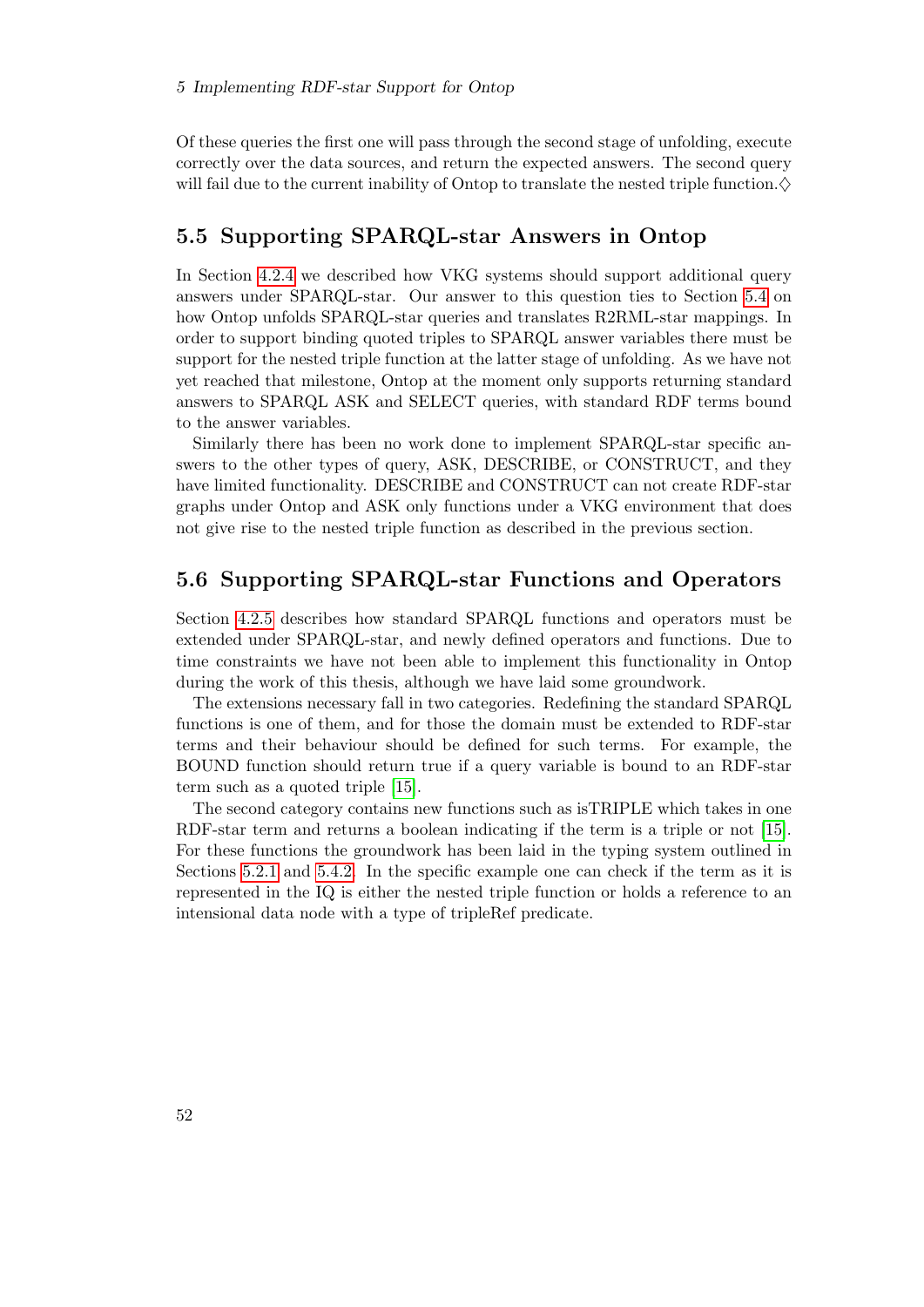## <span id="page-60-0"></span>6 Conclusion

This chapter forms the final part of the thesis. In it we summarise the results of our main chapters, and end by discussing further work.

## <span id="page-60-1"></span>6.1 Results

The work of this thesis consists of three main parts. First a description of RDF-star which adds value to a recent field of research with few publications taking place in Chapter [3.](#page-30-0) Second an investigation into how to extend VKG systems with RDFstar support, this takes place in Chapter [4.](#page-38-0) The third part concerns extending the specific VKG system Ontop with RDF-star support and is detailed in Chapter [5.](#page-48-0)

#### <span id="page-60-2"></span>6.1.1 Theoretical investigation

In order to extend the virtual knowledge graph to an RDF-star graph we have chosen to extend the mapping, specifically the mapping language R2RML. As the mapping form the basis of creating the virtual graph it seems the natural candidate component. To this end we propose an extension to the standard mapping language R2RML called R2RML-star which allows for the generation of RDF-star triples from database sourced facts.

We detail the impact this has on the query processing of the VKG system including the rewriting and unfolding processes. We further describe other ways in which the system should be extended to fully support RDF- and SPARQL-star, such as new SPARQL-star functions and operators, and extending the query answers.

#### <span id="page-60-3"></span>6.1.2 Extending Ontop

The results presented here are explained in more detail in the various sections of Chapter [5.](#page-48-0) What has been implemented and is functioning is support for parsing SPARQL-star queries, parsing R2RML-star mappings, and matching the SPARQLstar queries and R2RML-star mappings in a correct way. Unfolding of the query is then supported provided that the queries and mappings map in an exact way and no quoted triples are bound to variables.

Query rewriting of the simple kind from Definition [4.5](#page-41-4) is supported. Complex rewriting as in Definition [4.7](#page-42-1) remains unsupported as it is unclear if this should be implemented.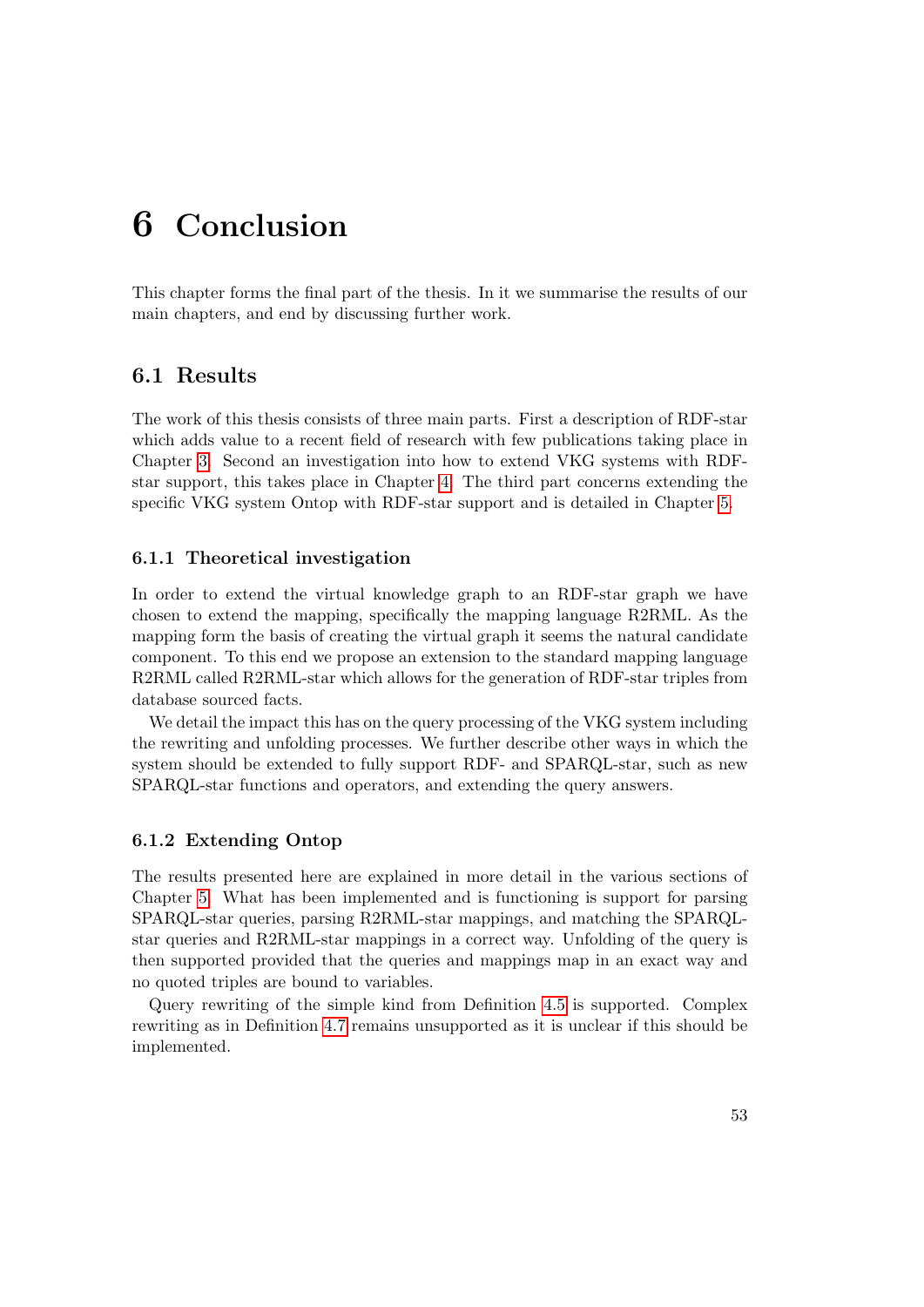The work done for the implemented functionality includes extending Ontop's internal typing system with RDF-star terms and writing test cases, which lays the foundation for further implementing the missing functionality.

## <span id="page-61-0"></span>6.2 Further Work

We split this section into two parts corresponding to the two main parts of this thesis. The theoretical investigation into applying RDF-star to VKG systems, and the implementation of these ideas to the VKG system Ontop.

#### <span id="page-61-1"></span>6.2.1 Further theoretical work

In this thesis we have not exhausted all the possibilities of applying RDF-star to VKG systems. While we have extended the standard mapping language R2RML in order to add RDF-star support to the mapping of the VKG system, there is another major component left untouched. The ontology could plausibly be extended with support for RDF-star, a work that is left out of this thesis. A theoretical investigation should be made into the applications of RDF-star to the VKG ontology, including if one should extend the standard ontology languages such as RDFS or OWL2QL using RDF-star.

We have not described how to apply query rewriting in the case of complex RDFstar rewriting, as this case is still an open discussion, see Section [4.2.2.](#page-41-2)

Further, our thesis deals with the extension of VKG system's contextual data capabilities with the help of RDF-star. This necessarily excludes any VKG system not using the RDF language for their knowledge graph. As RDF is a widely used W<sub>3</sub>C standard we still maintain that this limitation of scope was a correct choice, but we welcome further research into enhancing the contextual data capabilities of VKG systems using other data models.

#### <span id="page-61-2"></span>6.2.2 Further implementation work

Not all of our conclusions of Chapter [4](#page-38-0) have been implemented in Ontop. The implementation issue of unfolding mappings that introduce a variable binding to a quoted triple remains unsolved. Also remaining to implement is support for the new SPARQL-star functions, operators, and answer formats. For these additional SPARQL-star features the groundwork has been laid in the new typing system we have developed. All further theoretical investigations suggested in Section [6.2.1](#page-61-1) above could also eventually be implemented in Ontop.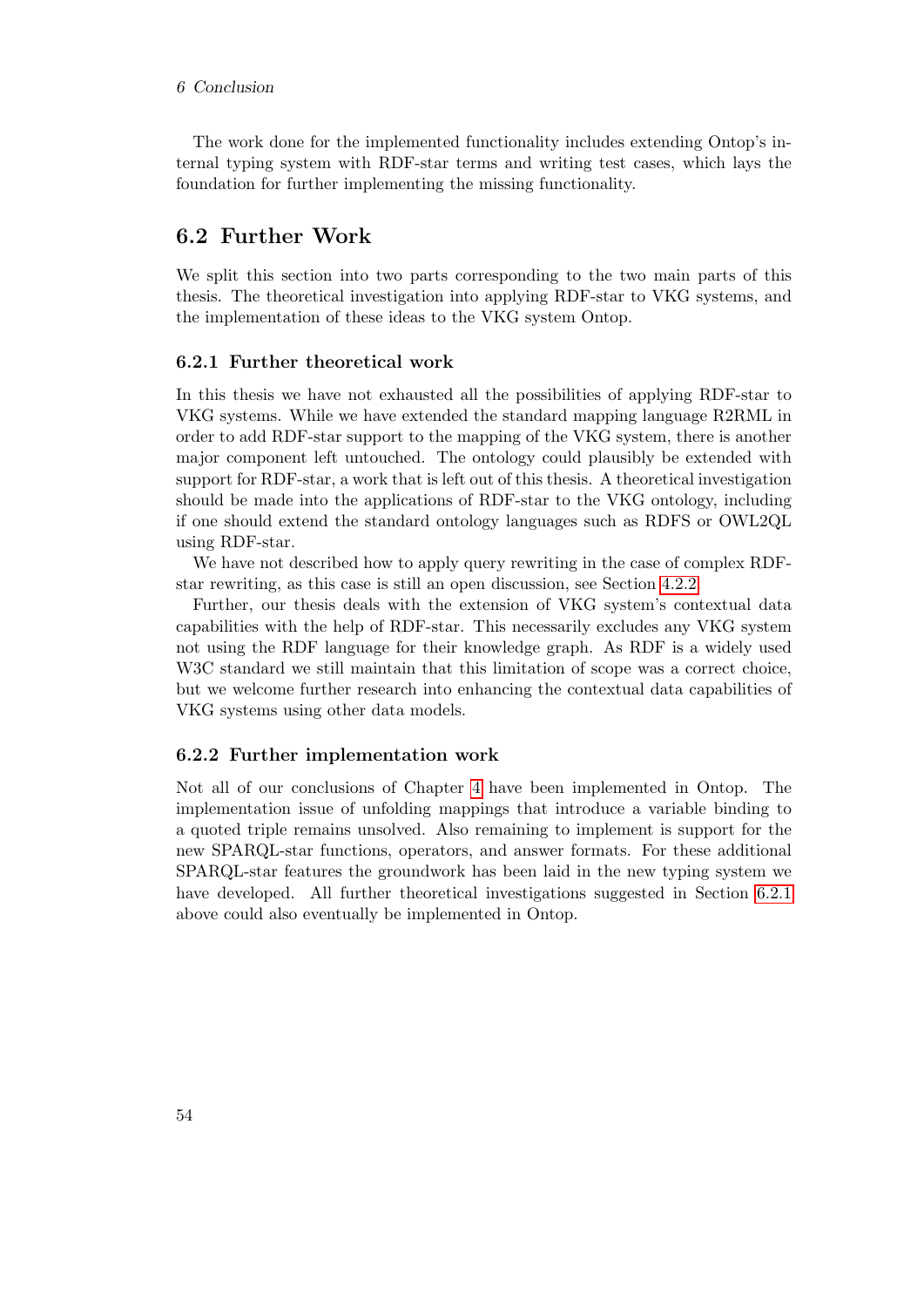## <span id="page-62-0"></span>Reference List

- <span id="page-62-1"></span>[1] Diego Calvanese et al. "Ontop: Answering SPARQL Queries over Relational Databases". In: Semantic Web J. 8.3 (2017), pp. 471–487. DOI: [10.3233/SW-](https://doi.org/10.3233/SW-160217)[160217](https://doi.org/10.3233/SW-160217).
- <span id="page-62-2"></span>[2] Guohui Xiao et al. "Virtual Knowledge Graphs: An Overview of Systems and Use Cases". In: *Data Intelligence* 1.3 (2019), pp. 201–223. DOI: 10.1162/dint [a\\_00011](https://doi.org/10.1162/dint_a_00011).
- <span id="page-62-10"></span>[3] Guohui Xiao et al. "The Virtual Knowledge Graph System Ontop". In: Proc. of the 19th Int. Semantic Web Conf. (ISWC 2020). Vol. 12507. Lecture Notes in Computer Science. Springer, 2020, pp. 259–277. DOI: [10.1007/978-3-030-](https://doi.org/10.1007/978-3-030-62466-8_17) [62466-8\\_17](https://doi.org/10.1007/978-3-030-62466-8_17).
- <span id="page-62-3"></span>[4] David Wood, Markus Lanthaler, and Richard Cyganiak. RDF 1.1 Concepts and Abstract Syntax. W3C Recommendation. W3C, Feb. 2014. URL: [https:](https://www.w3.org/TR/2014/REC-rdf11-concepts-20140225/) [//www.w3.org/TR/2014/REC-rdf11-concepts-20140225/](https://www.w3.org/TR/2014/REC-rdf11-concepts-20140225/).
- <span id="page-62-4"></span>[5] SPARQL 1.1 Overview. W3C Recommendation. W3C, Mar. 2013. URL: [https:](https://www.w3.org/TR/2013/REC-sparql11-overview-20130321/) [//www.w3.org/TR/2013/REC-sparql11-overview-20130321/](https://www.w3.org/TR/2013/REC-sparql11-overview-20130321/).
- <span id="page-62-5"></span>[6] Andy Seaborne and Steven Harris. SPARQL 1.1 Query Language. W3C Recommendation. W3C, Mar. 2013. url: [https://www.w3.org/TR/2013/REC](https://www.w3.org/TR/2013/REC-sparql11-query-20130321/)[sparql11-query-20130321/](https://www.w3.org/TR/2013/REC-sparql11-query-20130321/).
- <span id="page-62-6"></span>[7] Dave Beckett and Jeen Broekstra. SPARQL Query Results XML Format (Second Edition). W3C Recommendation. W3C, Mar. 2013. url: [https://www.](https://www.w3.org/TR/2013/REC-rdf-sparql-XMLres-20130321/) [w3.org/TR/2013/REC-rdf-sparql-XMLres-20130321/](https://www.w3.org/TR/2013/REC-rdf-sparql-XMLres-20130321/).
- <span id="page-62-7"></span>[8] Andy Seaborne. SPARQL 1.1 Query Results JSON Format. W3C Recommendation. W3C, Mar. 2013. URL: [https://www.w3.org/TR/2013/REC](https://www.w3.org/TR/2013/REC-sparql11-results-json-20130321/)[sparql11-results-json-20130321/](https://www.w3.org/TR/2013/REC-sparql11-results-json-20130321/).
- <span id="page-62-11"></span>[9] Richard Cyganiak, Seema Sundara, and Souripriya Das. R2RML: RDB to RDF Mapping Language. W3C Recommendation. W3C, Sept. 2012. URL: [https](https://www.w3.org/TR/2012/REC-r2rml-20120927/): [//www.w3.org/TR/2012/REC-r2rml-20120927/](https://www.w3.org/TR/2012/REC-r2rml-20120927/).
- <span id="page-62-8"></span>[10] Andy Seaborne. SPARQL 1.1 Query Results CSV and TSV Formats. W3C Recommendation. W3C, Mar. 2013. url: [https://www.w3.org/TR/2013/](https://www.w3.org/TR/2013/REC-sparql11-results-csv-tsv-20130321/) [REC-sparql11-results-csv-tsv-20130321/](https://www.w3.org/TR/2013/REC-sparql11-results-csv-tsv-20130321/).
- <span id="page-62-9"></span>[11] Dan Brickley and Ramanathan Guha. RDF Schema 1.1. W3C Recommendation. W3C, Feb. 2014. URL: https://www.w3.org/TR/2014/REC-rdf[schema-20140225/](https://www.w3.org/TR/2014/REC-rdf-schema-20140225/).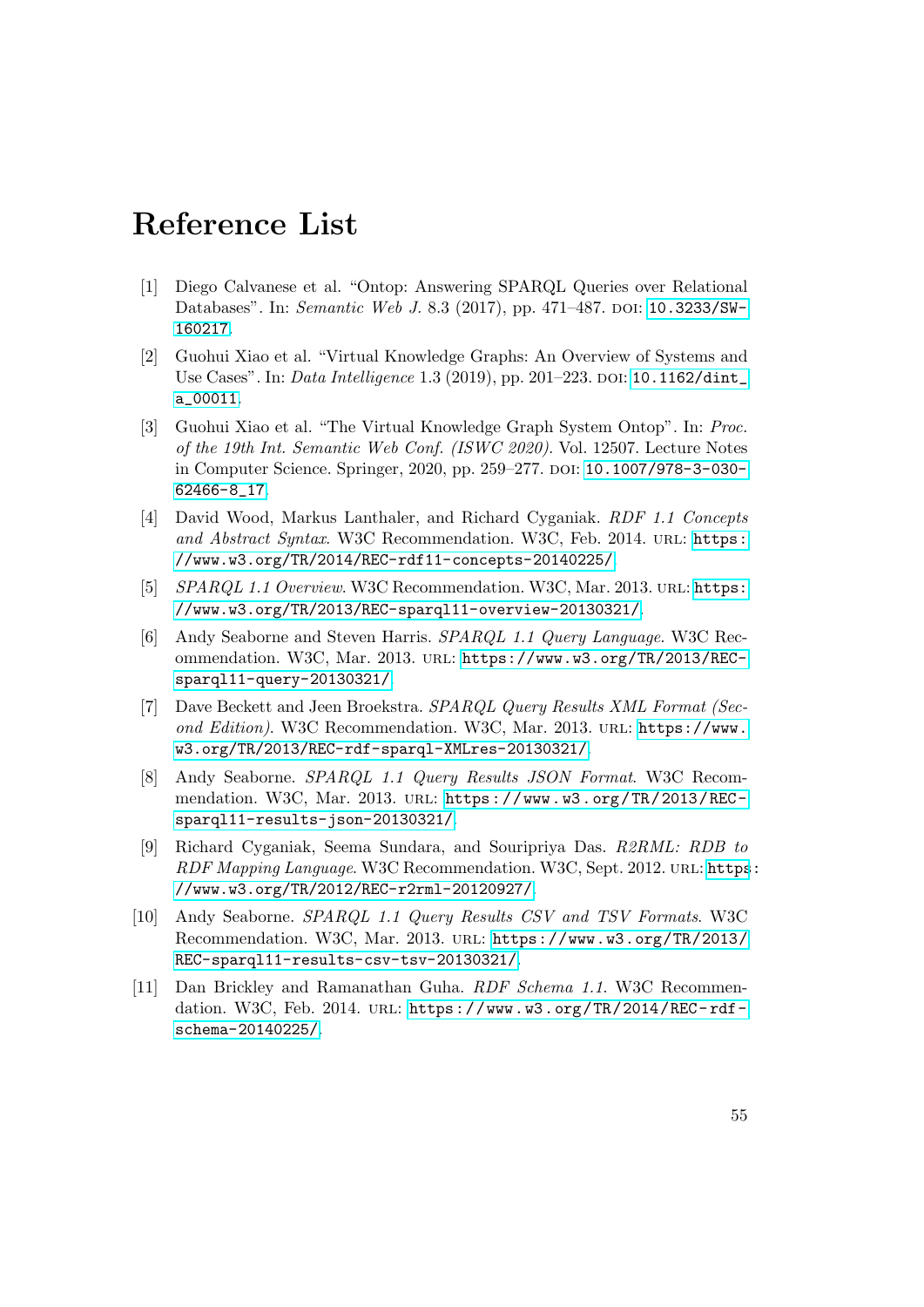- <span id="page-63-10"></span>[12] Chimezie Ogbuji and Birte Glimm. SPARQL 1.1 Entailment Regimes. W3C Recommendation. https://www.w3.org/TR/2013/REC-sparql11-entailment-20130321/. W3C, Mar. 2013.
- <span id="page-63-9"></span>[13] OWL 2 Web Ontology Language Document Overview (Second Edition). W3C Recommendation. W3C, Dec. 2012. url: [https://www.w3.org/TR/2012/](https://www.w3.org/TR/2012/REC-owl2-overview-20121211/) [REC-owl2-overview-20121211/](https://www.w3.org/TR/2012/REC-owl2-overview-20121211/).
- <span id="page-63-2"></span>[14] Eric Prud'hommeaux and Gavin Carothers. RDF 1.1 Turtle. W3C Recommendation. W3C, Feb. 2014. URL: https://www.w3.org/TR/2014/REC[turtle-20140225/](https://www.w3.org/TR/2014/REC-turtle-20140225/).
- <span id="page-63-1"></span>[15] Olaf Hartig et al. RDF-star and SPARQL-star. W3C Draft Community Group Report. W3C Community, July 2021. url: [https://w3c.github.io/rdf](https://w3c.github.io/rdf-star/cg-spec/2021-07-01.html)[star/cg-spec/2021-07-01.html](https://w3c.github.io/rdf-star/cg-spec/2021-07-01.html).
- <span id="page-63-11"></span>[16] Anastasia Dimou and Miel Van Der Sande. RDF Mapping Language (RML). Unofficial W3C Draft. Oct. 2020. url: <https://rml.io/specs/rml/>.
- <span id="page-63-4"></span>[17] Lisa Ehrlinger and Wolfram Wöß. "Towards a Definition of Knowledge Graphs". In: Sept. 2016.
- <span id="page-63-3"></span>[18] Michael Färber et al. "Linked data quality of DBpedia, Freebase, OpenCyc, Wikidata, and YAGO". In: Semantic Web 9 (Mar. 2017), pp. 1–53. DOI: [10.](https://doi.org/10.3233/SW-170275) [3233/SW-170275](https://doi.org/10.3233/SW-170275).
- <span id="page-63-0"></span>[19] AnHai Doan, Alon Halevy, and Zachary Ives. Principles of Data Integration. 1st. San Francisco, CA, USA: Morgan Kaufmann Publishers Inc., 2012. isbn: 0124160441.
- <span id="page-63-7"></span>[20] The Description Logic Handbook: Theory, Implementation and Applications. 2nd ed. Cambridge University Press, 2007. poi: 10.1017/CB09780511711787.
- <span id="page-63-6"></span>[21] Serge Abiteboul, Richard Hull, and Victor Vianu. Foundations of Databases: The Logical Level. 1st. USA: Addison-Wesley Longman Publishing Co., Inc., 1995. isbn: 0201537710.
- <span id="page-63-8"></span>[22] Ontop. Ontop - Main Features. 2021. url: [https://ontop-vkg.org/guide/](https://ontop-vkg.org/guide/#main-features) [#main-features](https://ontop-vkg.org/guide/#main-features) (visited on 05/21/2021).
- <span id="page-63-13"></span>[23] Ontop. Formal characterization of IQs. 2020. url: [https://ontop-vkg.org/](https://ontop-vkg.org/research/iq-formal.html) [research/iq-formal.html](https://ontop-vkg.org/research/iq-formal.html) (visited on 10/03/2021).
- <span id="page-63-14"></span>[24] Ontop. Intermediate Query. 2020. url: [https : / / ontop - vkg . org / dev /](https://ontop-vkg.org/dev/internals/iq.html) [internals/iq.html](https://ontop-vkg.org/dev/internals/iq.html) (visited on 10/03/2021).
- <span id="page-63-12"></span>[25] RDF4J Team. RDF4J Documentation. 2021. url: [https : / / rdf4j . org /](https://rdf4j.org/documentation/) [documentation/](https://rdf4j.org/documentation/) (visited on 08/09/2021).
- <span id="page-63-5"></span>[26] Jorge Pérez, Marcelo Arenas, and Claudio Gutierrez. "Semantics and Complexity of SPARQL". In: ACM Trans. Database Syst. 34.3 (Sept. 2009). issn: 0362-5915. doi: [10.1145/1567274.1567278](https://doi.org/10.1145/1567274.1567278). URL: [https://doi.org/10.](https://doi.org/10.1145/1567274.1567278) [1145/1567274.1567278](https://doi.org/10.1145/1567274.1567278).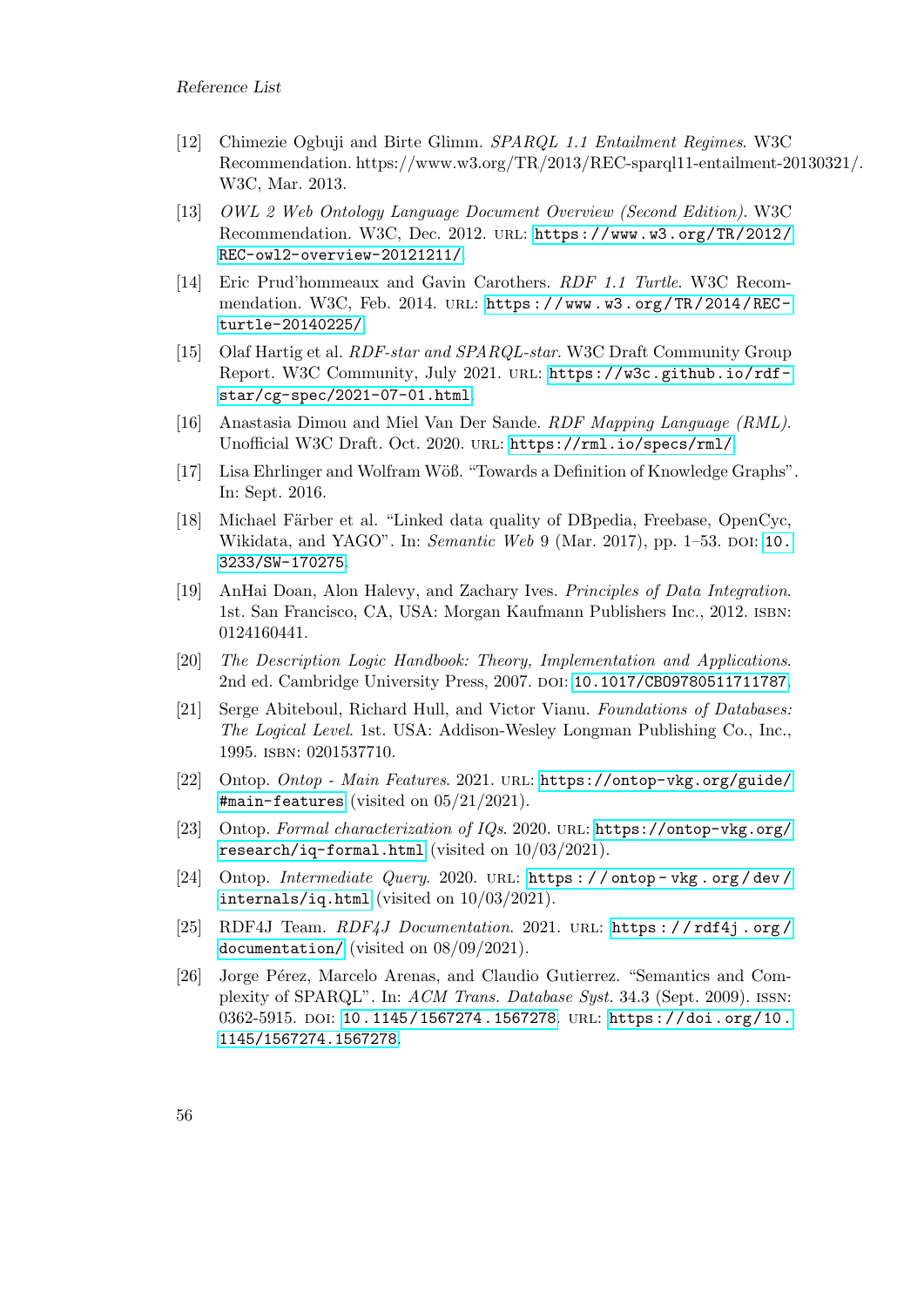- <span id="page-64-0"></span>[27] Olaf Hartig. "Foundations of RDF\* and SPARQL\* (An Alternative Approach to Statement-Level Metadata in RDF)". In: AMW. 2017. URL: [http://ceur](http://ceur-ws.org/Vol-1912/paper12.pdf)[ws.org/Vol-1912/paper12.pdf](http://ceur-ws.org/Vol-1912/paper12.pdf) (visited on 07/07/2021).
- <span id="page-64-2"></span>[28] Thomas Delva et al. "RML-star: A Declarative Mapping Language for RDFstar Generation". In: Aug. 2021.
- <span id="page-64-1"></span>[29] Guohui Xiao et al. "Ontology-Based Data Access: A Survey". In: Proceedings of the Twenty-Seventh International Joint Conference on Artificial Intelligence, IJCAI-18. International Joint Conferences on Artificial Intelligence Organization, July 2018, pp. 5511-5519. DOI: [10.24963/ijcai.2018/777](https://doi.org/10.24963/ijcai.2018/777). url: <https://doi.org/10.24963/ijcai.2018/777>.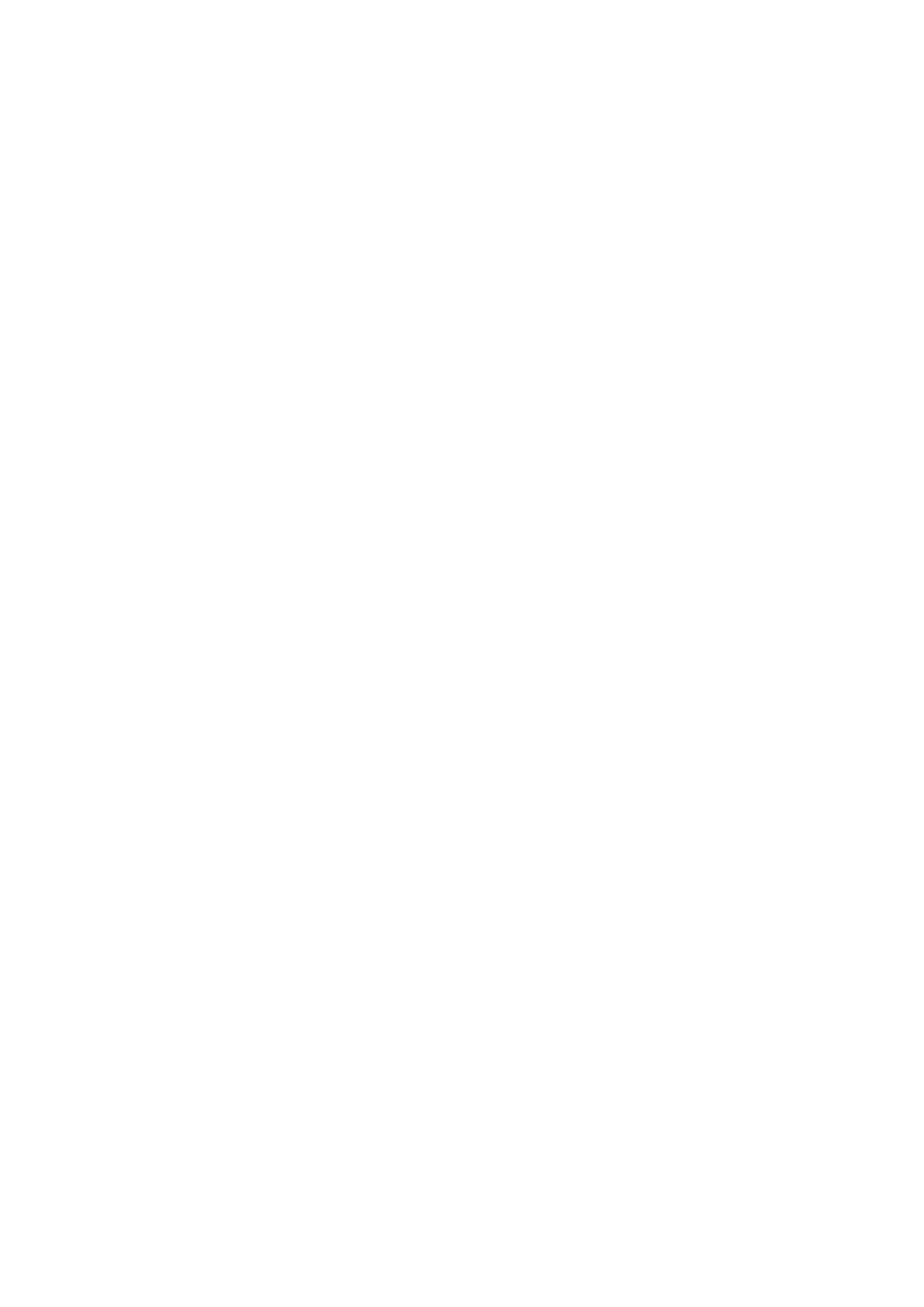## <span id="page-66-0"></span>Reading List

- [30] Daniel Hernández, Aidan Hogan, and Markus Krötzsch. "Reifying RDF: What Works Well With Wikidata?" In: Proceedings of the 11th International Workshop on Scalable Semantic Web Knowledge Base Systems. Ed. by Thorsten Liebig and Achille Fokoue. Vol. 1457. CEUR Workshop Proceedings. CEUR-WS.org, 2015, pp. 32–47.
- [31] Claudio Gutierrez et al. "Foundations of Semantic Web databases". In: Journal of Computer and System Sciences 77.3 (2011). Database Theory, pp. 520– 541. ISSN: 0022-0000. DOI: https://doi.org/10.1016/j.jcss.2010. [04.009](https://doi.org/https://doi.org/10.1016/j.jcss.2010.04.009). url: [https://www.sciencedirect.com/science/article/pii/](https://www.sciencedirect.com/science/article/pii/S0022000010000516) [S0022000010000516](https://www.sciencedirect.com/science/article/pii/S0022000010000516).
- [32] Graham Klyne and Jeremy Carroll. "Resource Description Framework (RDF): Concepts and Abstract Syntax". In: World Wide Web Consortium 10 (Jan. 2006).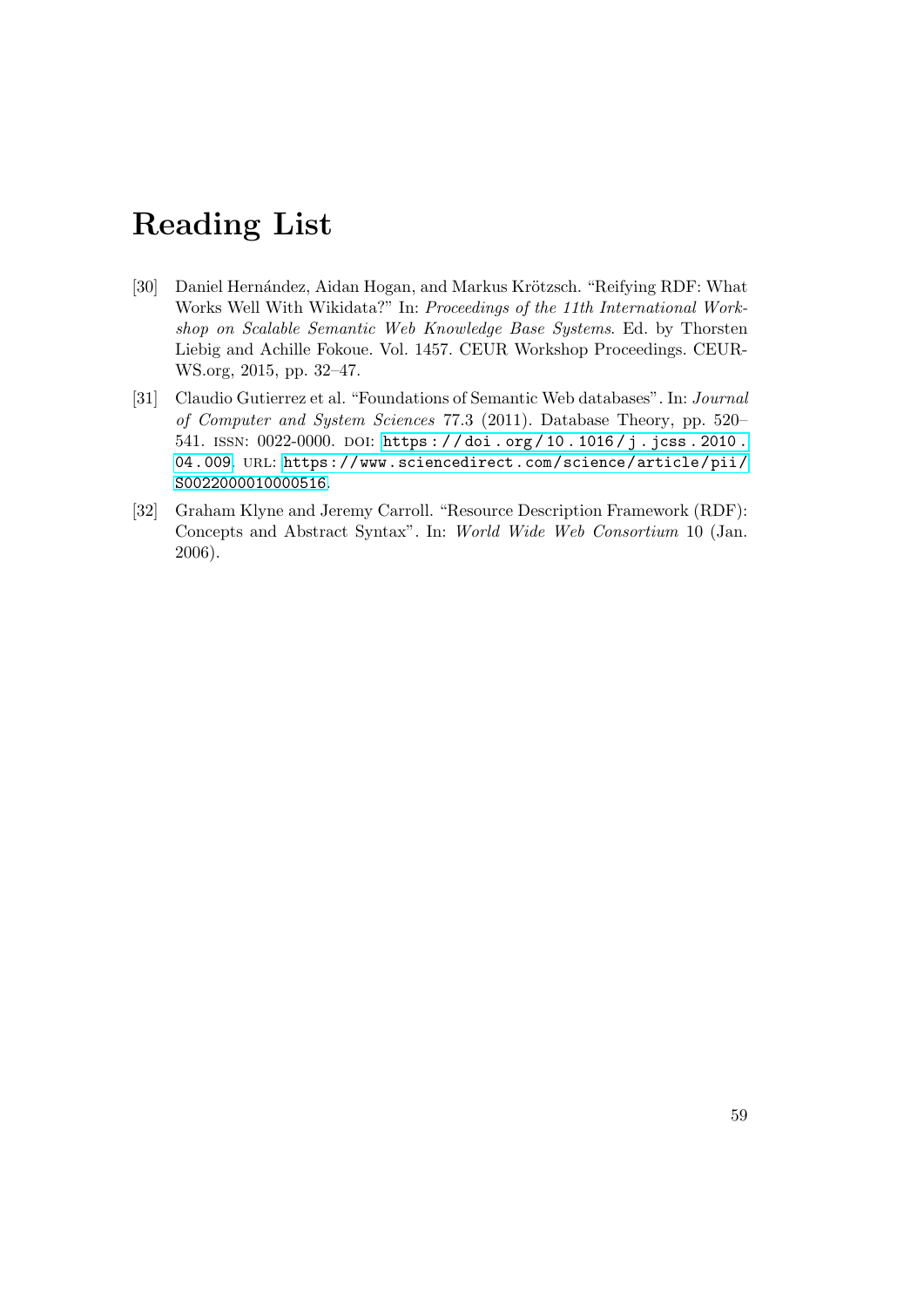Reading List

## <span id="page-67-0"></span>A RDF Graphs

Note that all of these graphs are written in the Turtle syntax. We imagine the following prefixes:

```
@prefix : <http://lukas.thesis.org/films#> .
@prefix owl: <http://www.w3.org/2002/07/owl#> .
@prefix rdf: <http://www.w3.org/1999/02/22-rdf-syntax-ns#> .
@prefix xml: <http://www.w3.org/XML/1998/namespace> .
@prefix xsd: <http://www.w3.org/2001/XMLSchema#> .
@prefix rdfs: <http://www.w3.org/2000/01/rdf-schema#> .
@base <http://lukas.thesis.org/films#> .
RDF Graph 1 (Barebones film ontology)
<http://lukas.thesis.org/films> rdf:type owl:Ontology .
```

```
# Object Properties
:directedBy rdf:type owl:ObjectProperty ;
            rdfs:domain :Film ;
            rdfs:range :Director .
:stars rdf:type owl:ObjectProperty ;
       rdfs:domain :Film ;
       rdfs:range :Actor .
```

```
# Data properties
:releasedIn rdf:type owl:DatatypeProperty ;
            rdfs:domain :Film .
```

```
# Classes
:Actor rdf:type owl:Class ;
       rdfs:subClassOf :Person .
:Director rdf:type owl:Class ;
          rdfs:subClassOf :Person .
:Film rdf:type owl:Class .
:Person rdf:type owl:Class .
```
## <span id="page-67-1"></span>B R2RML Mappings

In addition to the prefixes of appendix [A,](#page-67-0) we add two more:

```
@prefix rr: <http://www.w3.org/ns/r2rml#>.
@prefix ex: <http://example.com/ns#>.
@prefix star: < https://w3id.org/obda/r2rmlstar#>.
```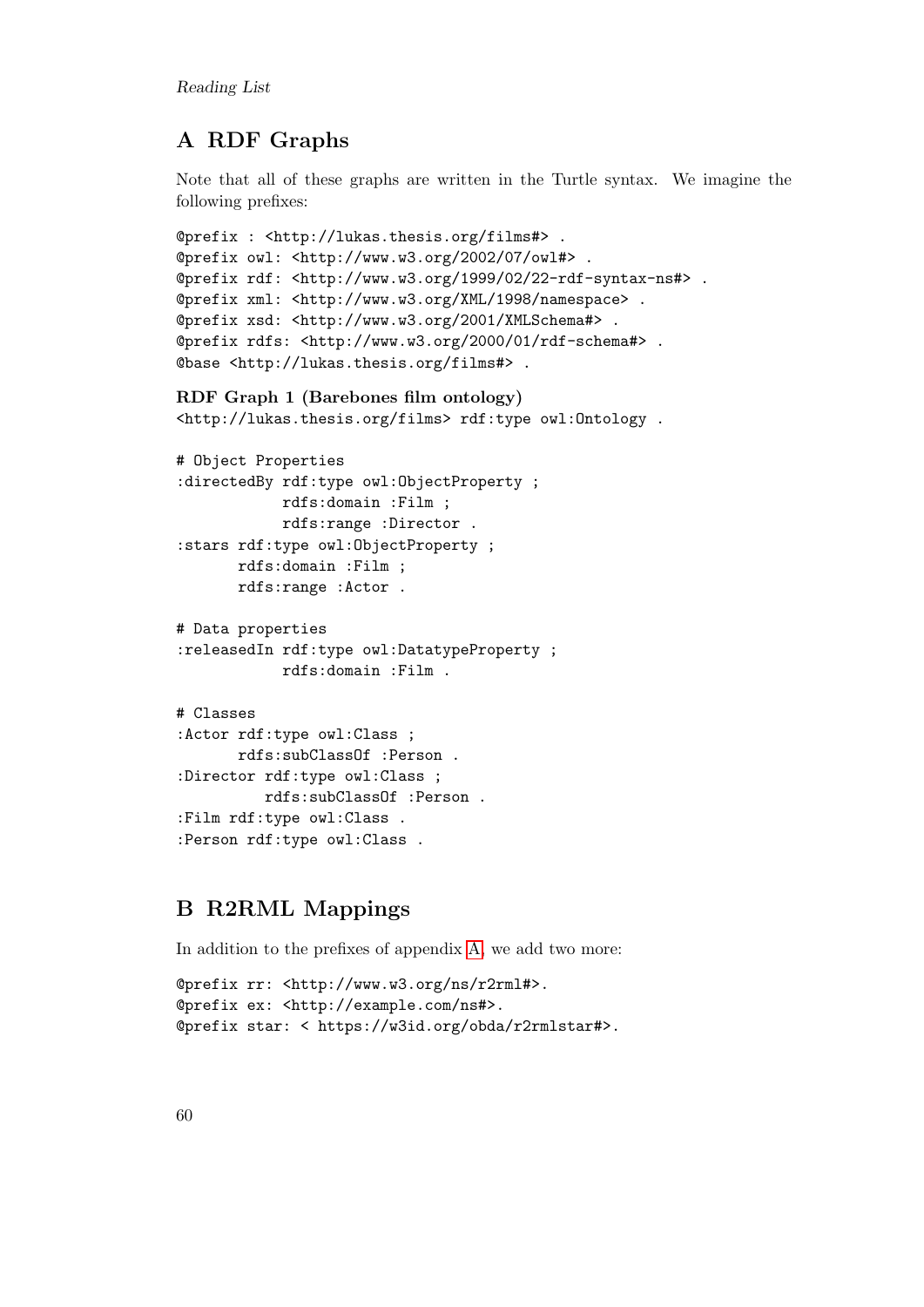```
Mapping 1 (Film class with name and release year)
<#TriplesMap1>
    rr:logicalTable [ rr:tableName "imdbTable1" ];
    rr:subjectMap [
        rr:template "http://lukas.thesis.org/films/{Name}{Year}";
        rr:class :Film;
    ];
    rr:predicateObjectMap [
        rr:predicate ex:name;
        rr:objectMap [ rr:column "Name" ];
    ];
    rr:predicateObjectMap [
        rr:predicate :releasedIn;
       rr:objectMap [ rr:column "Year"];
   ].
Mapping 2 (R2RML-star example 1)
<urn:MAPID-film-source> a rr:TriplesMap;
  rr:logicalTable [ a rr:R2RMLView;
     rr:sqlQuery "SELECT name, year FROM imdbTable1;"
   ];
 rr:subjectMap [ a rr:SubjectMap;
     rr:termType star:RDFStarTermType;
      star:subject [a rr:ObjectMap;
       rr:template "http://lukas.thesis.org/films/{Name}{Year}";
        ];
      star:predicate [a rr:PredicateMap;
       rr:constant rdf:type
       ];
      star:object [a rr:ObjectMap;
       rr:constant :Film
       ];
    ];
 rr:predicateObjectMap [
     rr:predicate :source;
     rr:object "IMDB database";
   ].
Mapping 3 (R2RML-star example 2)
```

```
<urn:MAPID-film-mentioned> a rr:TriplesMap;
 rr:logicalTable [ a rr:R2RMLView;
     rr:sqlQuery "SELECT name, year FROM professors;"
   ];
```